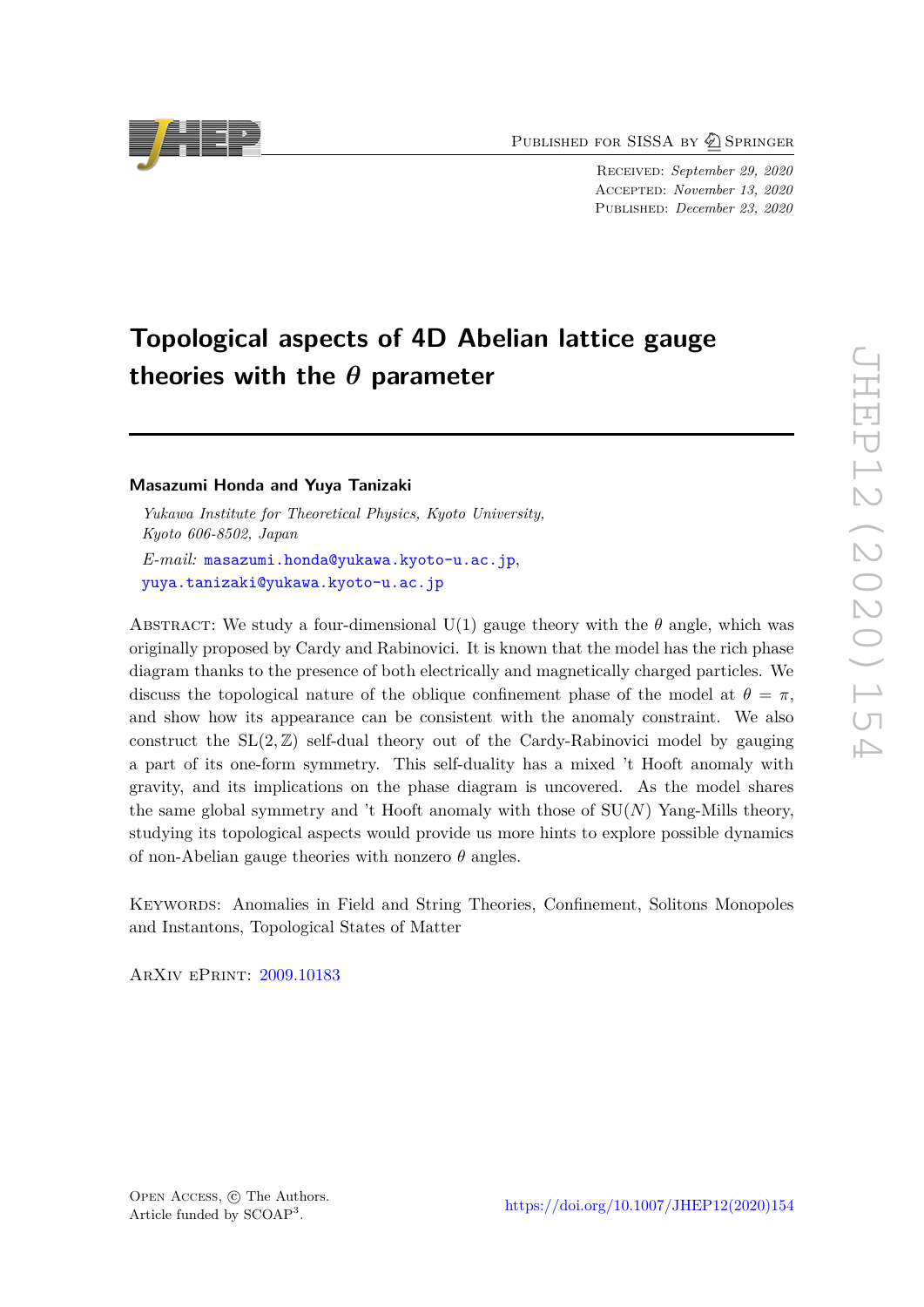# **Contents**

| $\mathbf 1$ | Introduction                                                           |                                                                    |                                                                                            | $\mathbf{1}$        |  |
|-------------|------------------------------------------------------------------------|--------------------------------------------------------------------|--------------------------------------------------------------------------------------------|---------------------|--|
| $\bf{2}$    | Review on Cardy-Rabinovici lattice gauge model with the $\theta$ angle |                                                                    |                                                                                            | $\boldsymbol{4}$    |  |
|             | 2.1                                                                    | Description of the Cardy-Rabinovici model                          |                                                                                            | $\overline{4}$      |  |
|             | 2.2                                                                    | Phase diagram via the free-energy argument                         |                                                                                            |                     |  |
|             | 2.3                                                                    |                                                                    | $SL(2, \mathbb{Z})$ duality of the free-energy density and the phase diagram               | 9                   |  |
| $\bf{3}$    | Anomaly and topological aspects of the phase diagram                   |                                                                    |                                                                                            | 12                  |  |
|             | 3.1                                                                    |                                                                    | Formal description of the Cardy-Ravinobici model in the continuum                          | 12                  |  |
|             | 3.2                                                                    | 't Hooft anomaly at $\theta = \pi$ and anomaly matching constraint |                                                                                            | 14                  |  |
|             |                                                                        | 3.2.1                                                              | Coulomb phase                                                                              | 16                  |  |
|             |                                                                        | 3.2.2                                                              | Higgs phase                                                                                | 16                  |  |
|             |                                                                        | 3.2.3                                                              | Confinement phase                                                                          | 17                  |  |
|             |                                                                        | 3.2.4                                                              | Oblique confinement phase near $\theta = \pi$                                              | 18                  |  |
| 4           | Electromagnetic duality for $N = M^2$ and anomaly constraint           |                                                                    |                                                                                            | $\overline{\bf 20}$ |  |
|             | 4.1                                                                    |                                                                    | The $\mathbb{Z}_M^{[1]}$ -gauged Cardy-Rabinovici model for $N = M^2$                      | 21                  |  |
|             | 4.2                                                                    | Symmetry, self-duality and anomaly                                 |                                                                                            | 22                  |  |
|             |                                                                        | 4.2.1                                                              | 1-form symmetry and its anomaly                                                            | 22                  |  |
|             |                                                                        | 4.2.2                                                              | $SL(2, \mathbb{Z})$ self duality, $\mathbb{Z}_6$ subgroup, and mixed gravitational anomaly | 23                  |  |
|             |                                                                        |                                                                    | 5 Summary and discussion                                                                   | 25                  |  |

# <span id="page-1-0"></span>**1 Introduction**

Quark confinement is a basic feature of the strong interaction, while it is an important and unsolved problem to derive it in any analytical methods based on non-Abelian Yang-Mills (YM) theories. One of the famous scenarios of quark confinement is the dual superconductivity, which assumes that the YM vacuum is caused by condensation of monopoles [\[1](#page-27-0)[–4\]](#page-27-1). When both electric and magnetic particles exist, we can expect rich structure of possible phases, such as the Coulomb phase, Higgs phase, confinement phase, etc. The monopole is quite useful to understand the qualitative effect of the  $\theta$  angle and more exotic phases can appear for  $\theta \neq 0$  [\[5\]](#page-27-2), as the magnetic monopole acquires the fractional electric charge proportional to  $\theta$  and it is known as the Witten effect [\[6\]](#page-27-3).

Cardy and Rabinovici proposed a simple model in order to study these nontrivial dynamics quantitatively in the presence of *θ* [\[7,](#page-27-4) [8\]](#page-27-5), and we call it the Cardy-Rabinovici model in this paper. It is the lattice  $U(1)$  gauge theory on the four-dimensional cubic lattice coupled to the charge-*N* Higgs particles, and the monopoles can be described by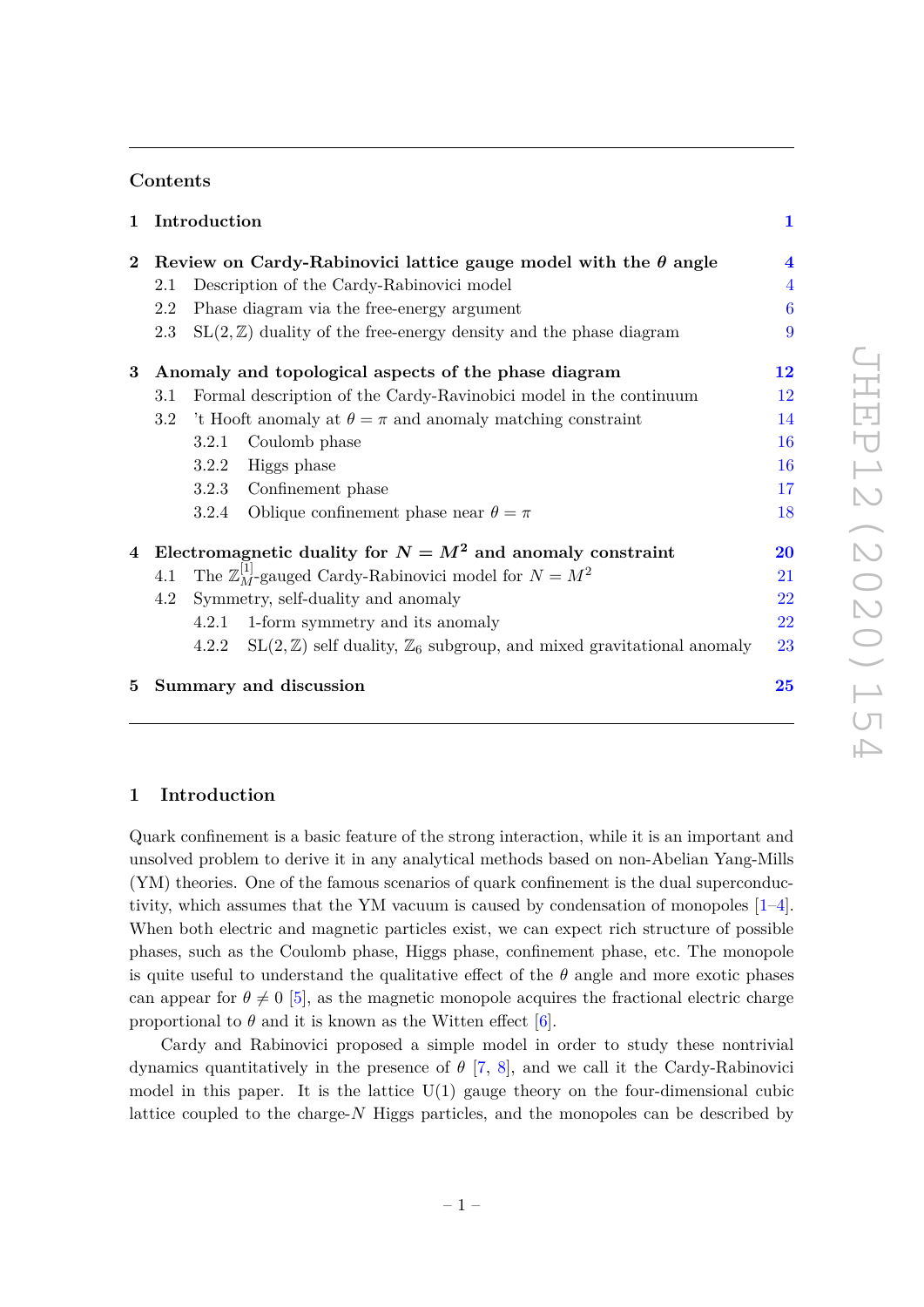the violation of Bianchi identity at the lattice scale. In the continuum formulation, we introduce the  $\theta$  angle as a coupling to the instanton density, but such topologies are suffered from lattice discretization and lose some of important features valid in the continuum (See refs.  $[9, 10]$  $[9, 10]$  $[9, 10]$  for recent developments on topologies of lattice  $U(1)$  gauge theories). In the Cardy-Rabinovici model, the *θ* angle is introduced to reproduce the Witten effect. Cardy and Rabinovici have conjectured that the phase diagram has a rich structure in the space of the coupling  $g^2$  and the  $\theta$  angle by applying the heuristic free-energy argument to identify the condensate in the vacua [\[7\]](#page-27-4).

An interesting property of this model is the appearance of oblique confinement phase, originally proposed by 't Hooft [\[5\]](#page-27-2). When  $\theta \simeq \pi$ , the monopole costs not only magnetic energies but also electric energies due to the Witten effect, which suggests that its condensation becomes less probable in the strong coupling regime around  $\theta \simeq \pi$ . Instead, a bound state of two monopoles and one Higgs particle does not carry net electric charge because the electric charge induced by the Witten effect is canceled by that of the Higgs particle, and the bound state is more likely to condense near  $\theta \simeq \pi$ .

There is a recent progress on the YM dynamics at  $\theta = \pi$  by the new anomaly matching condition [\[11\]](#page-28-1). The four dimensional pure  $SU(N)$  YM theory enjoys the  $\mathbb{Z}_N$  one-form symmetry,  $\mathbb{Z}_N^{[1]}$ . The one-form symmetry is not an ordinary symmetry in the sense that it does not transform local operators [\[12\]](#page-28-2). Instead, the one-form symmetry acts on line operators, which describe the world-line of test particles, or very heavy quark in the YM theory. In the SU(*N*) YM theory, we can measure *N*-ality of their electric charges so we have  $\mathbb{Z}_N$  symmetry acting on the Wilson loops. Like ordinary symmetries, we can consider the gauging operation of  $\mathbb{Z}_N^{[1]}$ , but we should introduce two-form gauge fields. In ref. [\[11\]](#page-28-1), it is found that the CP symmetry at  $\theta = \pi$  is violated under the presence of nontrivial two-form background gauge fields for even *N*, and this anomaly is renormalization-group invariant. When *N* is odd, more subtle condition, called global inconsistency, gives the constraint on the phase diagram, instead [\[11,](#page-28-1) [13](#page-28-3)[–19\]](#page-28-4). The CP symmetry at  $\theta = \pi$  has been suspected to be spontaneously broken [\[20](#page-28-5)[–27\]](#page-28-6), and this argument unveils that it is partly required by kinematical reasoning.

In this paper, we show that the Cardy-Rabinovici model has the same structure of the symmetry and anomaly as the  $SU(N)$  YM theory. As all the dynamical electric particles have the U(1) gauge charge  $N$ , the model enjoys the  $\mathbb{Z}_N^{[1]}$  symmetry, and we introduce the *θ* angle in a way that it becomes  $2\pi$  periodic,  $\theta \sim \theta + 2\pi$ , in the low-energy limit. As a result, the theory at  $\theta = \pi$  acquires the CP symmetry, and it has the mixed anomaly with  $\mathbb{Z}_N^{[1]}$  as in the case of SU(*N*) YM theory. The presence of the 't Hooft anomaly tells us more details on the phase diagram, and we confirm the consistency between the anomaly constraint and the proposed phase diagram by clarifying the topological aspects of each phase. In particular, we study topological aspects of oblique confinement, which crucially depend on whether *N* is even or odd. When *N* is even, the oblique confinement phase is a  $\mathbb{Z}_2$  topological order at low energies with the spontaneous symmetry breaking,

$$
\mathbb{Z}_N^{[1]} \to \mathbb{Z}_{N/2}^{[1]}.\tag{1.1}
$$

When *N* is odd, the oblique confinement phase is trivial as intrinsic topological orders, while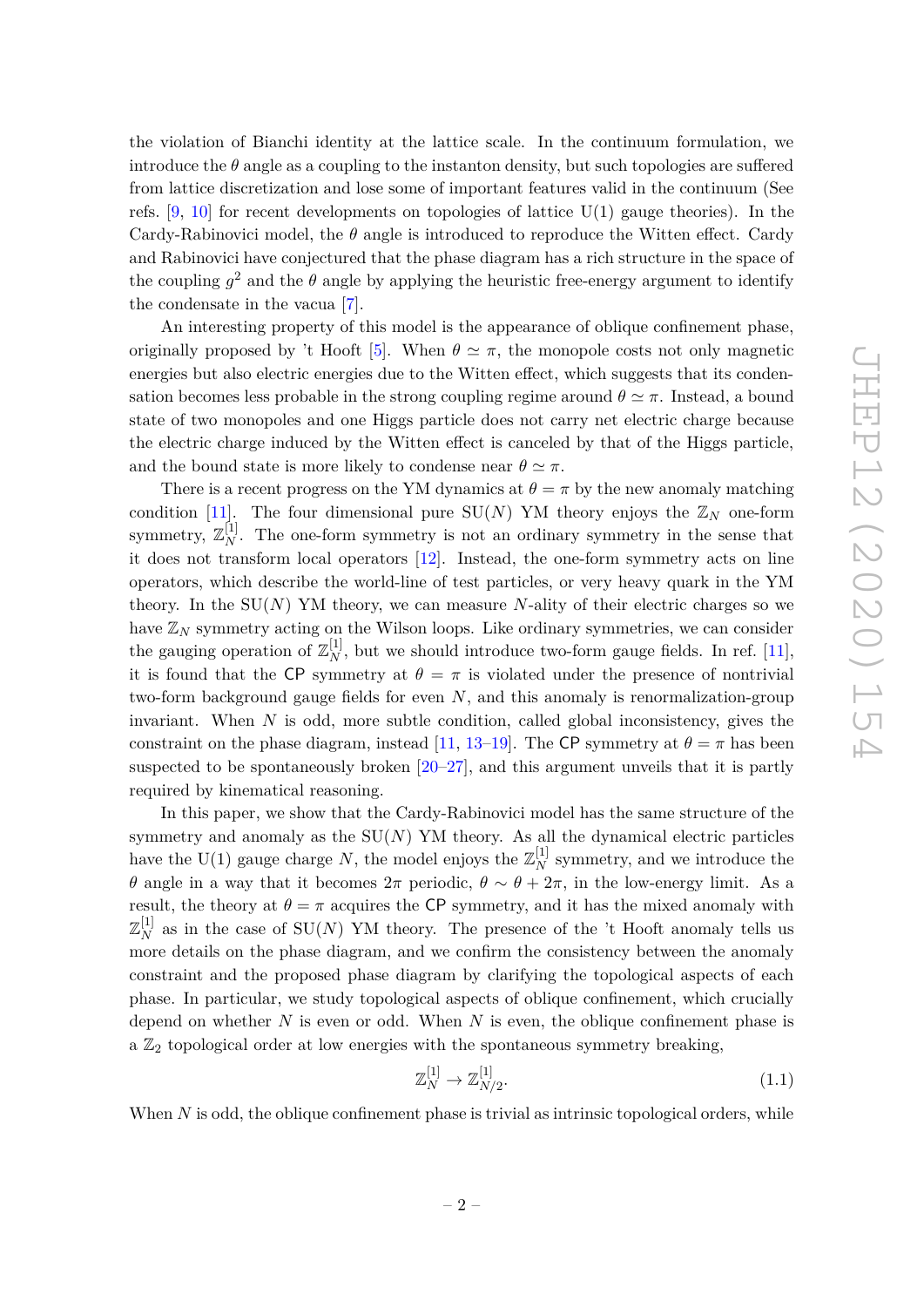it should be separated from the usual confinement phase as they are different symmetryprotected topological (SPT) states with  $\mathbb{Z}_N^{[1]}$  to match the global inconsistency.

There is another interesting aspect of the Cardy-Rabinovici model. In ref. [\[8\]](#page-27-5), the effective Lagrangian of charges and monopoles is obtained by integrating out the fluctuation of photons, and the effective Lagrangian has the  $SL(2, \mathbb{Z})$  self-duality. Indeed, we find that the local dynamics is identical under the  $SL(2, \mathbb{Z})$  transformation, so the local quantities, such as the free-energy density, must be the same under the duality transformation. However, we show that the  $SL(2, \mathbb{Z})$  duality does not extend to the global aspects of the theory. In some cases, the duality operation exchanges the topologically trivial and nontrivial phases, and we clarify that this is because the duality transformation does not preserve the one-form symmetry.[1](#page-3-0)

We therefore construct the model, whose local dynamics is the same with that of the Cardy-Rabinovici model, while the SL(2*.*Z) self-duality extends to the global aspect of the theory. It is obtained by considering the Cardy-Rabinovici model with the charge  $N = M^2$ , and then we gauge the subgroup  $\mathbb{Z}_M^{[1]}$  of the one-form symmetry  $\mathbb{Z}_N^{[1]} = \mathbb{Z}_{M^2}^{[1]}$ . This gauged Cardy-Rabinovici model enjoys the  $\mathbb{Z}_M^{[1]}\times \mathbb{Z}_M^{[1]}$  symmetry, and the first factor denotes an electric one-form symmetry and the another does a magnetic one. It turns out that the gapped phases of the gauged Cardy-Rabinovici model always show the Z*<sup>M</sup>* topological order, and this is because of the mixed anomaly between electric and magnetic  $\mathbb{Z}_M^{[1]}$  symmetries.

As the electric and magnetic one-form symmetries are isomorphic, we can show that the gauged model enjoys the  $SL(2, \mathbb{Z})$  duality. In this model, however, the  $\theta$  angle is no longer  $2\pi$  periodic,  $\theta \nsim \theta + 2\pi$ , and the map  $\theta \rightarrow \theta + 2\pi$  must be identified as one of the generators of  $SL(2, \mathbb{Z})$ . This  $SL(2, \mathbb{Z})$  duality is the same with that of the pure Maxwell theory. The partition function of the Maxwell theory is not  $SL(2, \mathbb{Z})$  invariant on general spin four-manifolds, but instead transforms as the modular form [\[29,](#page-29-0) [30\]](#page-29-1). We can regard this as a mixed anomaly between  $SL(2, \mathbb{Z})$  duality and the Lorentz invariance [\[31\]](#page-29-2), so we find another anomaly constraint on the phase diagram.

Organization of this paper is as follows. In section [2,](#page-4-0) we give a review on the Cardy-Rabinovici model. We will see that the model is expected to have a rich phase structure based on the heuristic discussion on the free energy of world lines of dyonic excitations. We will also give a review on the  $SL(2, \mathbb{Z})$  self-duality about the local dynamics, emphasizing that it does not necessarily extend to the global nature of the model. In section [3,](#page-12-0) we study the topological aspects of the Cardy-Rabinovici model, which partly justified the conjectured structure of the phase diagram. The anomaly matching plays an important role for this purpose, and we give the formal continuum definition of the Cardy-Rabinovici model in order to compute its anomaly in a clear manner. Using the continuum reformulation, we obtain the mixed anomaly, or global inconsistency, for  $\mathbb{Z}_N^{[1]}$  and CP at  $\theta = \pi$ . In section [4,](#page-20-0) we give the gauged Cardy-Rabinovici model using the continuum formulation, and study the  $SL(2, \mathbb{Z})$  self-duality as a genuine property of the theory. We discuss the mixed anomaly between  $SL(2, \mathbb{Z})$  and gravity to constrain the possible phase diagram. In

<span id="page-3-0"></span><sup>&</sup>lt;sup>1</sup>These structures are quite parallel to the  $\mathcal{N} = 4$  super-Yang Mills theory as discussed in ref. [\[28\]](#page-28-7).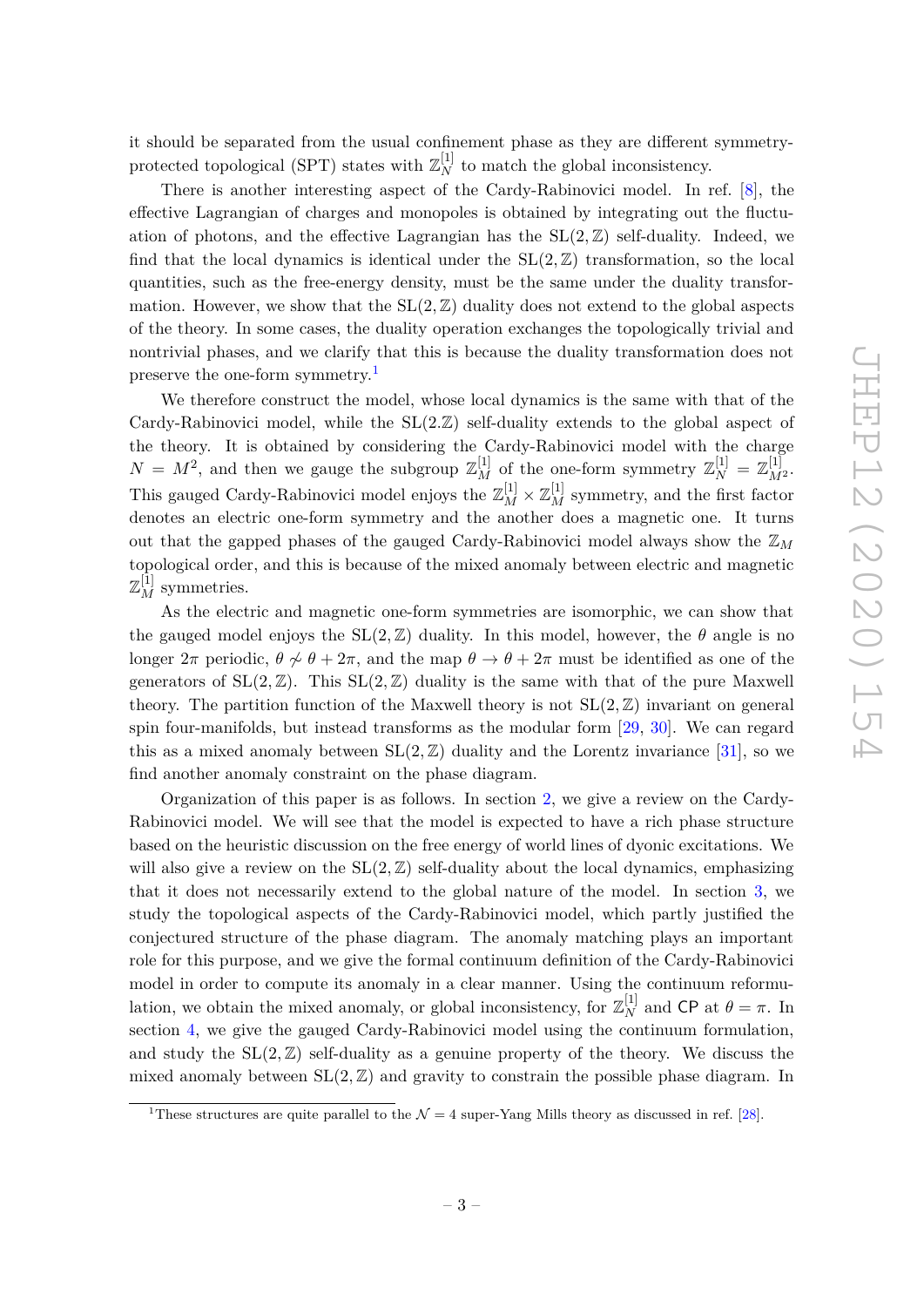section [5,](#page-25-0) we summarize the results and discuss possible implications to the non-Abelian YM dynamics with nonzero *θ* angles.

# <span id="page-4-0"></span>**2 Review on Cardy-Rabinovici lattice gauge model with the** *θ* **angle**

In this section, we give a brief review of the work by Cardy and Ravinobici on the lattice U(1) gauge theory with the  $\theta$  angle [\[7,](#page-27-4) [8\]](#page-27-5). This model is expected to show the rich phase structure due to the various types of charge, monopole, and dyon condensations [\[7\]](#page-27-4). Moreover, the local dynamics of this model enjoys the  $SL(2, \mathbb{Z})$  self-duality, which constrains possible structures of the phase diagram [\[8\]](#page-27-5).

#### <span id="page-4-1"></span>**2.1 Description of the Cardy-Rabinovici model**

The four-dimensional lattice gauge theory in refs. [\[7,](#page-27-4) [8\]](#page-27-5) is defined as follows, and we call it the Cardy-Rabinovici model. The spacetime is assumed to be the four-torus  $T^4$ , and it is discretized as the square lattice. Instead of the usual formulation of lattice gauge theory, here we use a formulation known as the Villain form of the lattice  $U(1)$  gauge theory  $[32]$  to conveniently describe the  $\theta$  angle and magnetic degrees of freedom. In the Villain form, noting the structure  $U(1) = \mathbb{R}/\mathbb{Z}$ , the  $U(1)$  gauge field *a* on the discretized torus is introduced as a pair  $(\tilde{a}_{\mu}, s_{\mu\nu})$ , where  $\tilde{a}_{\mu}$  is the R-valued link variable and  $s_{\mu\nu}$  is the Z-valued plaquette variable.

First the kinetic term of the  $U(1)$  gauge field is given by

$$
S_{\rm kin} = \frac{1}{2g^2} \sum_{(x,\mu,\nu)} f_{\mu\nu}(x)^2.
$$
 (2.1)

where  $f = da$  is the field strength,

$$
f_{\mu\nu} = \partial_{\mu}\tilde{a}_{\nu} - \partial_{\nu}\tilde{a}_{\mu} - 2\pi s_{\mu\nu}.
$$
\n(2.2)

Note that the field strength is invariant under the R-valued 0-form gauge transformation

$$
\tilde{a}_{\mu} \to \tilde{a}_{\mu} + \partial_{\mu} \lambda^{(0)},\tag{2.3}
$$

and the Z-valued 1-form gauge transformation

$$
\tilde{a}_{\mu} \to \tilde{a}_{\mu} + 2\pi \lambda_{\mu}^{(1)}, \quad s_{\mu\nu} \to s_{\mu\nu} + \partial_{\mu} \lambda_{\nu}^{(1)} - \partial_{\nu} \lambda_{\mu}^{(1)}.
$$
\n(2.4)

This lattice discretization of  $U(1)$  gauge theory allows us to define the monopole current,

$$
m_{\mu}(\tilde{x}) = \frac{1}{2} \varepsilon_{\nu\mu\lambda\sigma} \partial_{\nu} s_{\lambda\sigma}(x). \tag{2.5}
$$

Here,  $\tilde{x}$  is the site on the dual lattice,  $\tilde{x} = x + \frac{1}{2}$  $\frac{1}{2}(\hat{1} + \hat{2} + \hat{3} + \hat{4})$ , and thus  $m_{\mu}(\tilde{x})$  is the Z-valued link variable on the dual lattice. By definition, it satisfies the conservation law,

$$
\partial_{\mu}m_{\mu}=0,\tag{2.6}
$$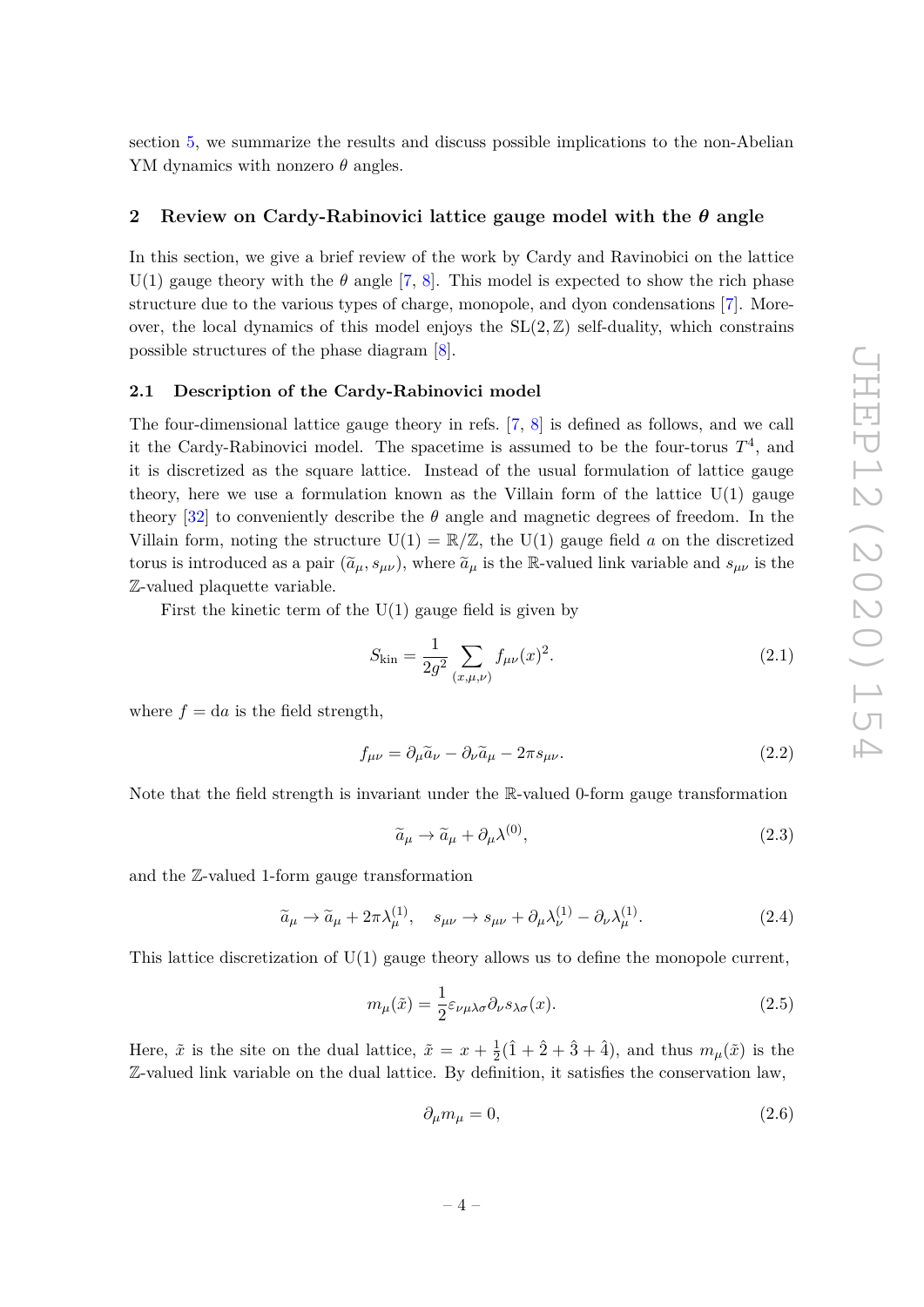and thus the configuration of  $m<sub>\mu</sub>$  can be regarded as the closed world-line of magnetically charged particles.

Next we describe the matter part. The electric matter field in refs. [\[7,](#page-27-4) [8\]](#page-27-5) is introduced as the closed world-line representation. It is defined as the Z-valued link variable  $n<sub>u</sub>$ , satisfying the constraint,

<span id="page-5-0"></span>
$$
\partial_{\mu}n_{\mu}=0.\tag{2.7}
$$

When the electric matter has the charge  $N$  so that the theory enjoys  $\mathbb{Z}_N$  one-form symmetry, its minimal coupling term in the Lagrangian is given by

$$
iNn_{\mu}(x)\tilde{a}_{\mu}(x). \tag{2.8}
$$

The gauge invariance of this coupling is ensured by the conservation law  $(2.7)$ . Indeed, summing up  $n_{\mu}$  restricts  $\tilde{a}_{\mu}$  into  $\frac{2\pi}{N}\mathbb{Z}$ , so the theory becomes the lattice  $\mathbb{Z}_N$  gauge theory.

Now, let us introduce the  $\theta$  parameter to this lattice model. This can be done by noticing that the magnetic monopole acquires the electric charge  $\frac{\theta}{2\pi}$  by the Witten effect [\[6\]](#page-27-3). In order to reproduce this nature, we replace  $n<sub>\mu</sub>$  by

$$
\widetilde{n}_{\mu}(x) = n_{\mu}(x) + \frac{\theta}{2\pi} \sum_{\tilde{x}} F(x - \tilde{x}) m_{\mu}(\tilde{x}). \tag{2.9}
$$

Here,  $F(x-\tilde{x})$  is a short-ranged function in order to relate the dual lattice and the original lattice. Although the choice of *F* is arbitrary, the details of *F* is expected not to affect the low-energy dynamics of this model. Now, the Lagrangian of the matter fields becomes

$$
S_{\text{mat}} = iN \sum_{(x,\mu)} \tilde{n}_{\mu}(x)\tilde{a}_{\mu}(x). \tag{2.10}
$$

At sufficiently low energies, the distinction between the original and dual lattices is expected to be no longer important,<sup>[2](#page-5-1)</sup> and then we may simply write the effective electric current as

$$
\widetilde{n}_{\mu}(x) = n_{\mu}(x) + \frac{\theta}{2\pi} m_{\mu}(x). \tag{2.11}
$$

Since both  $n_{\mu}$  and  $m_{\mu}$  are Z-valued link variables, there is an emergent  $2\pi$  periodicity of the *θ* parameter at low energies, because  $\tilde{n}_{\mu}$  is invariant under  $\theta \to \theta + 2\pi$  and  $n_{\mu} \to n_{\mu} - m_{\mu}$ . As an example, we draw the list of charged particle excitations in figure [1](#page-6-1) for  $N = 2$  at  $\theta = 0$  and  $\pi$ . Since the gauge group is U(1), all the points in the charge lattice allow test particles, which can be introduced as the genuine line operators. The charges of the dynamical excitations, denoted with the blue blobs, are more restricted to preserve the Z*<sup>N</sup>* one-form symmetry.

Combining these data, the action of the model is

<span id="page-5-2"></span>
$$
S[\tilde{a}_{\mu}, s_{\mu\nu}, n_{\mu}] = S_{\text{kin}}[\tilde{a}_{\mu}, s_{\mu\nu}] + S_{\text{mat}}[\tilde{a}_{\mu}, s_{\mu\nu}, n_{\mu}]
$$
  
= 
$$
\frac{1}{2g^2} \sum_{(x,\mu,\nu)} f_{\mu\nu}(x)^2 + iN \sum_{(x,\mu)} \left( n_{\mu}(x) + \frac{\theta}{2\pi} \sum_{\tilde{x}} F(x - \tilde{x}) m_{\mu}(\tilde{x}) \right) \tilde{a}_{\mu}(x).
$$
(2.12)

<span id="page-5-1"></span><sup>2</sup>In this paper, we assume that the Cardy-Rabinovici model has a nice continuum limit or UV completion.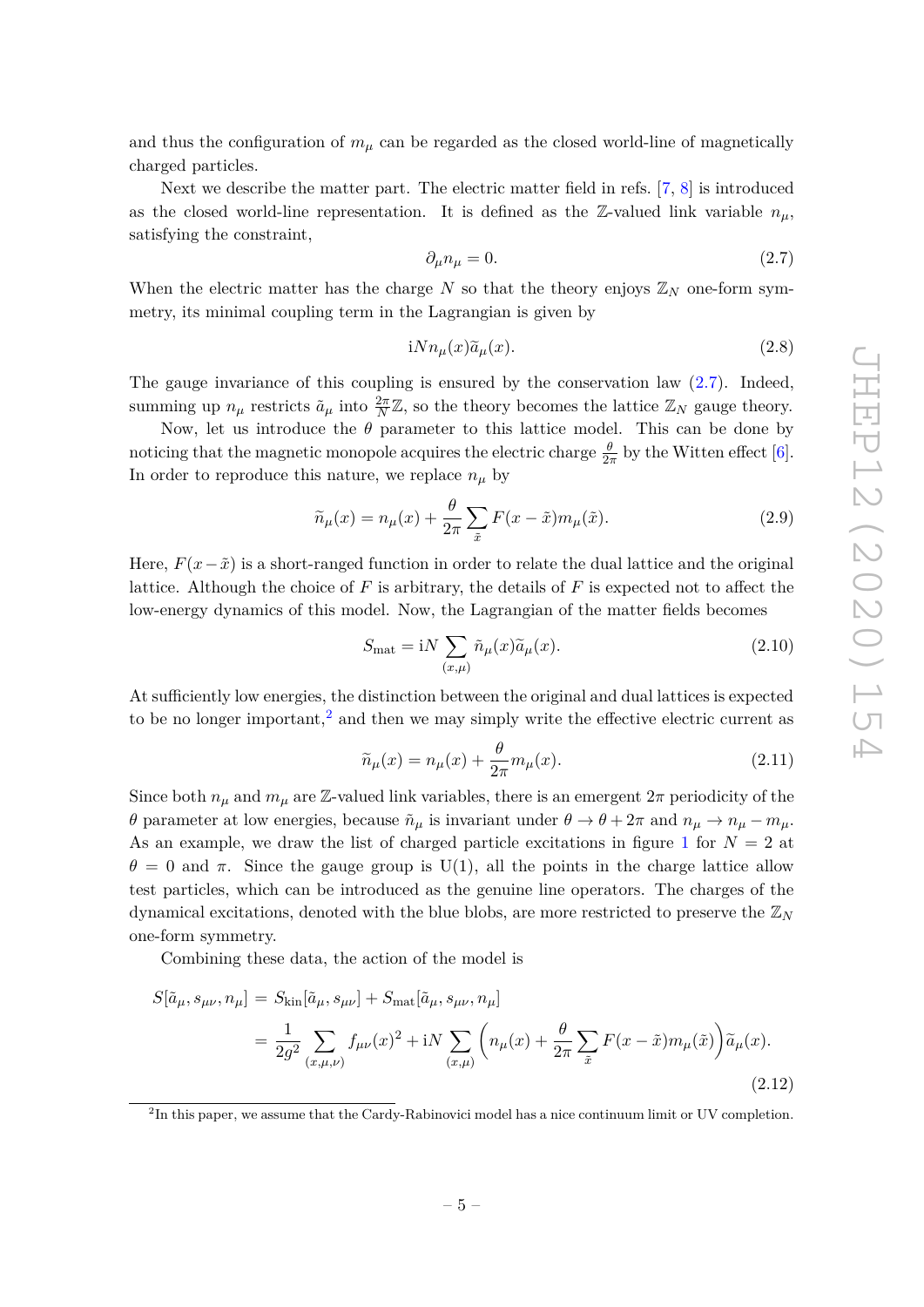

<span id="page-6-1"></span>**Figure 1.** Charge lattices at  $\theta = 0$  (left) and  $\theta = \pi$  (right) for  $N = 2$ . The blue blobs show the charges of dynamical excitations, while the black squares show those of test particles satisfying the Dirac quantization condition. The electric charges of dynamical excitations are quantized to the multiples of *N*, *N*Z, and the other charges can be present only as test particles.

Then the partition function of the model is defined by

$$
Z = \text{Tr}\left[e^{-S[\tilde{a}_{\mu}, s_{\mu\nu}, n_{\mu}]} \right],\tag{2.13}
$$

where the symbol "Tr" stands for integrations over the R-valued link variable  $\tilde{a}_{\mu}$ , and summations over the Z-valued plaquette variable  $s_{\mu\nu}$  and Z-valued link variable  $n_{\mu}$  satis-fying [\(2.7\)](#page-5-0). Since the Lagrangian [\(2.12\)](#page-5-2) is quadratic in  $\tilde{a}_{\mu}$ , we can integrate it out exactly. The effective Lagrangian can be written only in terms of  $n_{\mu}$  and  $m_{\mu}$  [\[7\]](#page-27-4):

<span id="page-6-2"></span>
$$
S_{\text{eff}} = \frac{2\pi^2}{g^2} \sum_{\tilde{x}, \tilde{x}'} m_{\mu}(\tilde{x}) G(\tilde{x} - \tilde{x}') m_{\mu}(\tilde{x}') + \frac{N^2 g^2}{2} \sum_{x, x'} \tilde{n}_{\mu}(x) G(x - x') \tilde{n}_{\mu}(x') - iN \sum_{\tilde{x}, x} m_{\mu}(\tilde{x}) n_{\nu}(x) \Theta_{\mu\nu}(\tilde{x} - x).
$$
\n(2.14)

Here,  $G(x - x')$  is the lattice massless Green function, and  $\Theta_{\mu\nu}$  is an angle-valued function defined in ref. [\[7\]](#page-27-4), which expresses the angle between the Dirac string emitted from the monopole  $m_{\mu}(\tilde{x})$  and the four-vector  $(\tilde{x} - x)$ . It is  $\Theta_{\mu\nu}$  that ensures the Dirac-Schwinger-Zwanziger quantization condition  $[33-35]$  $[33-35]$ , as it jumps by  $2\pi$  when an electric charge goes through the world-sheet of the Dirac string. Therefore, the Dirac string is not physically observable only if the charge quantization is satisfied.

# <span id="page-6-0"></span>**2.2 Phase diagram via the free-energy argument**

In order to get physical intuitions on the Cardy-Rabinovici model [\(2.12\)](#page-5-2), let us study the phase structure based on a simple free-energy argument in ref. [\[7\]](#page-27-4) (see also refs. [\[36,](#page-29-6) [37\]](#page-29-7)). As we will see soon, the argument is heuristic and details on quantitative structures should not be taken seriously. The steps are as follows:

- 1. Given the parameters  $(g, \theta)$ , we estimate the internal energy of a particle excitation with fixed electric and magnetic charges, which forms a closed world line in the four dimensional spacetime.
- 2. We judge that the particle can condense if the energy is smaller than the entropy of the loop.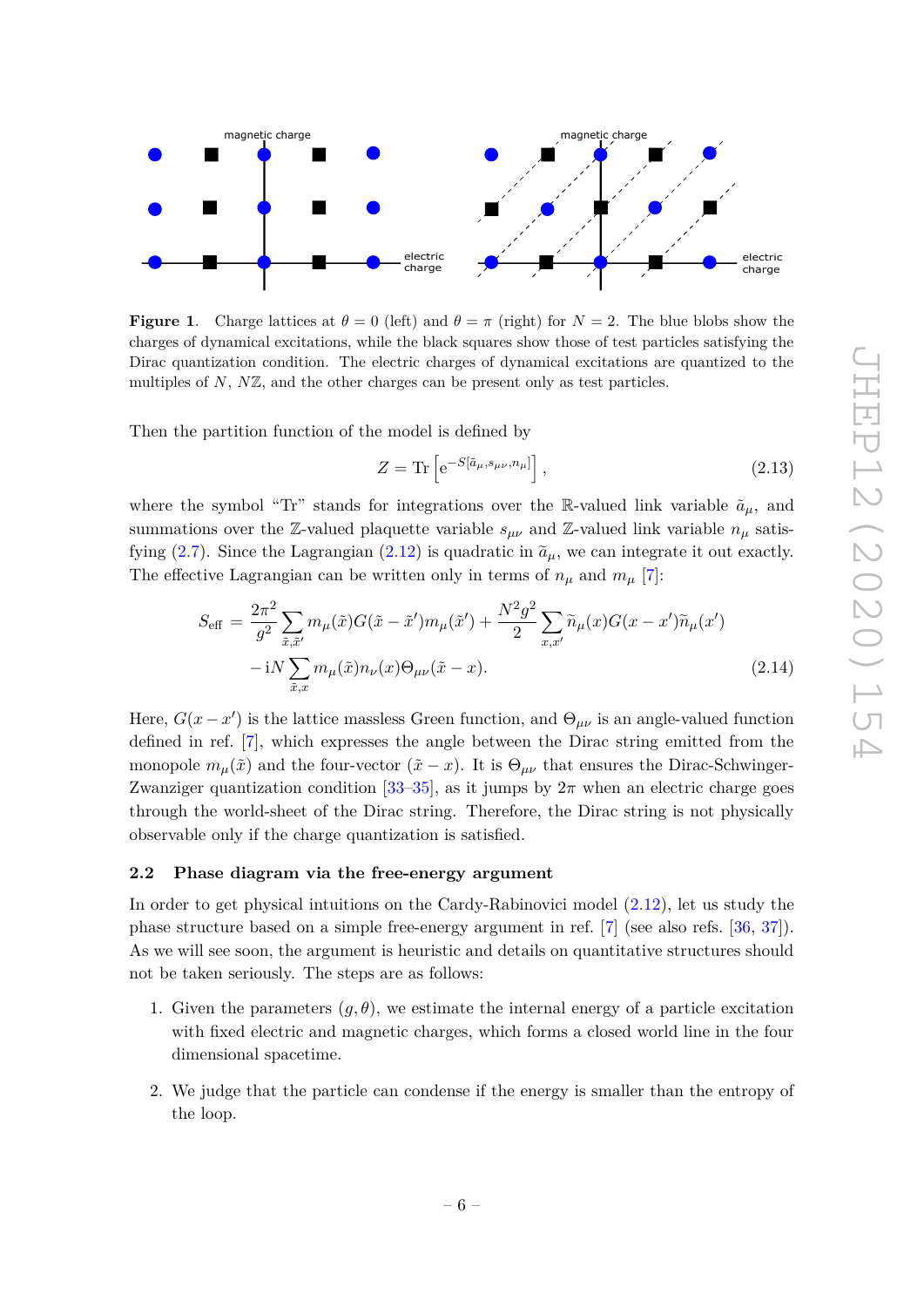3. When there are several candidates for charged particles to condense, we pick up the minimal energy one. On the other hand, when none of the charges can condense, we interpret that the realized phase is the Coulomb phase.

The electric and magnetic charges of dynamical excitations are labeled by integers  $(n, m) \in \mathbb{Z} \times \mathbb{Z}$  as

<span id="page-7-1"></span>
$$
\left(N\left(n+\frac{\theta}{2\pi}m\right),m\right).
$$
\n(2.15)

Then we estimate the energy of the loop excitation by extracting the short-range part of the self Coulomb interaction from [\(2.14\)](#page-6-2),

$$
\left(\frac{N^2g^2}{2}\left(n+\frac{\theta}{2\pi}m\right)^2 + \frac{2\pi^2}{g^2}m^2\right)G(0)L,
$$
\n(2.16)

where the long-range part is neglected because it can be screened by the presence of other loops. Noting that the entropy of loops with the length *L* in the *d*-dimensional cubic lattice is roughly given by  $L\ln(2d-1)$ , the particle  $(n, m)$  can condense if [\[7\]](#page-27-4)

<span id="page-7-0"></span>
$$
\varepsilon_{n,m}(g,\theta) \equiv \left(\frac{Ng^2}{2\pi} \left(n + \frac{\theta}{2\pi}m\right)^2 + \frac{2\pi}{Ng^2}m^2\right)N < C,\tag{2.17}
$$

where  $C = \ln 7/\pi G(0)$ , while the value of the constant *C* should not be taken too seriously. This expression suggests that the condensation becomes harder as *N* takes larger values, so there is more chance for the Coulomb phase for larger *N*. We note that the lattice Monte Carlo simulation of this model is possible when  $\theta = 0$  [\[38,](#page-29-8) [39\]](#page-29-9), and the result is consistent with the free-energy argument with roughly  $C \sim 6$ . ح≖<br>∕

When *C/N >* 2*/*  $3 \simeq 1.15$ , it turns out that there always exists a particle to condensate and therefore the Coulomb phase does not appear in the phase diagram. Thus the system is always in gapped phases for  $C/N > 2/\sqrt{3}$  at any  $(g, \theta)$ . The phase diagram is given in figure [2,](#page-8-0) and the left and right figures show the cases for  $C/N > 2/\sqrt{3}$  and  $C/N < 2/\sqrt{3}$ , respectively. When  $C/N < 2/\sqrt{3}$ , the Coulomb phase appears in the gray regions, which is denoted by *γ*. Other phases are the gapped phases due to the condensation of charged particles.

**Higgs phase.** The Higgs phase is defined by the condensation of the electric charge, given by  $(n, m) = (1, 0)$ , so its energy is

$$
E_{\text{Higgs}}(g,\theta) = \varepsilon_{1,0}(g,\theta) = \frac{Ng^2}{2\pi}N.
$$
\n(2.18)

This does not have any  $\theta$  dependence. Another important point is that it does not have the  $1/g^2$  term as the Higgs particle does not carry the magnetic charge. Therefore, in the weak-coupling regime, the Higgs mode should be the most favored gapped phase.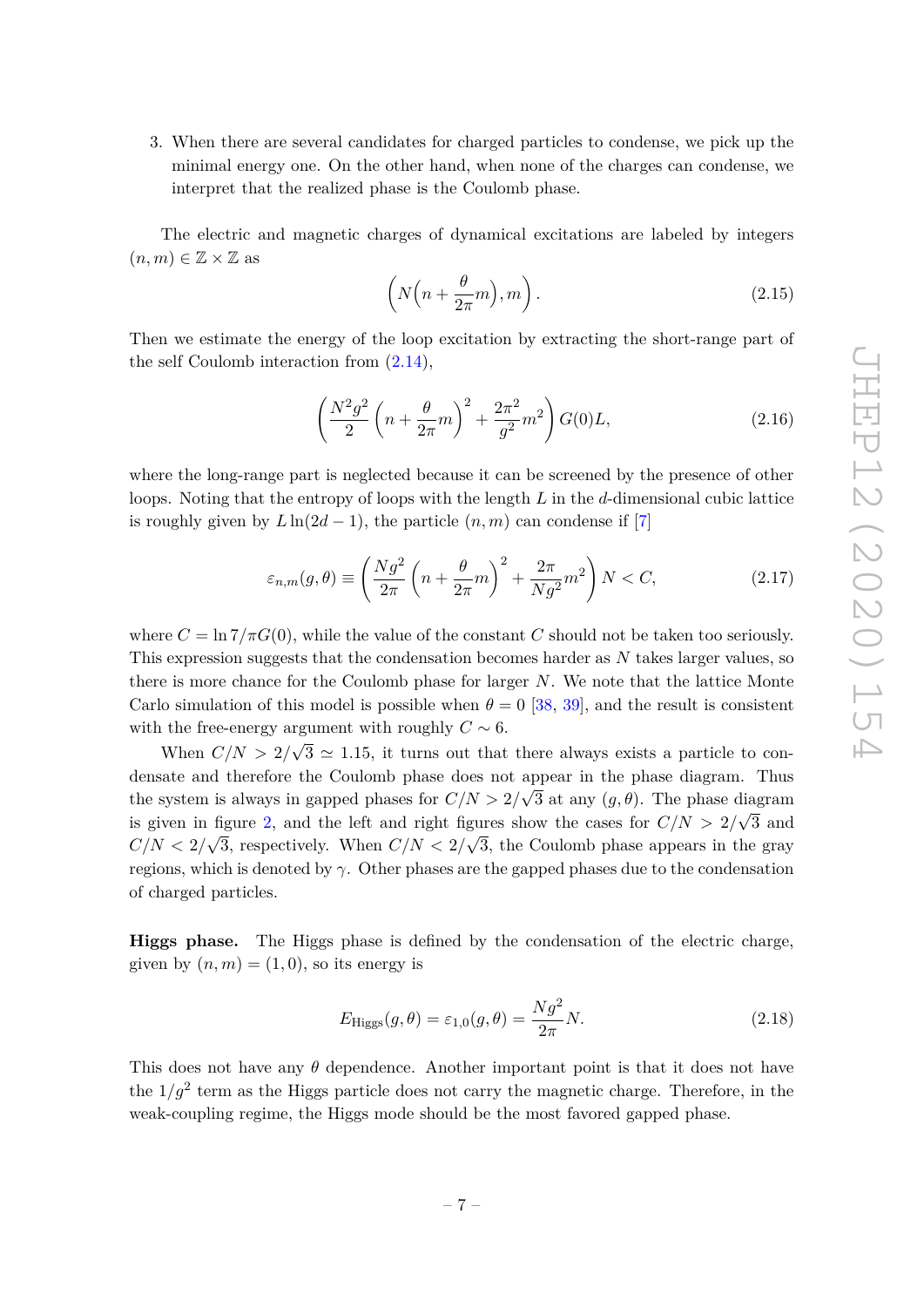

<span id="page-8-0"></span>**Figure 2**. Phase diagrams for  $0 < \theta < 2\pi$  and  $Ng^2/2\pi < 5$  when  $C/N > 2/\sqrt{ }$ Phase diagrams for  $0 < \theta < 2\pi$  and  $Ng^2/2\pi < 5$  when  $C/N > 2/\sqrt{3}$  (left) and  $C/N < 2/\sqrt{3}$  (right) based on the simple free energy argument. In the right figure, the Coulomb phase appears in the gray regions denoted by  $\gamma$ . The weak coupling region is governed by the Higgs phase, while the strong coupling region by the confinement phase. For  $0 < \theta < \pi$ , the confinement is caused by the condensation of the monopole,  $(n, m) = (0, 1)$ , while for  $\pi < \theta < 2\pi$ , it is caused by the condensation of the dyon,  $(n,m) = (-1,1)$ . For sufficiently strong coupling,  $Ng^2/2\pi > 2\sqrt{3}$ , the oblique confinement mode appears near  $\theta = \pi$ , which is the condensation of  $(n, m) = (-1, 2)$ . Blue solid curves separate these gapped phases by the phase transitions.

**Confinement phase.** Confinement is caused by the condensation of magnetically charged particles. The most naive one is the condensation of the magnetic monopole,  $(n, m) = (0, 1)$ , and its energy is

$$
\varepsilon_{0,1}(g,\theta) = \left(\frac{2\pi}{Ng^2} + \frac{Ng^2}{2\pi} \left(\frac{\theta}{2\pi}\right)^2\right) N. \tag{2.19}
$$

The internal energy increases quadratically as a function of *θ*.

Since the  $\theta$  angle has the periodicity  $2\pi$  in the continuum limit, the above expression means that the monopole condensation should not be a valid description for large values of *θ*. Therefore, we should take into account the possibility of the dyon condensation, too  $[5, 21]$  $[5, 21]$  $[5, 21]$ . When the dyon with the charge  $(n, 1)$  condenses, its free energy becomes

$$
\varepsilon_{n,1}(g,\theta) = \left(\frac{2\pi}{Ng^2} + \frac{Ng^2}{2\pi} \left(\frac{\theta}{2\pi} + n\right)^2\right) N. \tag{2.20}
$$

Among these states, we select the minimal energy state as the confinement phase at  $\theta$ , so the energy density is

$$
E_{\text{confined}}(g,\theta) = \min_{n \in \mathbb{Z}} \left( \varepsilon_{n,1}(g,\theta) \right) = \min_{n \in \mathbb{Z}} \left( \frac{2\pi}{Ng^2} + \frac{Ng^2}{2\pi} \left( \frac{\theta}{2\pi} + n \right)^2 \right) N. \tag{2.21}
$$

If we take  $\theta = (2n_{\theta} - 1)\pi + \delta\theta$  with  $n_{\theta} \in \mathbb{Z}$  and  $0 \leq \delta\theta < 2\pi$ , then it is solved as

$$
E_{\text{confined}}(g,\theta) = \varepsilon_{n,1}(g,\theta)|_{n=-n_{\theta}} = \left(\frac{2\pi}{Ng^2} + \frac{Ng^2}{2\pi} \left(\frac{\delta\theta}{2\pi} - \frac{1}{2}\right)^2\right)N,\tag{2.22}
$$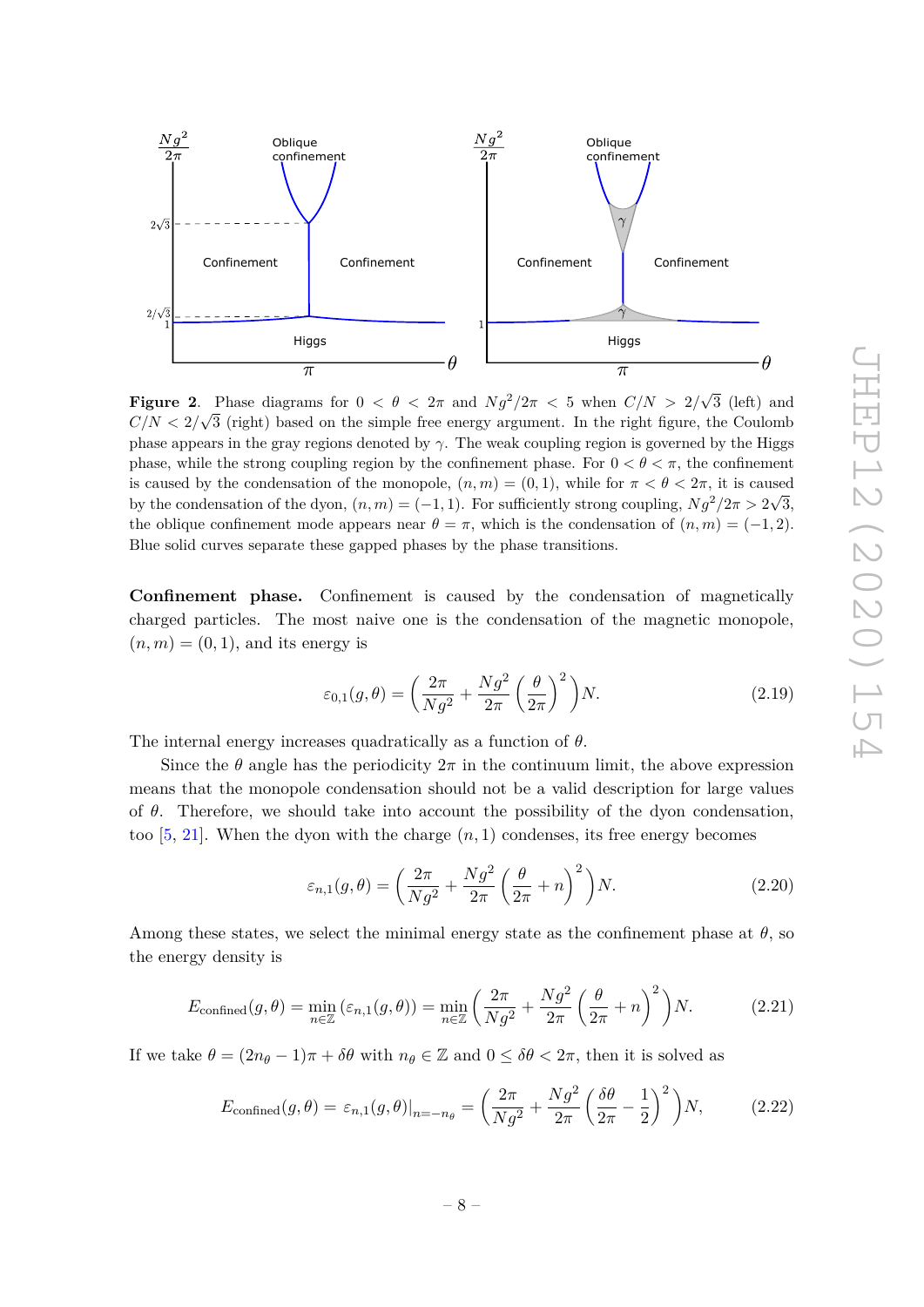where the solution is unique for  $\delta\theta \neq 0$  while there is another solution  $n = -n_{\theta} + 1$  for  $\delta\theta = 0$ with the same minimum. For example, when  $-\pi < \theta < \pi$ , the monopole  $(n, m) = (0, 1)$ would condense, but when  $\pi < \theta < 3\pi$ , the dyon  $(n, m) = (-1, 1)$  would condense, and there is the phase transition at  $\theta = \pi$ .

**Oblique confinement phase.** Oblique confinement, which was originally proposed by 't Hooft [\[5\]](#page-27-2), is characterized by the condensation of the higher monopole charge, such as  $(n, m) = (-1, 2)$ . It is the new phase with the condensation of magnetically charged particles, and it turns out to be energetically favored only if the charge lattice is oblique due to the Witten effect.

The charge, (−1*,* 2), can be regarded as the composite particle of monopole (0*,* 1) and  $dyon$   $(-1, 1)$ , and its condensation energy is given by

$$
\varepsilon_{-1,2}(g,\theta) = \left(4 \cdot \frac{2\pi}{Ng^2} + \frac{Ng^2}{2\pi} \left(\frac{\theta}{\pi} - 1\right)^2\right) N. \tag{2.23}
$$

Near  $\theta = \pi$ , this condensation does not cost the electric energy at all, while the both Higgs and confinement phases cost some of them (see the right panel of figure [1\)](#page-6-1). Therefore, if the electric coupling  $g^2$  is sufficiently large, the oblique confinement can overcome the usual confinement, and it indeed appears when  $\frac{N g^2}{2\pi} > 2$ √ 3 at  $\theta = \pi$  in figure [2.](#page-8-0)

As  $\varepsilon_{-1,2}(\theta)$  is not  $2\pi$  periodic in  $\theta$ , we again consider the list of charges  $(2n' - 1, 2)$ and pick up the minimal energy one:

$$
\min_{n' \in \mathbb{Z}} \left( \varepsilon_{2n'-1,2}(g,\theta) \right) = \min_{n' \in \mathbb{Z}} \left( 4 \cdot \frac{2\pi}{Ng^2} + \frac{Ng^2}{2\pi} \left( \frac{\theta + 2\pi n'}{\pi} - 1 \right)^2 \right) N. \tag{2.24}
$$

This is the free-energy density for the oblique confinement phase with manifest  $2\pi$  periodicity. When  $\theta \simeq \pi$ , the state  $n' = 0$  is chosen, but, for example, when  $\theta \simeq -\pi$ , the different state  $n' = 1$  is selected.

According to this free-energy argument, it becomes evident that more exotic oblique confinement phase appears [\[7\]](#page-27-4). When  $\theta/2\pi$  is a rational number, i.e.  $\theta/2\pi = -p/q$ , the condensate of the charge  $(p, q)$  does not cost any electric energies and thus it is preferred at sufficiently strong couplings. In order to discuss those oblique confinement phases in a systematic manner, it is convenient to resort to self-dual nature of the Cardy-Rabinovici model [\[8\]](#page-27-5), as we shall review in the next subsection.

# <span id="page-9-0"></span>**2.3 SL(2***,* $\mathbb{Z}$ ) duality of the free-energy density and the phase diagram

So far, we draw the phase diagram, figure [2,](#page-8-0) just by putting an ansatz  $(2.17)$  for the condensation of the particle type  $(n, m)$ . The structure of the phase diagram is claimed to be justified by using the self-dual nature of the model [\[8\]](#page-27-5) (see also refs. [\[40,](#page-29-10) [41\]](#page-29-11) for the model without  $\theta$ ). The following discussion is true for the local dynamics such as the free-energy density, but, as we shall see in the later sections, it does not always generalize to other observables.

Let us introduce the complex coupling,

$$
\tau = \frac{\theta}{2\pi} + i\frac{2\pi}{Ng^2},\tag{2.25}
$$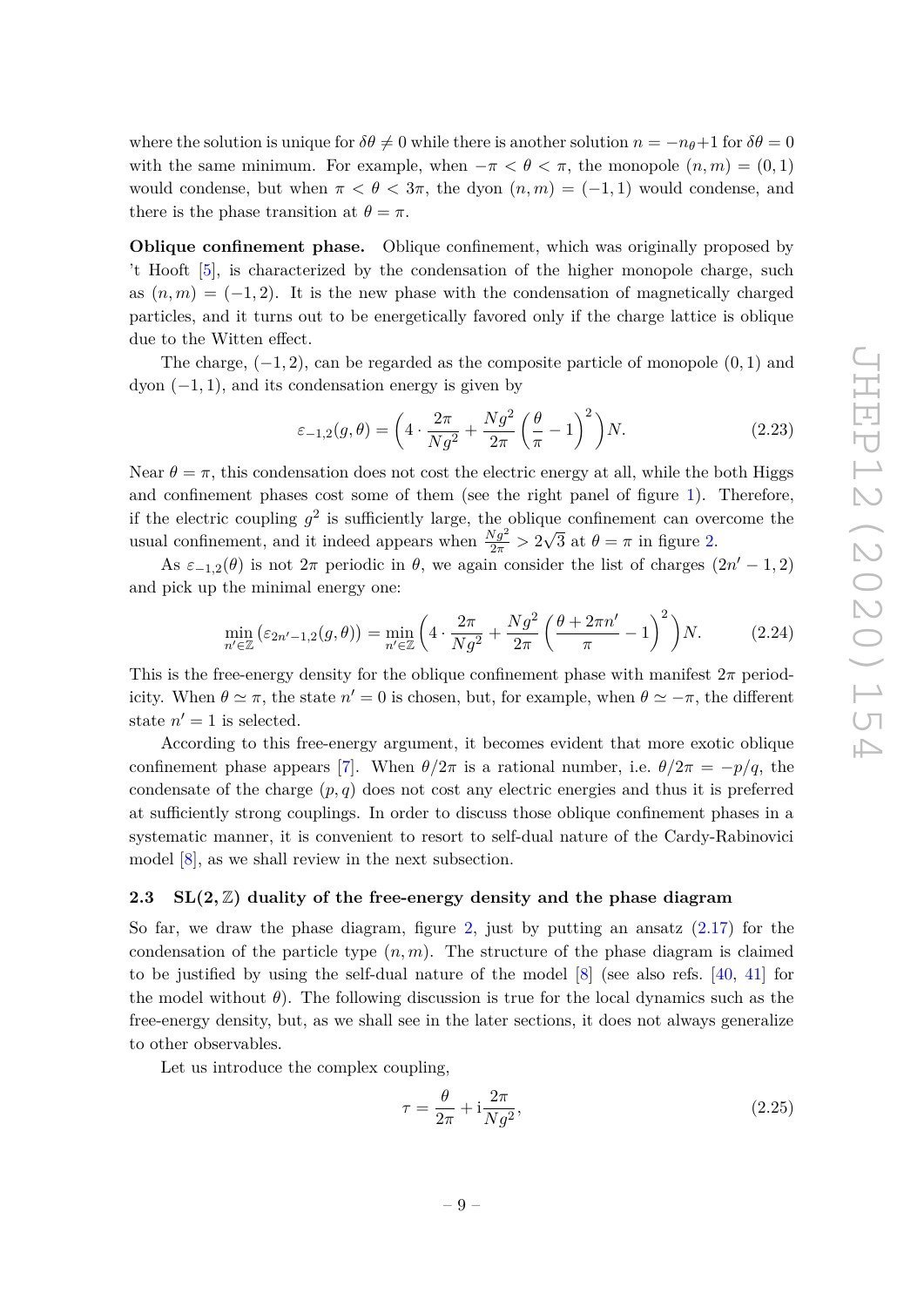

<span id="page-10-0"></span>**Figure 3**. The phase diagram of the model in the  $\tau$  plane, with  $\tau = \frac{\theta}{2\pi} + i\frac{2\pi}{Ng^2}$ . We here draw the case, where the system is gapped at any  $\tau$ . The blue curves denote the phase transitions, and they are related by the self-dual transformations,  $SL(2, \mathbb{Z})$ .

which is in the upper half plane. Assuming that the distinction between the original and dual lattices disappears at the low energies, the Lagrangian [\(2.14\)](#page-6-2) is invariant under the  $SL(2, \mathbb{Z})$  duality transformation

$$
\tau \to \frac{a\tau + b}{c\tau + d} \quad (a, b, c, d \in \mathbb{Z} \text{ and } ad - bc = 1), \tag{2.26}
$$

which is generated by the  $S$  and  $T$  transformations  $[8]$ :

<span id="page-10-1"></span>
$$
S: \tau \to -\frac{1}{\tau}, \quad (n, m) \to (-m, n), \tag{2.27}
$$

and

<span id="page-10-2"></span>
$$
T: \tau \to \tau + 1, \quad (n, m) \to (n - m, m). \tag{2.28}
$$

We can express the self-duality group as

$$
SL(2, \mathbb{Z}) = \langle S, T | S^2 = (ST^{-1})^3, S^4 = 1 \rangle.
$$
 (2.29)

We note that  $S^2 = C$  trivially acts on the space of coupling but it flips both electric and magnetic fields, and therefore it is identified as the charge conjugation symmetry

$$
\mathsf{C}: \tau \to \tau, \quad (n, m) \to (-n, -m). \tag{2.30}
$$

There is also the CP transformation,

$$
CP: \tau \to -\overline{\tau}, \quad (n, m) \to (-n, m). \tag{2.31}
$$

The phase diagram must be symmetric under these transformations.

This provides the motivation to draw the phase diagram in the  $\tau$  plane [\[8\]](#page-27-5), and we show it in figure [3](#page-10-0) with the horizontal axis  $\text{Re}(\tau) = \frac{\theta}{2\pi}$  and vertical axis  $\text{Im}(\tau) = \frac{2\pi}{Ng^2}$ . This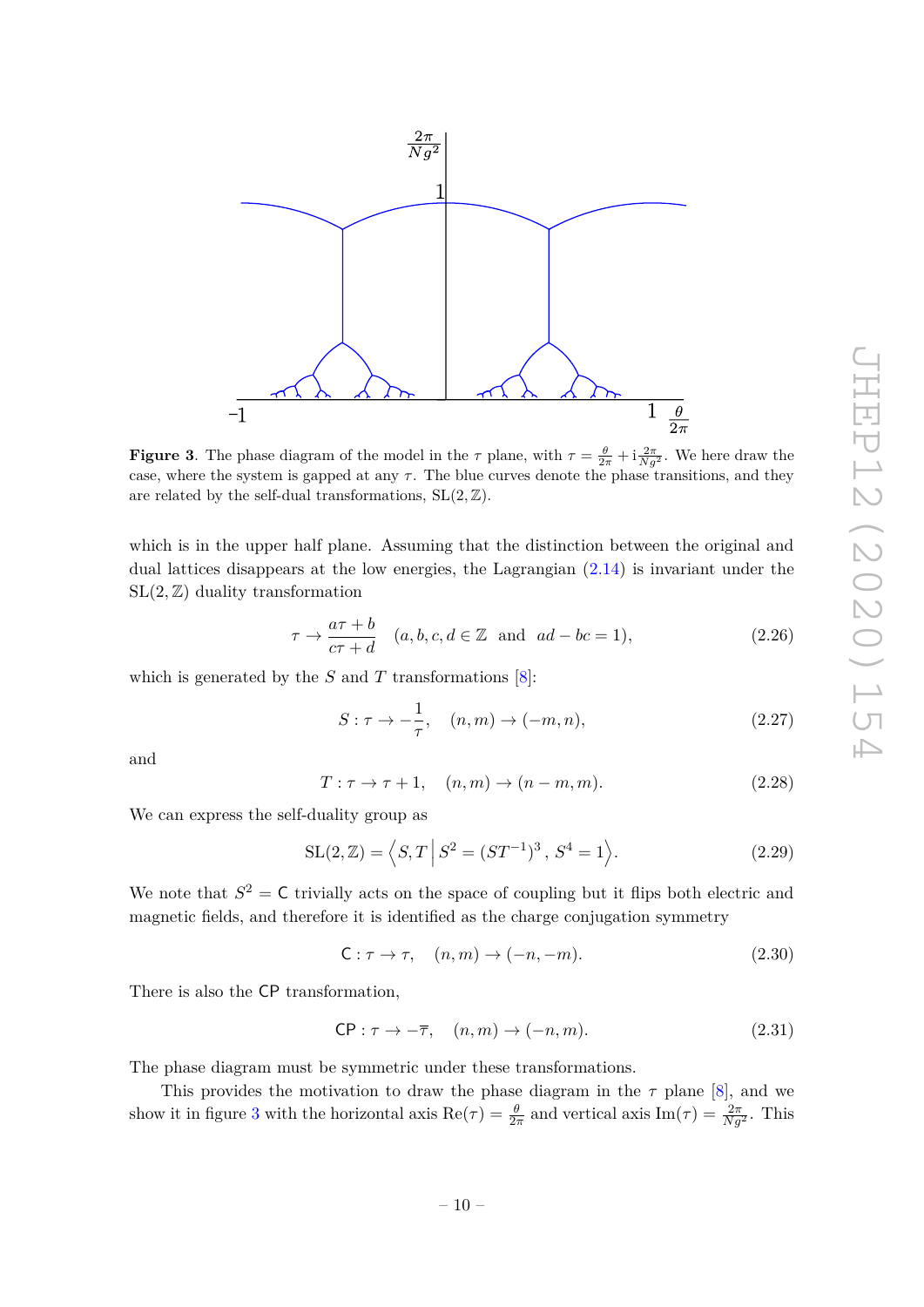shows the same phase diagram with the left figure in figure [2,](#page-8-0) and the blue solid curves show the phase transitions between gapped phases. These curves are related by  $SL(2,\mathbb{Z})$ transformations, and the phase diagram shown in figure [3](#page-10-0) is invariant under  $SL(2, \mathbb{Z})$ . This is obvious by noticing that

$$
\varepsilon_{n,m}(\tau,\bar{\tau}) = \frac{N}{\text{Im}(\tau)} |n + m\tau|^2,
$$
\n(2.32)

and thus the criterion  $(2.17)$  is  $SL(2, \mathbb{Z})$  invariant.<sup>[3](#page-11-0)</sup> In figure [3,](#page-10-0) the Higgs and the confinement phases are separated by the curve,  $|\tau| = 1$ , for  $-\frac{1}{2} < \text{Re}(\tau) < \frac{1}{2}$  $\frac{1}{2}$ . Assuming the existence of this Higgs-confinement phase transition, then all the other phase transitions are obtained by the duality.

For instance, we can obtain the CP-broken line at  $\theta = \pi$  from the Higgs-confinement phase transition curve as follows.  $ST^{-1}$  maps  $\tau$  and charges as

$$
ST^{-1}: \tau \to -\frac{1}{\tau - 1}, \quad (n, m) \to (-m, n + m). \tag{2.33}
$$

Therefore, the Higgs-confinement phase transition curve is mapped as

$$
ST^{-1}: \ \tau = e^{i\phi} \to \frac{1}{2} + \frac{i}{2} \cot \frac{\phi}{2} \quad \left(\frac{\pi}{3} < \phi < \frac{2\pi}{3}\right), \tag{2.34}
$$

while the charges  $(1,0)$  and  $(0,1)$  are mapped as

$$
ST^{-1}: (1,0) \to (0,1), (0,1) \to (-1,1). \tag{2.35}
$$

This implies that the phase boundary between condensations of the charges (1*,* 0) and (0*,* 1) is mapped to the one between  $(0,1)$  and  $(-1,1)$  at  $\theta = \pi$ , which is nothing but the CPbroken line. Figure [3](#page-10-0) also clarifies the existence of various oblique confinement phases in the strong coupling regime of this model. For example, the region with the condensation of charge  $(-1, \ell)$  can be obtained by applying  $ST^{-\ell}$  to the one of the confinement phase. When  $\text{Im}(\tau)$  approaches to 0, there are infinitely many numbers of different oblique confinement phases as a function of  $\theta$  [\[7,](#page-27-4) [8\]](#page-27-5).

Let us emphasize, however, that the  $SL(2, \mathbb{Z})$  duality applies only for the local dynamics when  $N > 1$ , and it does not exist as the self duality of the theory. In the weak coupling region,  $\text{Im}(\tau) \gg 1$ , the system is expected to be in the Higgs phase, which is a gapped phase with deconfined Wilson loops, as it is caused by the condensation of electrically charged particles. Under the *S* transformation, it is mapped to the strong coupling region,  $\text{Im}(-1/\tau) \ll 1$ . The vacuum state is now described by the condensation of magnetic monopoles, so the system is again gapped but the Wilson loops are confined. This means that the two systems at  $\tau$  and  $-1/\tau$  are different as topological orders, and the global nature of the low-energy dynamics is not preserved under the *S* transformation.

When  $N = 1$ , the Higgs and confinement phases are the same phase as we do not have an order parameter to distinguish these phases due to the lack of the one-form symmetry, and the phase diagram can be almost trivial as the phase transition curves disappear [\[42,](#page-29-12) 43. We shall concentrate on the case  $N > 1$  in the following of this paper.

<span id="page-11-0"></span><sup>&</sup>lt;sup>3</sup>It may be convenient to note that  $\varepsilon_{n,m}(\tau,\bar{\tau})$  appears in the summand of the non-holomorphic Eisenstein series  $E_s(\tau) = \frac{1}{2} \sum_{(n,m) \in \mathbb{Z}^2 \setminus (0,0)} \left( \frac{(\text{Im}\tau)}{|m+n\tau|^2} \right)^s$ , which is manifestly invariant under SL(2*,* Z).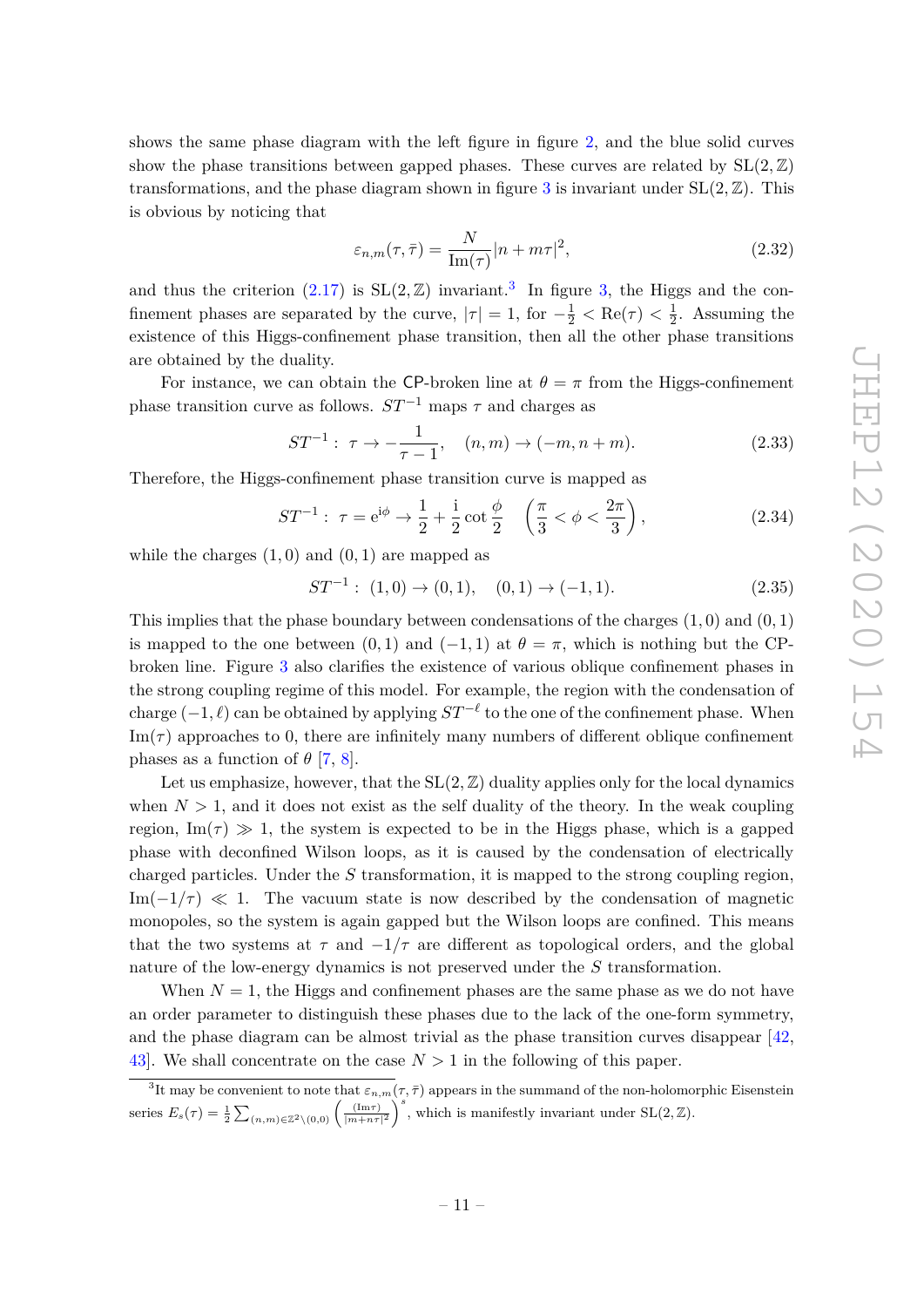# <span id="page-12-0"></span>**3 Anomaly and topological aspects of the phase diagram**

In this section, we uncover various topological aspects of the Cardy-Rabinovici model when  $N > 1$ . For this purpose, 't Hooft anomaly matching condition plays an important role. In order to compute 't Hooft anomalies of this model, the continuum formulation is more useful than the lattice formulation, mainly because the  $\theta$  term can be treated more easily. We first give the continuum reformulation of the model, and then study the anomaly matching condition at  $\theta = \pi$ .

#### <span id="page-12-1"></span>**3.1 Formal description of the Cardy-Ravinobici model in the continuum**

In order to analyze the topological aspect of the model, it is desirable to give the continuum formulation. However, it is the  $U(1)$  gauge theory coupled to both electrically and magnetically charged particles, and we currently do not have the Lagrangian formulation of such a model.

In this paper, therefore, we give up writing down the continuum theory with manifest locality and unitarity, and assume that those properties are ensured by the lattice formulation given in  $(2.12)$  or  $(2.14)$ . Motivated by  $(2.14)$ , we express the configuration of the matter fields using their world lines specified by  ${n<sub>\mu</sub>}$  and  ${m<sub>\mu</sub>}$ . We express the contribution of the electric charge 1 by the Wilson loop,

$$
W(\lbrace n_{\mu}\rbrace) = \exp\left(\mathrm{i} \int_{\ell[n_{\mu}]} a\right) \equiv \exp\left(\mathrm{i} \int a \wedge \star(n_{\mu} \mathrm{d} x^{\mu})\right),\tag{3.1}
$$

where *a* is the U(1) gauge field,<sup>[4](#page-12-2)</sup> and  $\ell[n_\mu]$  is the world line corresponding to  $\{n_\mu\}$ . Similarly, the contribution of the magnetic charge 1 is expressed by the 't Hooft loop,

$$
H(\{m_{\mu}\}),\tag{3.2}
$$

which is defined as the defect operator  $[44]$ : for sufficiently small two-sphere  $S^2$  linking to the loop  $\ell[\{m_\mu\}]$ , the gauge field must satisfy the quantization condition,

$$
\int_{S^2} da = 2\pi.
$$
\n(3.3)

Then, the "path integral" of the matter fields is obtained  $as^5$  $as^5$ 

<span id="page-12-4"></span>
$$
Z_{\text{matter}}[a] = \sum_{\{n_{\mu}\},\{m_{\mu}\}} \exp(-S_{\text{matter}}[\{n_{\mu}\},\{m_{\mu}\}]) W^{N}(\{n_{\mu}\}) H(\{m_{\mu}\}). \tag{3.4}
$$

The Wilson loop appears only in the *N*-th power, as the electric charge of dynamical particles are quantized in *N*. We assume that the weight factor,  $S_{\text{matter}}[\{n_{\mu}\}, \{m_{\mu}\}]$ , can be chosen appropriately, so that it is consistent with the axiom of quantum field theories

<span id="page-12-2"></span><sup>&</sup>lt;sup>4</sup>Throughout this paper, we use lower cases,  $a, b, \ldots$  for dynamical gauge fields, and upper cases  $A, B, \ldots$ for background gauge fields.

<span id="page-12-3"></span><sup>&</sup>lt;sup>5</sup>It may be more appropriate to use the formulation in [\[45\]](#page-29-15) but the difference is irrelevant in our argument.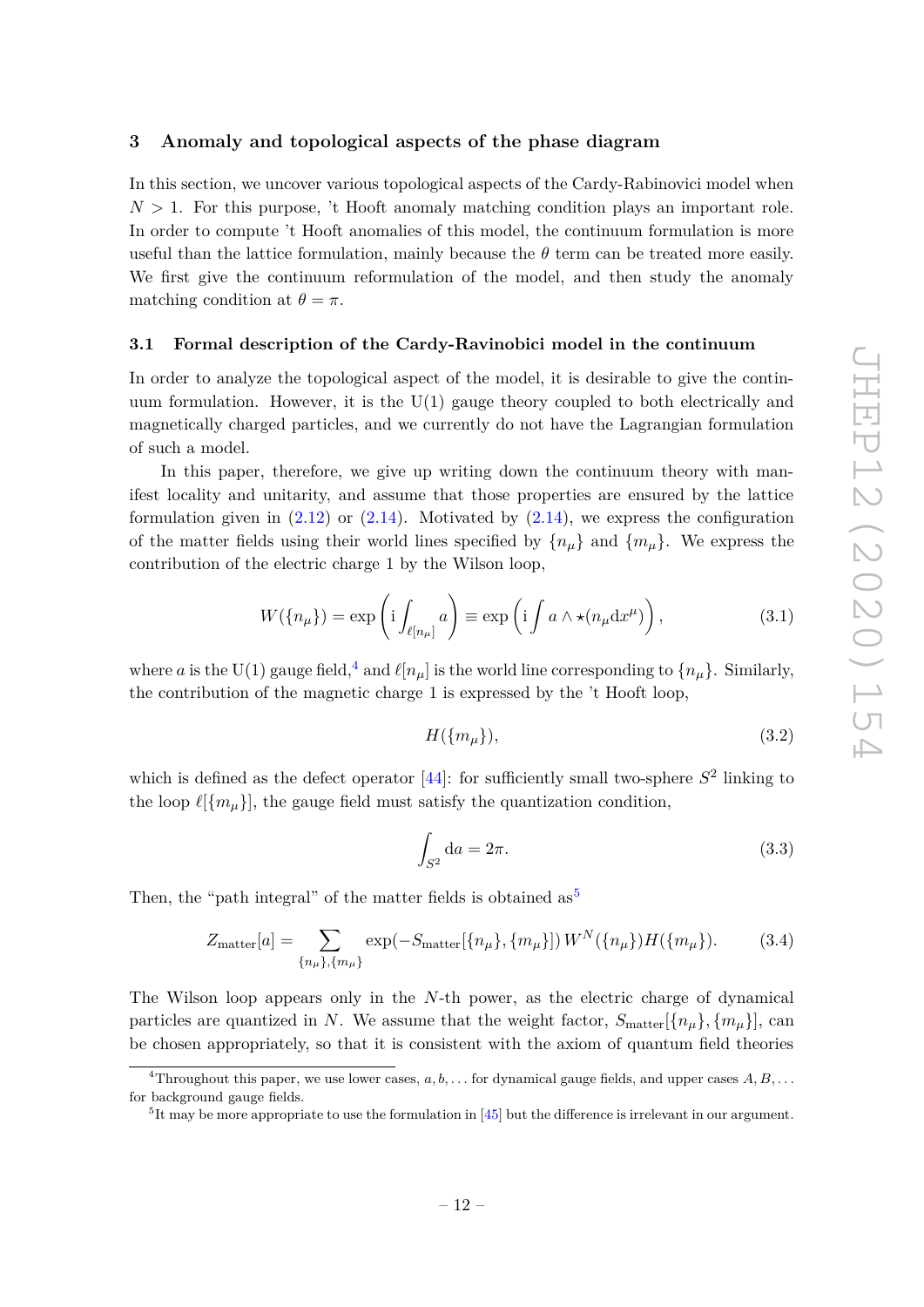such as locality and unitarity. The full partition function is described by summing up the U(1) gauge field, *a*:

<span id="page-13-0"></span>
$$
Z = \int \mathcal{D}a \, \exp\left(-\frac{1}{2g^2} \int \mathrm{d}a \wedge \star \mathrm{d}a + \mathrm{i} \frac{N\theta}{8\pi^2} \int \mathrm{d}a \wedge \mathrm{d}a\right) Z_{\text{matter}}[a],\tag{3.5}
$$

where *q* is the coupling constant and  $\theta$  is the vacuum angle.

We note that the  $\theta$  term in [\(3.5\)](#page-13-0) seems to have an extra factor *N* in front, and this is necessary for the  $2\pi$  periodicity of  $\theta$ . The index theorem, however, tells that

$$
\frac{1}{8\pi^2} \int \mathrm{d}a \wedge \mathrm{d}a \in \mathbb{Z},\tag{3.6}
$$

on 4-dimensional spin manifolds, so it may be wondering why we need the extra factor *N* for the  $2\pi$  periodicity as we would naively expect the  $2\pi/N$  periodicity in the convention of [\(3.5\)](#page-13-0). Therefore, we need to explain why the naive  $2\pi/N$  periodicity is wrong, and how *θ* can be still  $2π$  periodic. The key ingredient is the Witten effect [\[6\]](#page-27-3). If we shift  $θ → θ + Δθ$ with  $\Delta\theta = \frac{2\pi}{N}$  $\frac{2\pi}{N}$ , then the magnetic particle acquires the extra electric charge  $\frac{N\Delta\theta}{2\pi} = 1$ . In other words, the pure 't Hooft line is not mapped to itself:

$$
\left\langle H(\{m_{\mu}\})\right\rangle_{\theta+(2\pi/N)} = \left\langle H(\{m_{\mu}\})W^{-1}(\{m_{\mu}\})\right\rangle_{\theta}.
$$
\n(3.7)

This implies that if there were no magnetic excitations represented by 't Hooft lines, the theory has the naive  $2\pi/N$  periodicity, but it can be violated by the presence of such excitations. Moreover, since only  $W^N$  appears in  $(3.4)$ , there is no way to recover the  $2\pi/N$  periodicity. Under the transformation  $\theta \to \theta + 2\pi$ , however, the Witten effect is realized as  $H \to HW^{-N}$ , and the matter partition function is transformed as

$$
Z_{\text{matter}}[a] \Big|_{\theta \to \theta + 2\pi} = \sum_{\{n_{\mu}\}, \{m_{\mu}\}} \exp(-S_{\text{matter}}[\{n_{\mu}\}, \{m_{\mu}\}]) W^{N}(\{n_{\mu} - m_{\mu}\}) H(\{m_{\mu}\}). \tag{3.8}
$$

So we have the  $2\pi$  periodicity if

$$
S_{\text{matter}}[\{n_{\mu}\}, \{m_{\mu}\}] = S_{\text{matter}}[\{n_{\mu} - m_{\mu}\}, \{m_{\mu}\}] \pmod{2\pi}.
$$
 (3.9)

We assume this property for the weight factor, and then we identify

<span id="page-13-1"></span>
$$
\theta \sim \theta + 2\pi. \tag{3.10}
$$

We note that this is a stronger statement than saying that the theory is self-dual under the *T* transformation,  $θ \rightarrow θ + 2π$ . Any local observables, including the line operators, should have the same expectation values at  $\theta$  and  $\theta + 2\pi$ , and this is true for the Cardy-Rabinovici model.

Next let us see response to the charge conjugation and CP transformations. The charge conjugation C acts as

$$
C: n_{\mu} \to -n_{\mu}, \quad m_{\mu} \to -m_{\mu}, \tag{3.11}
$$

so the theory is C symmetric if

$$
S_{\text{matter}}[\{n_{\mu}\}, \{m_{\mu}\}] = S_{\text{matter}}[\{-n_{\mu}\}, \{-m_{\mu}\}] \pmod{2\pi i}.
$$
 (3.12)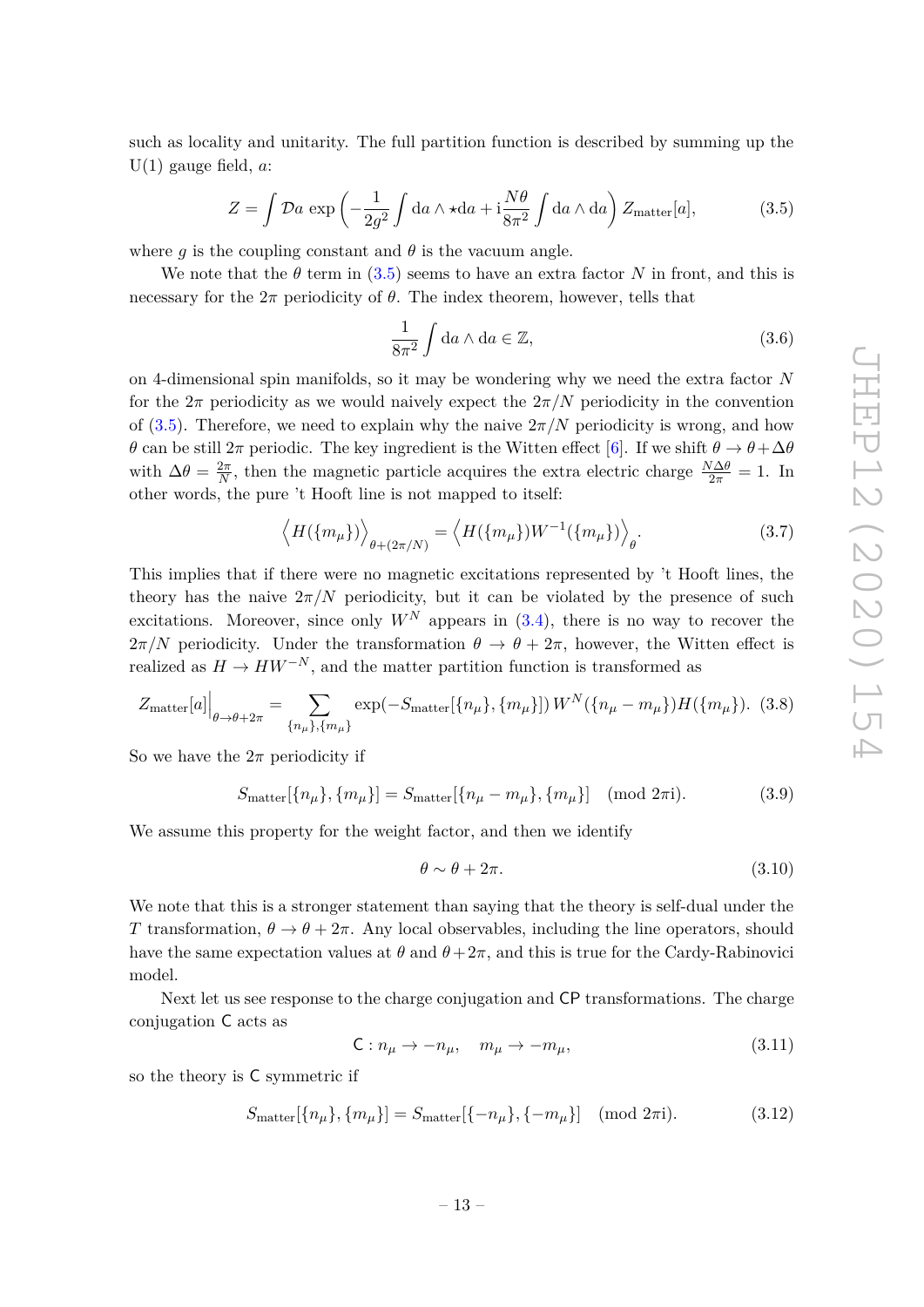The CP transformation, or the time-reversal transformation, acts only on the electric charge,

$$
CP: n_{\mu} \to -n_{\mu}, \quad m_{\mu} \to m_{\mu}, \tag{3.13}
$$

so the theory also has the CP symmetry at  $\theta = 0$  or  $\theta = \pi$  if

$$
S_{\text{matter}}[\{n_{\mu}\}, \{m_{\mu}\}] = S_{\text{matter}}[\{-n_{\mu}\}, \{m_{\mu}\}] \pmod{2\pi i}.
$$
 (3.14)

In the lattice model  $(2.12)$  or  $(2.14)$ , the weight factor of the matter fields comes out only of the Coulomb interaction, which corresponds to setting  $S_{\text{matter}} = 0$ . It obviously satisfies all of the above requirements.

So far we have discussed the reformulation of the Cardy-Rabinovici model in the continuum limit. The remaining topic is the electromagnetic duality. Naively thinking, we can realize the electromagnetic duality by requiring

$$
S_{\text{matter}}[\{n_{\mu}\}, \{m_{\mu}\}] = S_{\text{matter}}[\{m_{\mu}\}, \{n_{\mu}\}] \pmod{2\pi i},\tag{3.15}
$$

as it exchanges the electric and magnetic fields. For studying the local dynamics, such as the free energy density, this condition is indeed sufficient to ensure the duality under *S* as we noted in section [2.3.](#page-9-0) However, the electromagnetic duality, *S*, as a theory is more subtle, and we will come back to this issue later. This theory has the electric  $\mathbb{Z}_N$  one-form symmetry,  $\mathbb{Z}_N^{[1]}$ . It acts on the Wilson loop as

$$
\mathbb{Z}_N^{[1]} : W(\ell) \to \mathrm{e}^{\frac{2\pi\mathrm{i}}{N}} W(\ell). \tag{3.16}
$$

Since  $\langle W^N \rangle = 1$  in [\(3.4\)](#page-12-4), we can measure the electric charge of the test particle only in mod *N*. Similarly, as  $\langle H \rangle = 1$ , the theory does not have the magnetic one-form symmetry.

# <span id="page-14-0"></span>**3.2** 't Hooft anomaly at  $\theta = \pi$  and anomaly matching constraint

The CP symmetry of the model exists only at  $\theta = 0$  or  $\theta = \pi$ . This is because the CP operation effectively flips the sign of  $\theta$ ,  $\theta \to -\theta$ , and recalling that  $\theta \sim \theta + 2\pi$ , the only invariant points are at  $\theta = 0, \pi$ .

There is an important mixed anomaly between  $\mathbb{Z}_N^{[1]}$  and the CP symmetry at  $\theta = \pi$ . This turns out to be the same anomaly or global inconsistency with that of  $SU(N)$  YM theory at  $\theta = \pi$  [\[11,](#page-28-1) [13\]](#page-28-3) (see refs. [\[14,](#page-28-9) [16,](#page-28-10) [17,](#page-28-11) [46–](#page-29-16)[62\]](#page-30-0) on related studies). To see this, let us gauge  $\mathbb{Z}_N^{[1]}$  by introducing the  $\mathbb{Z}_N$  two-form background gauge field, *B*. It is constructed as the  $U(1)$  two-form gauge field satisfying

$$
NB = dC,\tag{3.17}
$$

where C is an auxiliary  $U(1)$  gauge field. By this condition, B is restricted to have the quantized flux in the unit of  $\frac{2\pi}{N}$ :

$$
\oint_{S} B = \frac{1}{N} \oint_{S} dC \in \frac{2\pi}{N} \mathbb{Z},\tag{3.18}
$$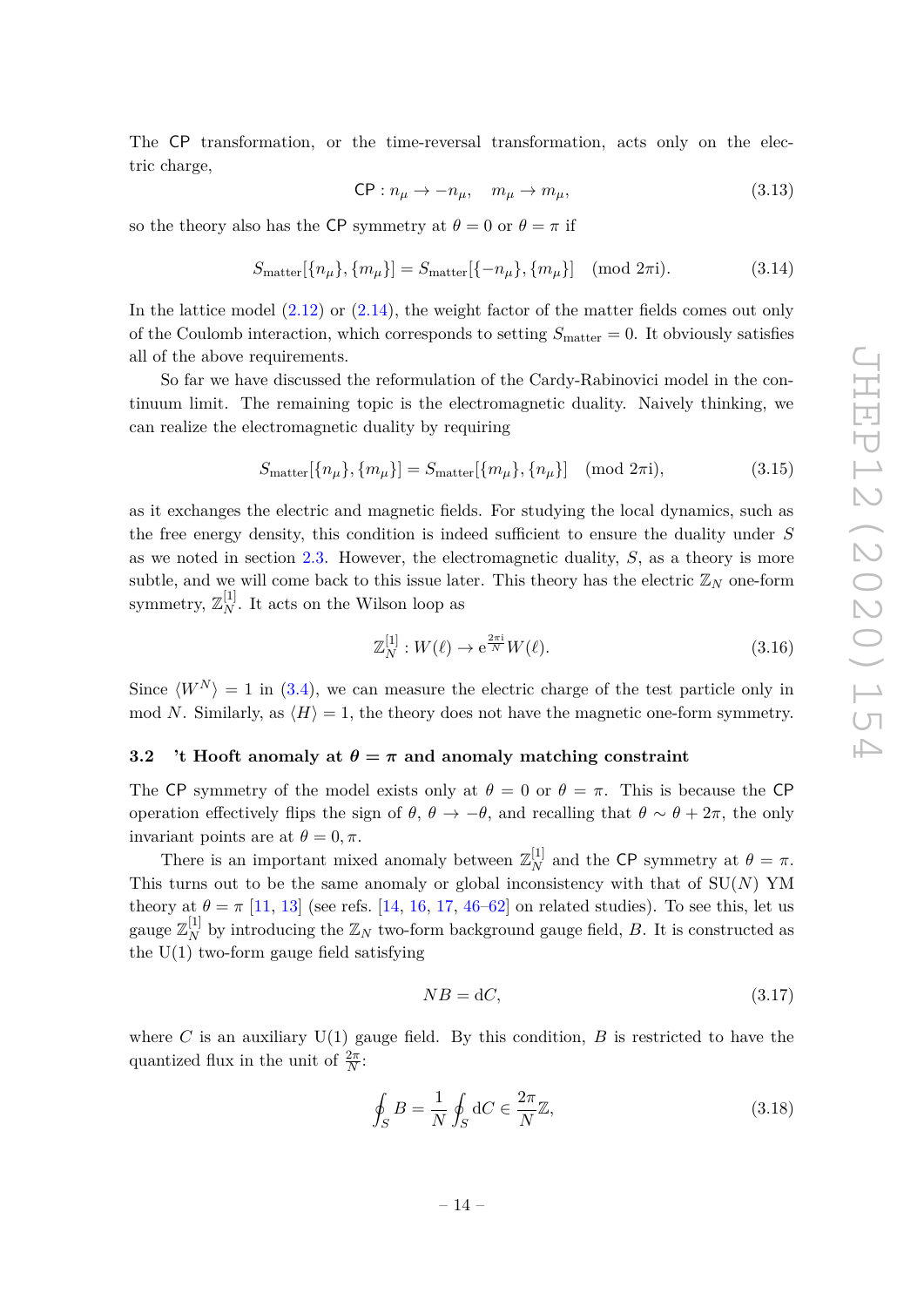where *S* is a closed two-dimensional surface. Postulating the one-form gauge invariance,

$$
B \to B + d\lambda, \quad C \to C + N\lambda,\tag{3.19}
$$

$$
a \to a - \lambda,\tag{3.20}
$$

the action of the Maxwell theory becomes

$$
-S_{\text{Maxwell}} = \int \left[ -\frac{1}{2g^2} (\mathrm{d}a + B) \wedge \star (\mathrm{d}a + B) + \frac{\mathrm{i} N \theta}{8\pi^2} (\mathrm{d}a + B) \wedge (\mathrm{d}a + B) \right]. \tag{3.21}
$$

The first term is manifestly CP-invariant, but the last term is not. Under the CP operation, *θ* = *π* is mapped to *θ* = −*π*, i.e. the *θ* angle is shifted by −2*π* from *θ* = *π*. Therefore, the change of the action is given by

$$
-\Delta S = -N \frac{i(2\pi)}{8\pi^2} \int (da + B) \wedge (da + B)
$$
  
=  $-\frac{i}{4\pi} \int (N da \wedge da + 2da \wedge NB + NB \wedge B)$   
=  $-\frac{iN}{4\pi} \int B \wedge B \pmod{2\pi i}$ . (3.22)

This means that the partition function changes its phase under the CP transformation at  $\theta = \pi$ , depending on the background gauge field *B* for  $\mathbb{Z}_N^{[1]}$ :

<span id="page-15-0"></span>
$$
\mathsf{CP}: Z[B] \to \exp\left(-\frac{\mathrm{i}\,N}{4\pi}\int B^2\right)Z[B].\tag{3.23}
$$

Now we should ask whether or not we can cancel this phase factor by adding appropriate local counterterms. If there does not exist such counter terms, then we regard that this is the genuine anomaly. Since the  $\mathbb{Z}_N^{[1]}$  gauge symmetry is unbroken in the above computation, it is sufficient to consider the  $\mathbb{Z}_N^{[1]}$ -invariant local counterterms, which is given by

$$
\frac{\mathrm{i} \, Nk}{4\pi} \int B^2. \tag{3.24}
$$

Here, the level *k* should take values in Z for the gauge invariance, and we identify  $k+N \sim k$ . We define the partition function including this local counterterm as

$$
Z_k[B] = \exp\left(\frac{iNk}{4\pi} \int B^2\right) Z[B],\tag{3.25}
$$

and then the CP transformation acts as

$$
\mathsf{CP}: Z_k[B] \to \exp\left(-\frac{\mathrm{i}\, N(2k+1)}{4\pi} \int B^2\right) Z_k[B].\tag{3.26}
$$

The anomaly can be eliminated if

$$
2k + 1 = 0 \pmod{N}.
$$
\n
$$
(3.27)
$$

The anomaly is the genuine one only if such *k* does not exist. When *N* is even, there is no  $k \in \mathbb{Z}$  satisfying  $2k + 1 = 0 \text{ mod } N$  as  $2k + 1$  is an odd number. Therefore, we find the genuine 't Hooft anomaly for even *N*.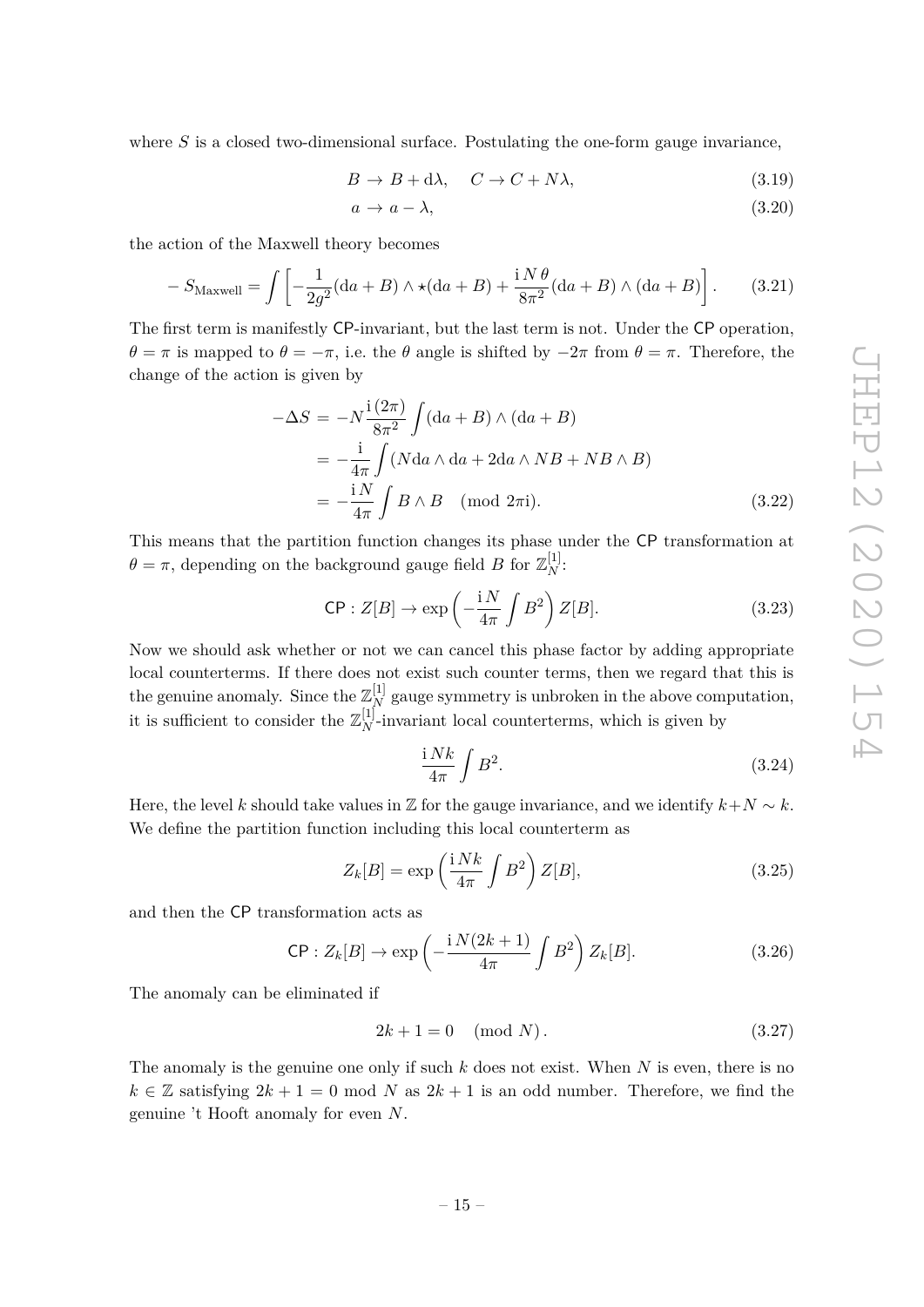When *N* is odd, we can choose

$$
k = \frac{N-1}{2} \quad (\text{at } \theta = \pi) \tag{3.28}
$$

to eliminate the anomalous phase, so there is no anomaly at  $\theta = \pi$  for CP and  $\mathbb{Z}_N^{[1]}$ . We note, however, that we can do the same consideration for  $\theta = 0$ , and then *k* should be 0 mod *N* for the CP-invariant regularization. Therefore, when we extend our consideration from a single theory at a given coupling constant to a family of theories parametrized by the couplings, we find the global inconsistency between  $\theta = 0$  and  $\theta = \pi$  [\[11,](#page-28-1) [13\]](#page-28-3). In the following, let us see how the anomaly or global inconsistency is matched by the phase diagram shown in figure [2,](#page-8-0) or in figure [3.](#page-10-0)

#### <span id="page-16-0"></span>**3.2.1 Coulomb phase**

According to the free-energy argument in section [2.2,](#page-6-0) the system can be in Coulomb phase if *N* is sufficiently large, and it is shown as the gray region in the right panel of figure [2.](#page-8-0) In the Coulomb phase, the only low-energy excitations are basically given by massless free photons, and the low-energy effective theory is just the Maxwell theory.

The anomaly [\(3.23\)](#page-15-0) can be matched by the existence of those massless excitations. Indeed, the computation of the anomaly [\(3.23\)](#page-15-0) is performed with the Maxwell Lagrangian, so the anomaly matching condition is obviously satisfied.

#### <span id="page-16-1"></span>**3.2.2 Higgs phase**

In the Higgs phase, the system is gapped due to the condensation of electrically charged particles. We have seen in the left panel of figure [2](#page-8-0) (or figure [3\)](#page-10-0) that it is realized in the weak-coupling regime,  $\frac{2\pi}{Ng^2} > \frac{\sqrt{3}}{2}$  $\frac{\sqrt{3}}{2}$ . We can write the low-energy effective action of the Higgs phase as

$$
-S_{\text{eff}} = -\int v^2 |\mathrm{d}\varphi - Na|^2 + i\frac{N\theta}{8\pi^2} \int \mathrm{d}a \wedge \mathrm{d}a,\tag{3.29}
$$

where *v* is the characteristic size of the vacuum expectation value, and  $\varphi$  is the phase field of the scalar field. In this phase, the one-form symmetry is spontaneously broken,

 $\mathbf{r}$ 

$$
\mathbb{Z}_N^{[1]} \to 1,\tag{3.30}
$$

as the Wilson loop obeys the perimeter law. This fact can be seen very easily in the above effective description. In the low-energy limit, we can take  $v \to \infty$  as it has the mass dimension 1, and then the effective action takes finite values only if

$$
Na = d\varphi. \tag{3.31}
$$

Especially, the field strength becomes zero in that limit,  $da = 0$ , and then the expectation value of the Wilson loop,  $\langle W(\ell) \rangle$ , does not change as we change the loop  $\ell$ . This is true for any higher charge Wilson loops, which can be formally expressed as

$$
\langle W^n(\ell) \rangle = 1 \tag{3.32}
$$

for any  $n = 0, 1, 2, \ldots, N - 1$ . Therefore, the Higgs phase is the  $\mathbb{Z}_N$  topological order.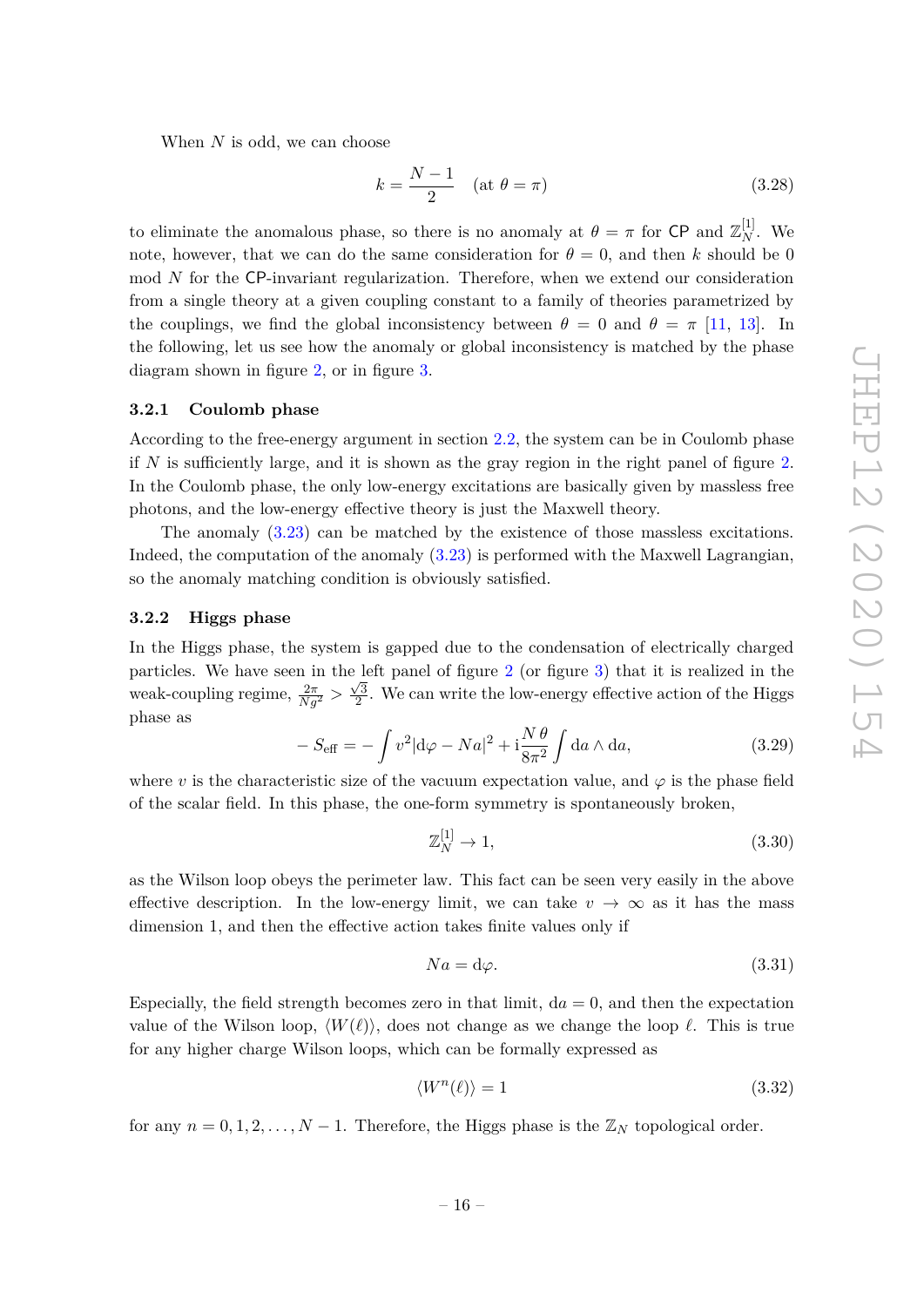Let us see how the anomaly is matched in the low-energy limit,  $v \to \infty$ . Introducing the background gauge field  $B$ , then the low-energy effective action becomes

$$
-S_{\text{eff}} = -\int v^2 |\mathrm{d}\varphi - Na - C|^2 + i \frac{N \theta}{8\pi^2} \int (\mathrm{d}a + B)^2, \tag{3.33}
$$

where  $NB = dC$ . In order to detect the anomaly, we must make *B* nontrivial, so that, e.g.,  $\frac{N}{4\pi^2}\int B^2=\frac{1}{N}$  $\frac{1}{N}$ . For such *B*, the U(1) gauge field  $Na + C$  cannot be an exact form globally, that is

$$
d\varphi \neq Na + C \tag{3.34}
$$

for any  $\varphi$ . In the limit  $v \to \infty$ , the effective action diverges, and then

$$
Z[B] \to 0 \tag{3.35}
$$

for such nontrivial *B*. This obviously satisfies the anomaly equation [\(3.23\)](#page-15-0) as the both sides are zero. This is how the anomaly is explicitly reproduced in the low-energy effective theory of the Higgs phase.

#### <span id="page-17-0"></span>**3.2.3 Confinement phase**

As the coupling constant becomes larger, the charge condensation is taken over by the monopole condensation, and the system is in the confinement phase. We have found in the left panel of figure [2](#page-8-0) that the confinement phase appears even when  $\theta \simeq \pi$  if 1  $\frac{1}{2\sqrt{3}} < \frac{2\pi}{Ng^2} < \frac{\sqrt{3}}{2}$  $\frac{\sqrt{3}}{2}$ .

For the Cardy-Rabinovici model, the confinement phase is the topologically trivial phase. This is because all the nontrivial Wilson loops show the area law and none of the symmetries is broken. In the low-energy limit, it can be formally expressed as

$$
\lim_{\ell \to \infty} \langle W^n(\ell) \rangle = 0,\tag{3.36}
$$

for  $n = 1, 2, \ldots, N - 1$  mod *N*. Here,  $\lim_{\ell \to \infty}$  indicates the limit of considering the larger and larger loops, and the perimeter part of the expectation value is assumed to be eliminated by the renormalization.

Although the confinement phase is a topologically trivial gapped phase, its groundstate energy shows nontrivial  $\theta$  dependence, as we have seen in section [2.2.](#page-6-0) As a consequence, when  $\theta = \pi$ , there are two vacua, one of which has the monopole condensation with charge  $(n, m) = (0, 1)$  while the another has the dyon condensation with charge  $(n, m) = (-1, 1)$ . These two vacua are related by CP at  $\theta = \pi$ , so the system shows the spontaneous CP breaking,

$$
(\mathbb{Z}_2)_{\mathsf{CP}} \to 1. \tag{3.37}
$$

Let us explicitly see how the anomaly  $(3.23)$  is reproduced by those two vacuum states. For simplicity, we renormalize the vacuum energy so that the monopole-condensed state at  $\theta = \pi$  has the partition function,

<span id="page-17-1"></span>
$$
Z_{\text{mono.}}[B] = 1.\tag{3.38}
$$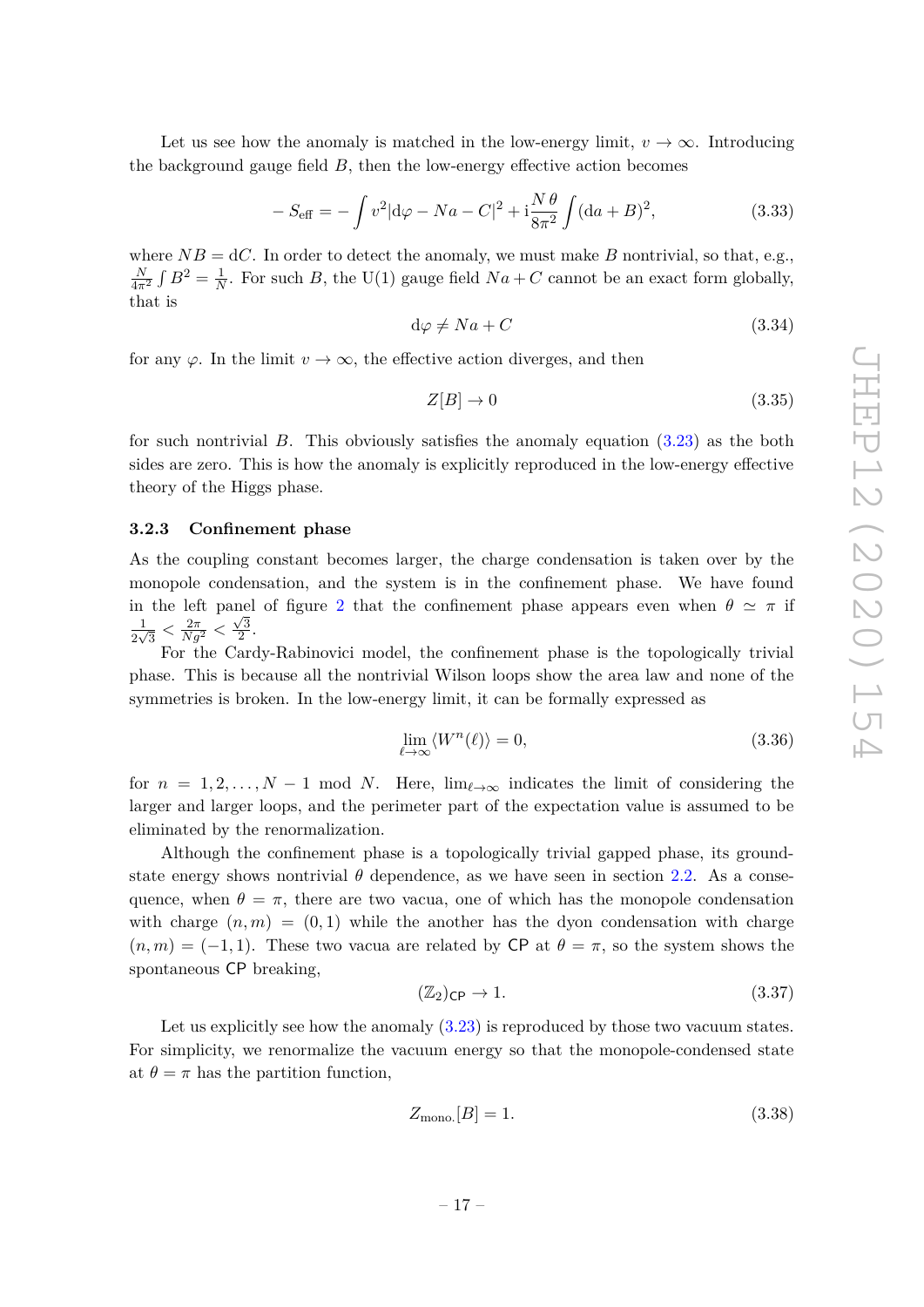In this normalization, let us assume that the dyon-condensed state at  $\theta = \pi$  has the nontrivial partition function,<sup>[6](#page-18-1)</sup>

<span id="page-18-2"></span>
$$
Z_{\rm dyon}[B] = \exp\left(i\frac{N}{4\pi} \int B^2\right). \tag{3.39}
$$

We note that the absolute value of these partition functions must be the same at  $\theta = \pi$ , because they are related by the spontaneously-broken CP transformation. However, their phases do not need to be the same under the existence of background *B* fields, and we assign a specific phase to the dyon-condensed phase to reproduce the anomaly: the dyoncondensed phase is a nontrivial symmetry-protected topological (SPT) state with the  $\mathbb{Z}_N^{[1]}$ *N* symmetry. The full partition function is given by

$$
Z[B] = Z_{\text{mono.}}[B] + Z_{\text{dyon}}[B] = 1 + \exp\left(i\frac{N}{4\pi} \int B^2\right). \tag{3.40}
$$

Under the CP transformation,

$$
\begin{aligned} \mathsf{CP}: Z[B] &= 1 + \exp\left(\mathrm{i}\frac{N}{4\pi} \int B^2\right) \\ &\to 1 + \exp\left(-\mathrm{i}\frac{N}{4\pi} \int B^2\right) = \exp\left(-\mathrm{i}\frac{N}{4\pi} \int B^2\right) Z[B]. \end{aligned} \tag{3.41}
$$

This is nothing but the anomaly relation [\(3.23\)](#page-15-0).

What would be the consequence of the phase assignment  $(3.38)$  and  $(3.39)$ ? As only the overall phases of the partition functions differ, the local dynamics inside the fourdimensional bulk is completely identical. However, if we put those phases on the spacetime with the boundary, the boundary dynamics are very different due to the anomaly inflow: the monopole condensation does not cause anything interesting, but the dyon condensation leads to the deconfinement of the Wilson loop on the boundary, which is expected to be described by the U(1)<sub>−*N*</sub> Chern-Simons theory [\[11\]](#page-28-1) (see also refs. [\[63–](#page-30-1)[66\]](#page-30-2)). It would be very interesting if we can confirm this dynamics from the Cardy-Rabinovici model.

# <span id="page-18-0"></span>**3.2.4** Oblique confinement phase near  $\theta = \pi$

When the coupling constant is sufficiently large, the system is in the confinement phase near  $\theta = 0$ . For non-zero  $\theta$ , however, more exotic condensations can occur due to the Witten effect, and they are the oblique confinement phase. When  $\theta = \pi$ , the composite of monopole and dyon with the charge  $(n, m) = (-1, 2)$  starts to condense when the coupling is strong enough,  $\frac{2\pi}{Ng^2} < \frac{1}{2\nu}$  $\frac{1}{2\sqrt{3}}$ . Here, let us recall that the electric and magnetic charges  $(e, m)$  is labeled by  $(n, m)$  as in  $(2.15)$ :  $(e, m) = (N(-1 + \theta/\pi), 2)$ .

<span id="page-18-1"></span><sup>&</sup>lt;sup>6</sup>In principle, we should be able to derive this phase factor of the partition function by assuming that the vacuum is given by the dyon condensation instead of the monopole condensation. The phase factor [\(3.39\)](#page-18-2), however, is given as the local 4-dimensional action, so it can be easily affected by the different choice of the UV renormalization. In other words, we have to choose the UV renormalization very carefully, so that it is consistent with the phase factor [\(3.38\)](#page-17-1) for the monopole condensation. In this paper, we avoid this complication by requiring the consistency with the anomaly matching condition.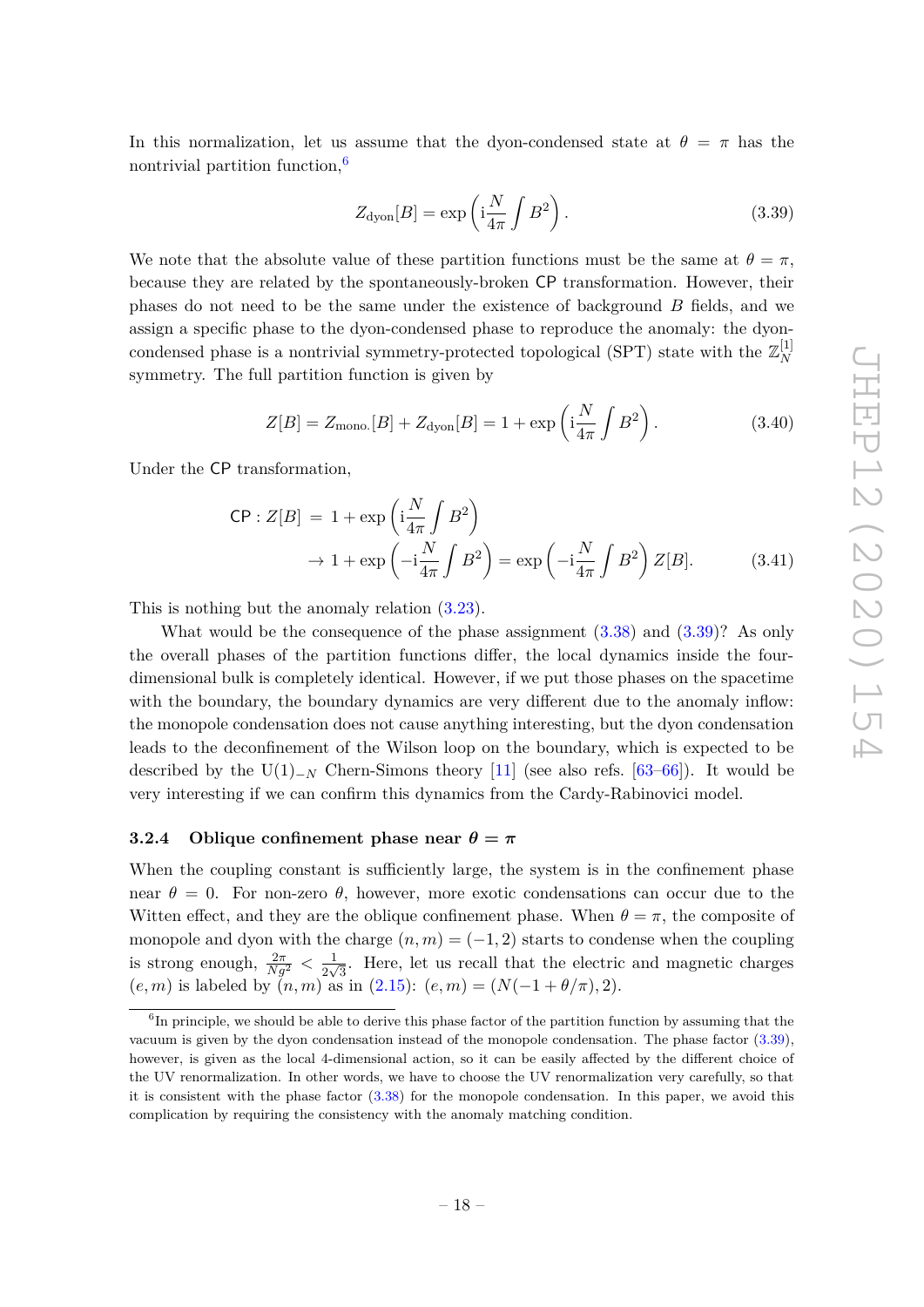In the oblique confinement phase, it should be obvious by the Debye-screening argument that the line operators with the charge  $(Nn, m) = (-N, 2)$  obeys the perimeter law

$$
\lim_{\ell \to \infty} \langle W^{-N}(\ell) H^2(\ell) \rangle = 1. \tag{3.42}
$$

In addition, its mutually local line operators<sup>[7](#page-19-0)</sup> are in the perimeter law as well:

<span id="page-19-1"></span>
$$
\lim_{\ell \to \infty} \langle W^{n'}(\ell) H^{m'}(\ell) \rangle = 1, \quad \left( (-N)m' - 2n' = 0 \mod N \right), \tag{3.43}
$$

while the other line operators obey the area law:

$$
\lim_{\ell \to \infty} \langle W^{n'}(\ell) H^{m'}(\ell) \rangle = 0, \quad \left( (-N)m' - 2n' \neq 0 \mod N \right). \tag{3.44}
$$

These conditions imply that patterns of spontaneous symmetry breaking are different between even and odd *N*. When *N* is even, [\(3.43\)](#page-19-1) tells us the deconfinement of the charge  $N/2$  Wilson line [\[5\]](#page-27-2),

$$
\lim_{\ell \to \infty} \langle W^{N/2}(\ell) \rangle = 1,\tag{3.45}
$$

while the other nontrivial Wilson lines are confined,

$$
\lim_{\ell \to \infty} \langle W^n(\ell) \rangle = 0,\tag{3.46}
$$

for  $n \neq 0, N/2 \text{ mod } N$ . This can be characterized by the spontaneous breaking pattern

$$
\mathbb{Z}_N^{[1]} \to \mathbb{Z}_{N/2}^{[1]},\tag{3.47}
$$

and the resulting low-energy theory is the  $\mathbb{Z}_2$  topological order. Because of this unusual nature, the oblique confinement phase may provide a new way to find the topological orders in condensed matter systems [\[67\]](#page-31-0).

We can show that this is good enough to match the anomaly  $(3.23)$  using the similar discussion for the anomaly matching in the Higgs phase. Here, let us take another approach instead. Anomaly matching can be satisfied if the symmetry is broken to the anomaly-free subgroup, so it is sufficient to show that  $\mathbb{Z}_N^{[1]}$  $N/2$  and CP does not have an 't Hooft anomaly. Let  $\tilde{B}$  is a  $\mathbb{Z}_{N/2}$  two-form gauge field,

$$
\frac{N}{2}\tilde{B} = d\tilde{C},\tag{3.48}
$$

and we replace *B* by  $\tilde{B}$  in [\(3.23\)](#page-15-0),

$$
\mathsf{CP}: Z[\tilde{B}] \to Z[\tilde{B}] \exp\left(-\frac{\mathrm{i} N}{4\pi} \int \tilde{B}^2\right). \tag{3.49}
$$

It may seem that the symmetry is still anomalous in this expression, but we should consider if this anomalous phase can be canceled by adding the local counter term:

$$
Z_k[\tilde{B}] = Z[\tilde{B}] \exp\left(\frac{\mathrm{i}\,(N/2)k}{4\pi} \int \tilde{B}^2\right),\tag{3.50}
$$

<span id="page-19-0"></span><sup>7</sup>For charge  $(n, m)$ , mutually local line operators have charges satisfying  $nm' - mn' = 0 \mod N$ .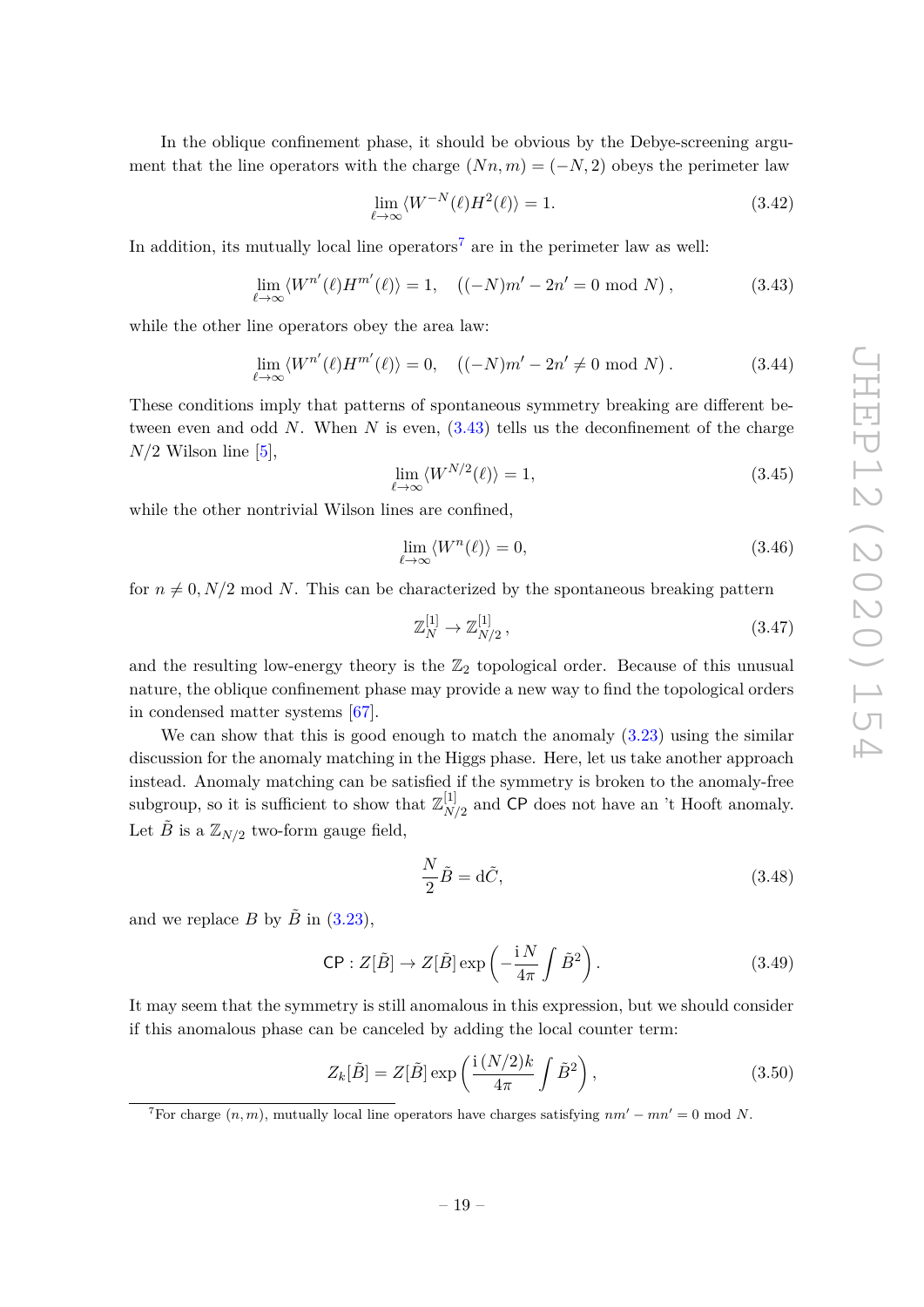with  $k = 0, 1, \ldots, N/2 - 1 \mod N/2$ . Under CP, we obtain

$$
\mathsf{CP}: Z_k[\tilde{B}] \to Z_k[\tilde{B}] \exp\left(-\frac{\mathrm{i}\, N(k+1)}{4\pi} \int \tilde{B}^2\right). \tag{3.51}
$$

Setting  $k = -1$  mod  $N/2$ , the anomalous phase indeed disappears. Therefore, the symmetry is spontaneously broken to the anomaly-free subgroup, and the anomaly matching condition is satisfied.

When *N* is odd, the oblique confinement phase is a trivial phase. It has the mass gap, and the nontrivial Wilson lines are all confined:

$$
\lim_{\ell \to \infty} \langle W^n(\ell) \rangle = 0 \tag{3.52}
$$

for  $n \neq 0$  mod *N*. Furthermore, unlike the confined phase, the oblique confinement phase respects the CP symmetry at  $\theta = \pi$ , so the ground state is unique. Indeed, we should note that the system does not have the genuine 't Hooft anomaly when *N* is odd, so the trivially gapped state at  $\theta = \pi$  is allowed. Even in this situation, the global inconsistency still puts a nontrivial constraint to the phase diagram [\[13](#page-28-3)[–19\]](#page-28-4): the trivial gapped states at  $\theta = 0$  and  $\pi$  should be distinguished as the  $\mathbb{Z}_N^{[1]}$ -symmetric SPT states, and there must be a quantum phase transition separating them. We can explicitly see this as follows. The partition function of the oblique confinement phase should have the following *B* dependence,

$$
Z_{\text{oblique}}[B] \propto \exp\left(-i\frac{N-1}{2}\frac{N}{4\pi}\int B^2\right),\tag{3.53}
$$

in order to reproduce [\(3.23\)](#page-15-0). We note that the monopole- and dyon-condensed phases, [\(3.38\)](#page-17-1) and [\(3.39\)](#page-18-2), have the different level of this topological action. As the level is quantized due to the gauge invariance, there is no continuous way to interpolate these levels without phase transitions as long as the  $\mathbb{Z}_N^{[1]}$  symmetry is respected. Therefore, existence of the phase transition curves between the confinement and oblique confinement phases in figure [2](#page-8-0) is ensured for odd *N*: even though they are both trivial as intrinsic topological orders, they are different SPT states.

# <span id="page-20-0"></span>**4** Electromagnetic duality for  $N = M^2$  and anomaly constraint

As we have seen in section [2,](#page-4-0) the free-energy density of the Cardy-Rabinovici model enjoys the  $SL(2, \mathbb{Z})$  self-duality, and it plays the important role to constraint the phase diagram. We note, however, that it is not the self-duality of the theory. One way to see this failure is that the *S* transformation does not preserve the 1-form symmetry as the electric and magnetic line operators are interchanged. The same observation has been made for the *S* duality of  $\mathcal{N} = 4$  super YM theory in ref. [\[28\]](#page-28-7): under the *S* duality, the gauge group is mapped to its GNO dual gauge group with appropriate choice of discrete  $\theta$  parameters, and 1-form symmetry is not necessarily preserved. As a result, the global nature of each phase is not preserved under  $SL(2, \mathbb{Z})$ , and thus, for example, a topologically trivial phase is mapped to an intrinsic topological order, or vice versa.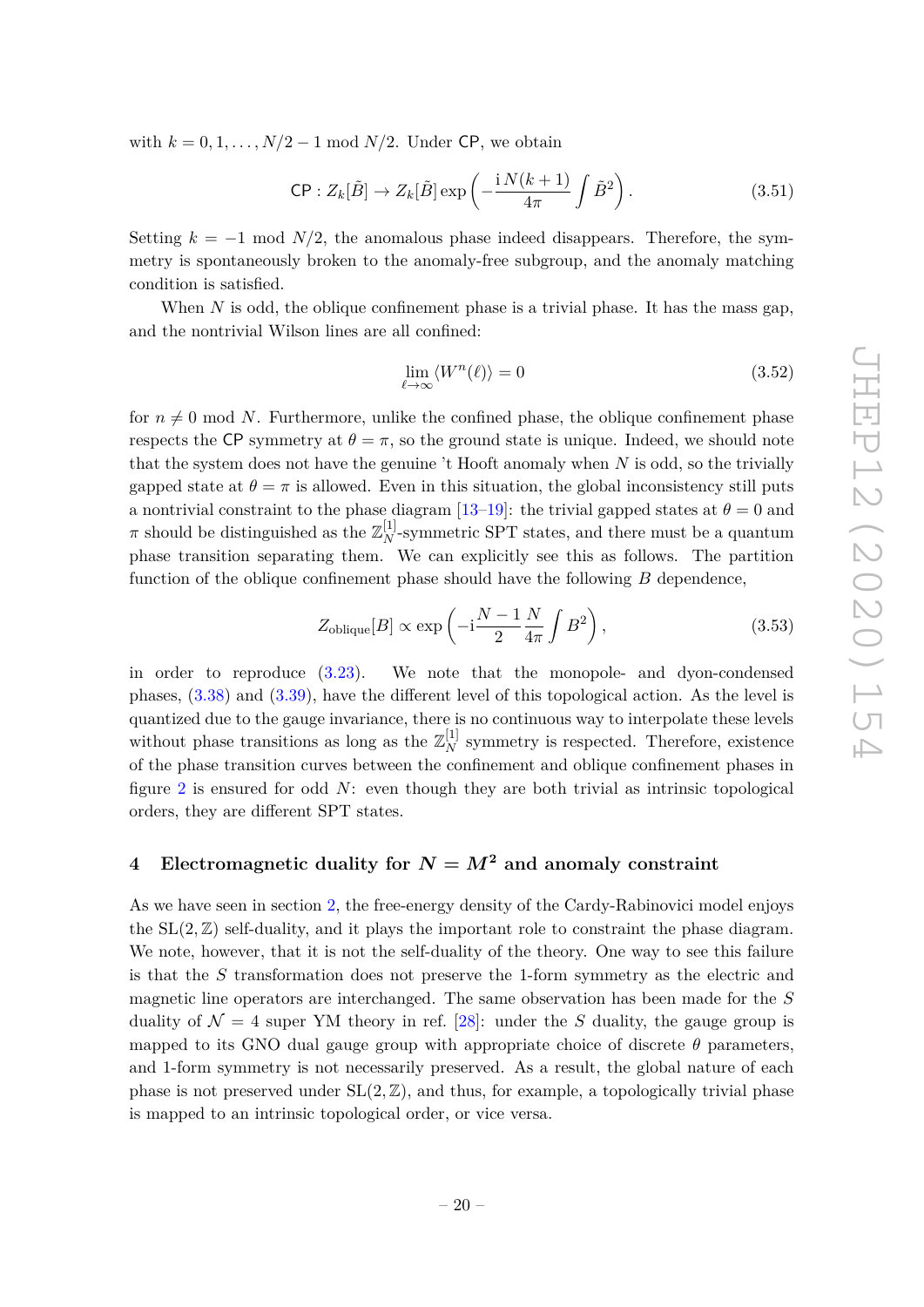In this section, we obtain the  $SL(2, \mathbb{Z})$  self-dual theory out of the Cardy-Rabinovici model with  $N = M^2$  by gauging a part of the one-form symmetry:

$$
\mathbb{Z}_M^{[1]} \subset \mathbb{Z}_N^{[1]} = \mathbb{Z}_{M^2}^{[1]}.\tag{4.1}
$$

After this operations, the theory has the  $SL(2, \mathbb{Z})$ -gravity mixed anomaly, and we can find the further constraint on the phase diagram, and it turns out to explain more details on figure [3.](#page-10-0)

# <span id="page-21-0"></span> $4.1$  The  $\mathbb{Z}_{M}^{[1]}$ -gauged Cardy-Rabinovici model for  $N=M^{2}$

Let us construct the self-dual theory out of the Cardy-Rabinovici model. It turns out that we can obtain such a theory when *N* is a square number, say  $N = M^2$ , by gauging  $\mathbb{Z}_M^{[1]}\subset \mathbb{Z}_N^{[1]}=\mathbb{Z}_{M^2}^{[1]}.$  In order to gauge the  $\mathbb{Z}_M^{[1]}$  symmetry  $[28,68],$  $[28,68],$  $[28,68],$  we introduce the dynamical  $\mathbb{Z}_M$  2-form gauge field,

$$
Mb = dc,\tag{4.2}
$$

where *c* is a U(1) 1-form gauge field and *b* is a U(1) 2-form gauge field. By this condition, the period of *b* is quantized in the unit of  $\frac{2\pi}{M}$ . We require the 1-form gauge invariance,

$$
b \to b + d\lambda^{(1)}, \quad c \to c + M\lambda^{(1)}, \quad a \to a - \lambda^{(1)}.
$$
 (4.3)

In order to establish the 1-form gauge invariance, we should replace the field strength d*a* by

$$
da + b = \frac{1}{M}(Mda + dc). \tag{4.4}
$$

Using the 1-form gauge symmetry, we can set  $a = 0$ , which is an analogue of the unitary gauge in the ordinary gauge symmetry, and then this formula tells the replacement rule of the field strength da by  $\frac{1}{M}$ dc.

The continuum formulation, [\(3.4\)](#page-12-4) and [\(3.5\)](#page-13-0), of the Cardy-Rabinovici model uses the line operators  $W(\ell)$  and  $H(\ell)$  in its definition, so we need to discuss how the  $\mathbb{Z}_M^{[1]}$  gauging affects the line operators in order to define the gauged theory. The fundamental Wilson line,  $W(\ell)$ , is no longer a genuine line operator as it is not gauge invariant under the 1-form gauge symmetry, so it becomes

$$
W(\ell, \Sigma) = \exp\left(i \int_{\ell} a + i \int_{\Sigma} b\right)
$$
 (4.5)

with  $\partial \Sigma = \ell$ . The electric genuine line operator is given by its *M*-th power,

$$
\widetilde{W}(\ell) \equiv W^M(\ell, \Sigma) = \exp\left(i \int_{\ell} (Ma + c)\right). \tag{4.6}
$$

In the gauge  $a = 0$ , this is nothing but the fundamental Wilson line for the new U(1) gauge field *c*. In the path integral [\(3.4\)](#page-12-4), only  $W^N$  appears, which is equal to  $\widetilde{W}^M$  after gauging, as we have set  $N = M^2$ .

Next let us discuss the magnetic line operator. The 't Hooft line  $H(\ell)$  is defined as the defect operator specified the magnetic flux around it. Since we should replace the field strength, its definition is changed as

$$
\int_{S^2} \frac{1}{M} (M \mathrm{d} a + \mathrm{d} c) = 2\pi \tag{4.7}
$$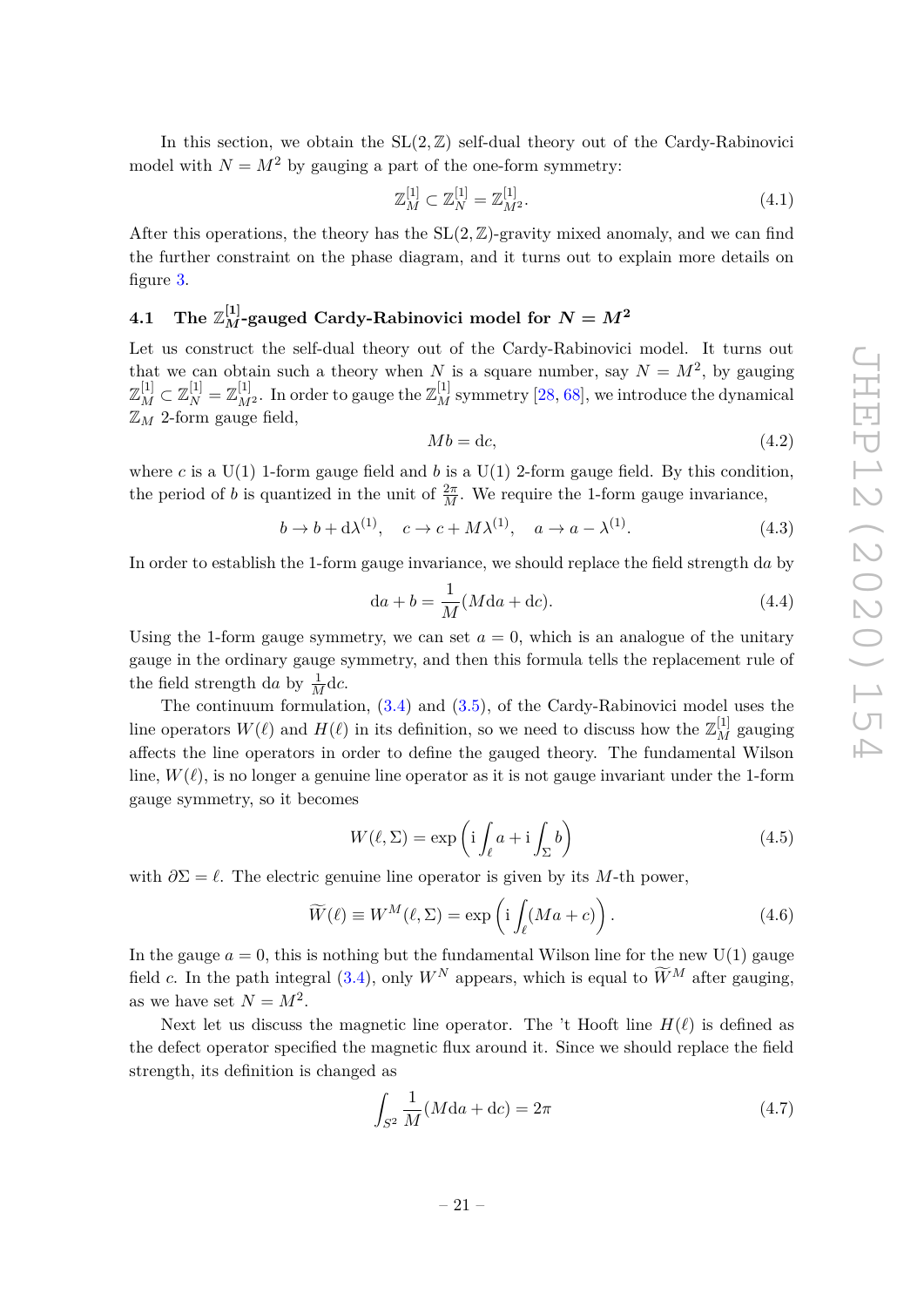for small two-spheres  $S^2$  linking to  $\ell$ . In the gauge  $a = 0$ , this reads

$$
\int_{S^2} \mathrm{d}c = 2\pi M. \tag{4.8}
$$

Let us denote the minimal 't Hooft line for the gauge field *c* as  $\widetilde{H}(\ell)$ , then this equality means that the original 't Hooft line  $H(\ell)$  should be regarded as the *M*-th power of  $H(\ell)$ ,

$$
H(\ell) = \widetilde{H}^M(\ell). \tag{4.9}
$$

By combining these data, the partition function of the  $\mathbb{Z}_M^{[1]}$ -gauged theory is given as

<span id="page-22-2"></span>
$$
Z = \int \mathcal{D}c \exp\left(-\frac{1}{2(Ng^2)} \int \mathrm{d}c \wedge \star \mathrm{d}c + \mathrm{i} \frac{\theta}{8\pi^2} \int \mathrm{d}c \wedge \mathrm{d}c\right)
$$
  
 
$$
\times \sum_{\{n_\mu\}, \{m_\mu\}} \exp(-S_{\text{matter}}[\{n_\mu\}, \{m_\mu\}]) \widetilde{W}^M(\{n_\mu\}) \widetilde{H}^M(\{m_\mu\}). \tag{4.10}
$$

This is the  $\mathbb{Z}_M^{[1]}$ -gauged Cardy-Rabinovici model for  $N = M^2$ .

#### <span id="page-22-0"></span>**4.2 Symmetry, self-duality and anomaly**

Let us discuss the topological properties of the  $\mathbb{Z}_M^{[1]}$ -gauged Cardy-Rabinovici model based on symmetries, dualities, and anomalies. We would like to emphasize that some aspects of these analyses have an important implication to the original Cardy-Rabinovici model with  $N = M^2$ . Gauging of the  $\mathbb{Z}_M^{[1]}$  symmetry does not affect the local dynamics. For example, non-topological degeneracy of the vacua should be in common for these two theories, so they have the same phase diagram, figure [3,](#page-10-0) while the topological characterization of each phases is affected by gauging  $\mathbb{Z}_M^{[1]}$ .

#### <span id="page-22-1"></span>**4.2.1 1-form symmetry and its anomaly**

The 1-form symmetry of the original Cardy-Rabinovici model is  $\mathbb{Z}_N^{[1]} = \mathbb{Z}_{M^2}^{[1]}$  acting on the Wilson loop  $W, W \to e^{2\pi i/M^2}W$ . By gauging its  $\mathbb{Z}_M^{[1]}$  subgroup, we find the 1-form symmetry,

$$
(\mathbb{Z}_M^{[1]})_{\text{ele.}} \times (\mathbb{Z}_M^{[1]})_{\text{mag.}},\tag{4.11}
$$

each factor of which acts on  $\widetilde{W}$  and  $\widetilde{H}$ , respectively, i.e.

$$
(\mathbb{Z}_M^{[1]})_{\text{ele.}} : \widetilde{W} \to \mathrm{e}^{\frac{2\pi \mathrm{i}}{M}} \widetilde{W}, \quad (\mathbb{Z}_M^{[1]})_{\text{mag.}} : \widetilde{H} \to \mathrm{e}^{\frac{2\pi \mathrm{i}}{M}} \widetilde{H}.
$$
 (4.12)

In the gapped phase of the gauged model, the 1-form symmetry is always spontaneously broken. In the Higgs phase, the electric lines are deconfined,

$$
\lim_{\ell \to \infty} \langle \widetilde{W}^n(\ell) \rangle = 1,\tag{4.13}
$$

for  $n = 1, \ldots, M - 1$ , while the magnetic lines are confined.

$$
\lim_{\ell \to \infty} \langle \tilde{H}^n(\ell) \rangle = 0. \tag{4.14}
$$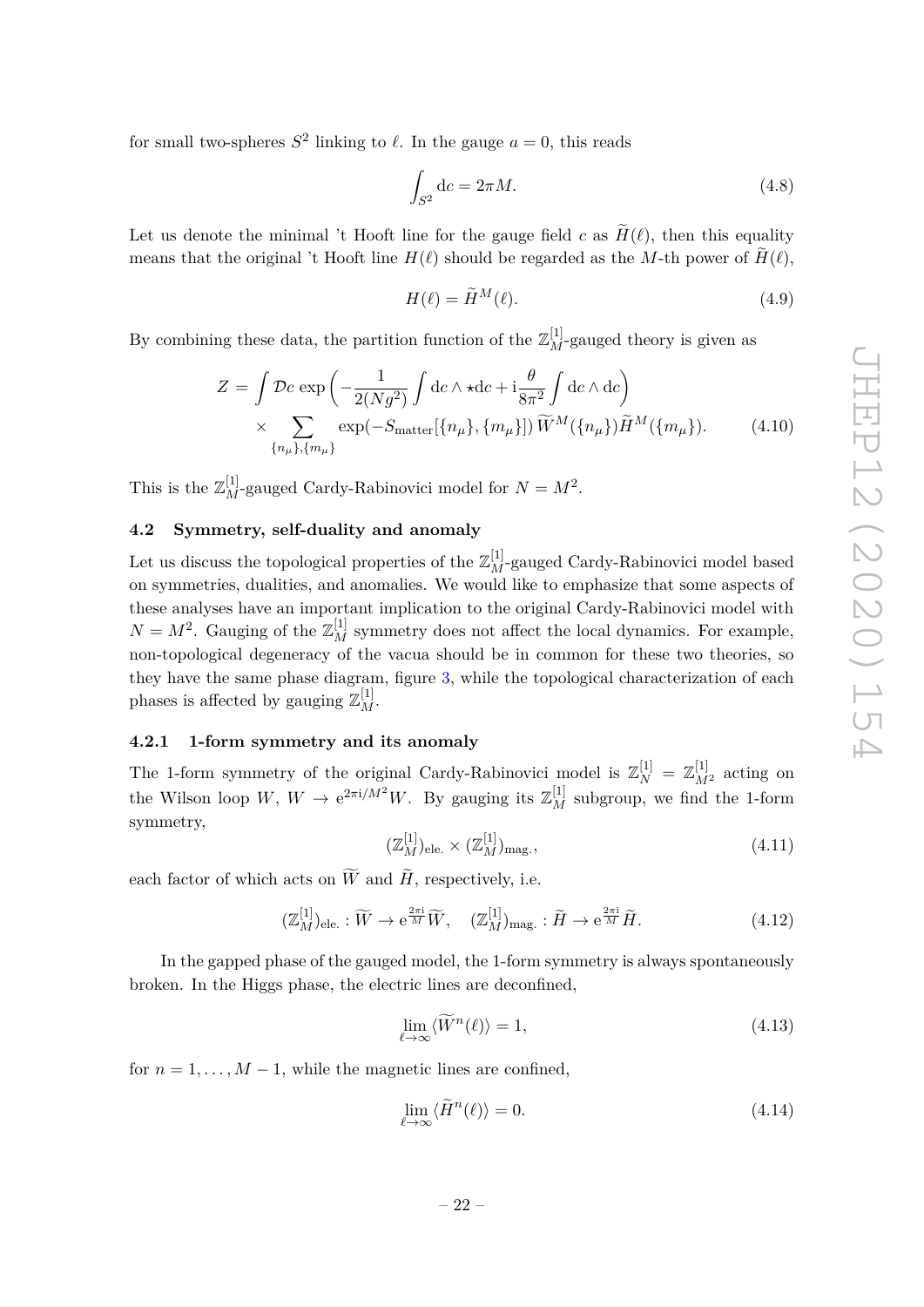In the monopole-condensation phase, the opposite is true. The electric lines are confined, while the magnetic lines are deconfined,

$$
\lim_{\ell \to \infty} \langle \widetilde{W}^n(\ell) \rangle = 0, \quad \lim_{\ell \to \infty} \langle \widetilde{H}^n(\ell) \rangle = 1.
$$
\n(4.15)

In another confinement phase, say the dyon-condensation phase with charge (−1*,* 1), the deconfined lines are

$$
\lim_{\ell \to \infty} \langle (\widetilde{W}^{-1}\widetilde{H})(\ell) \rangle = 1,\tag{4.16}
$$

for  $n = 1, \ldots, M - 1$ , and other nontrivial lines are all confined. In all of these situations, we find the symmetry breaking pattern,

<span id="page-23-1"></span>
$$
\left(\mathbb{Z}_{M}^{[1]}\right)_{\text{ele.}} \times \left(\mathbb{Z}_{M}^{[1]}\right)_{\text{mag.}} \to \mathbb{Z}_{M}^{[1]},\tag{4.17}
$$

and the unbroken  $\mathbb{Z}_M^{[1]}$  symmetry carries the information of the condensation.

The U(1) pure Maxwell theory enjoys the U(1)<sup>[1]</sup><sub>ele.</sub>  $\times$  U(1)<sup>[1]</sup><sub>mag.</sub> symmetry, and the  $(\mathbb{Z}_M^{[1]})_{\text{ele.}} \times (\mathbb{Z}_M^{[1]})_{\text{mag.}}$  symmetry is its subgroup. The  $U(1)_{\text{ele.}}^{[1]} \times U(1)_{\text{mag.}}^{[1]}$  symmetry has the mixed anomaly: introducing the background 2-form gauge fields,  $B_{\text{ele}}$  and  $B_{\text{mag}}$ , the theory is no longer gauge invariant in the genuine four dimensions, and the gauge invariance requires the anomaly inflow from the 5-dimensional bulk topological action,

$$
S_{5d} = \frac{\mathrm{i}}{2\pi} \int B_{\text{mag.}} \wedge \mathrm{d}B_{\text{ele.}}.\tag{4.18}
$$

Even when restricting the symmetry to  $(\mathbb{Z}_M^{[1]})_{\text{ele.}} \times (\mathbb{Z}_M^{[1]})_{\text{mag.}}$ , this topological action is still nontrivial, and the anomaly matching condition is imposed. This anomaly is also necessary in order to reproduce the original  $\mathbb{Z}_{M^2}^{[1]}$  symmetry when gauging  $(\mathbb{Z}_M^{[1]})_{\text{mag.}}$  [\[69\]](#page-31-2). The spontaneous breaking, [\(4.17\)](#page-23-1), is indeed one of the scenarios matching this 't Hooft anomaly.

#### <span id="page-23-0"></span>**4.2.2 SL(2, Z)** self duality,  $\mathbb{Z}_6$  subgroup, and mixed gravitational anomaly

The original Cardy-Rabinovici model has the  $\mathbb{Z}_{M^2}$  electric 1-form symmetry but does not have the magnetic 1-form symmetry. When we perform the electromagnetic duality transformation, i.e. the *S* transformation, these two symmetries should be exchanged, and the theory is mapped to a different theory with the  $\mathbb{Z}_{M^2}$  magnetic 1-form symmetry and without the electric 1-form symmetry. In this sense, the original Cardy-Rabinovici model cannot be a self-dual theory, even though its local dynamics of charges and monopoles shows an interesting self-duality.

In the  $\mathbb{Z}_M^{[1]}$ -gauged Cardy-Rabinovici model [\(4.10\)](#page-22-2), this problem does not exist since we have same amounts of the electric and magnetic 1-form symmetries. Therefore the theory enjoys the  $SL(2, \mathbb{Z})$  self-duality, which is the same with that of pure Maxwell theory. They are generated by *S* and *T* defined in [\(2.27\)](#page-10-1) and [\(2.28\)](#page-10-2), with the complex coupling  $\tau = \frac{\theta}{2\pi} + i \frac{2\pi}{Ng^2}$ . We note that, in this theory,  $\theta$  and  $\theta + 2\pi$  should not be identified as in [\(3.10\)](#page-13-1). Instead, we can only say that those two points are related by the duality transformation,  $T \in SL(2, \mathbb{Z})$ , which maps  $\tau \to \tau + 1$ . This is because the expectation value of nontrivial 't Hooft loops do not show the  $2\pi$  periodicity.

$$
\langle \widetilde{H} \rangle_{\theta + 2\pi} = \langle \widetilde{H} \widetilde{W}^{-1} \rangle_{\theta} \neq \langle \widetilde{H} \rangle_{\theta}.
$$
\n(4.19)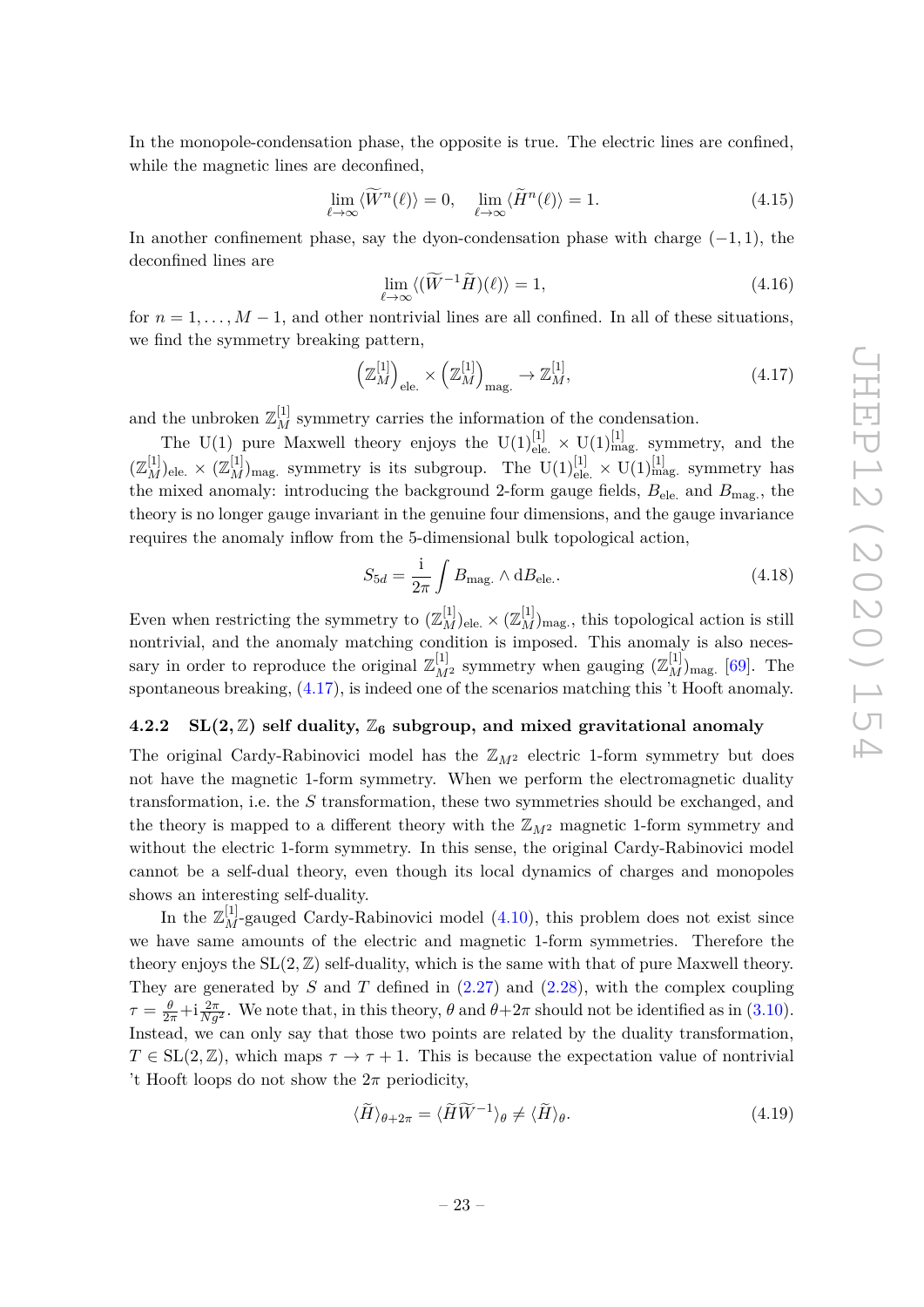As an identification of  $\theta$ , the periodicity is extended to

$$
\theta \sim \theta + 2\pi M, \tag{4.20}
$$

due to the gauging of  $\mathbb{Z}_{M}^{[1]}$ , which corresponds to  $\tau \sim \tau + M$ . This should be compared with the similar extension of the  $\theta$  periodicity between  $SU(N)$  and  $SU(N)/\mathbb{Z}_N$  Yang-Mills theories [\[28\]](#page-28-7).

There are some points in the space of  $\tau$ , which are fixed points under certain subgroups of  $SL(2, \mathbb{Z})$ . There are two important fixed points. The first one is  $\tau = i$ , which is the fixed point of

$$
(\mathbb{Z}_4)_S = \{ S^k \mid k \in \mathbb{Z} \} \subset \text{SL}(2, \mathbb{Z}). \tag{4.21}
$$

Also,  $\tau = \exp(\pi i/3) = \frac{1}{2} + i$  $\sqrt{3}$  $\frac{\sqrt{3}}{2}$  is the fixed point of

$$
(\mathbb{Z}_6)_{ST^{-1}} = \{ (ST^{-1})^k \mid k \in \mathbb{Z} \} \subset SL(2, \mathbb{Z}). \tag{4.22}
$$

Other points with a nontrivial stabilizer subgroup of  $PSL(2, \mathbb{Z})$  in the upper half plane can be mapped to either of the above two points by combinations of *S* and *T*. For those fixed points, their stabilizer subgroups of  $SL(2, \mathbb{Z})$  are promoted to symmetry from the self-duality of the theory.

Such a symmetry group may have an 't Hooft anomaly. We here focus on its mixed anomaly with the gravity. The key point is that the partition function of the quantum Maxwell theory on generic manifold is not invariant under  $SL(2, \mathbb{Z})$ , but instead it behaves as the modular form<sup>[8](#page-24-0)</sup>  $[29, 30]$  $[29, 30]$  $[29, 30]$ ,

<span id="page-24-1"></span>
$$
Z_{\text{Maxwell}}(\tau + 1) = Z_{\text{Maxwell}}(\tau), \tag{4.23}
$$

$$
Z_{\text{Maxwell}}(-1/\tau) = \tau^{\frac{1}{4}(\chi-\sigma)}\overline{\tau}^{\frac{1}{4}(\chi+\sigma)}Z_{\text{Maxwell}}(\tau). \tag{4.24}
$$

Here,  $\chi$  is the Euler number of the spin four-manifolds, and  $\sigma$  is the signature of the spin four-manifolds, which is equal to  $\frac{1}{3}$  of the Pontryagin class  $p_1$ ,

$$
\sigma = \frac{1}{3} \int \frac{1}{8\pi^2} \text{tr}(R \wedge R), \qquad (4.25)
$$

and *R* is the curvature 2-form. On spin four-manifolds, the signature  $\sigma$  is known to be quantized in 16 $\mathbb{Z}$  by the Rokhlin's theorem, and the generator is the K3 surface,  $\sigma(K3) = -16$ .

Using this information, let us compute the mixed anomaly between the subgroup of  $SL(2,\mathbb{Z})$  and gravity [\[31\]](#page-29-2). Let us first consider the case  $\tau = i$ , where  $(\mathbb{Z}_4)_S$  is a symmetry. The extra factor under the *S* transformation in [\(4.24\)](#page-24-1) is

$$
\tau^{\frac{1}{4}(\chi-\sigma)}\overline{\tau}^{\frac{1}{4}(\chi+\sigma)} = e^{-2\pi i(\sigma/8)} = 1.
$$
 (4.26)

In the last equality, we use the fact that  $\sigma \in 16\mathbb{Z}$  on spin manifolds, and thus the *S* transformation does not have a mixed 't Hooft anomaly with gravity. We can, however, find an interesting anomaly at

$$
\tau_* = \exp(\pi i/3),\tag{4.27}
$$

<span id="page-24-0"></span><sup>&</sup>lt;sup>8</sup>A function  $f(\tau, \overline{\tau})$  is a modular form of weight  $(u, v)$  if  $f\left(\frac{a\tau+b}{c\tau+d}\right) = (c\tau+d)^u(c\overline{\tau}+d)^v f(\tau, \overline{\tau})$ . In the case of  $Z_{\text{Maxwell}}(\tau)$ , we have  $u = \frac{1}{4}(\chi - \sigma)$  and  $v = \frac{1}{4}(\chi + \sigma)$ .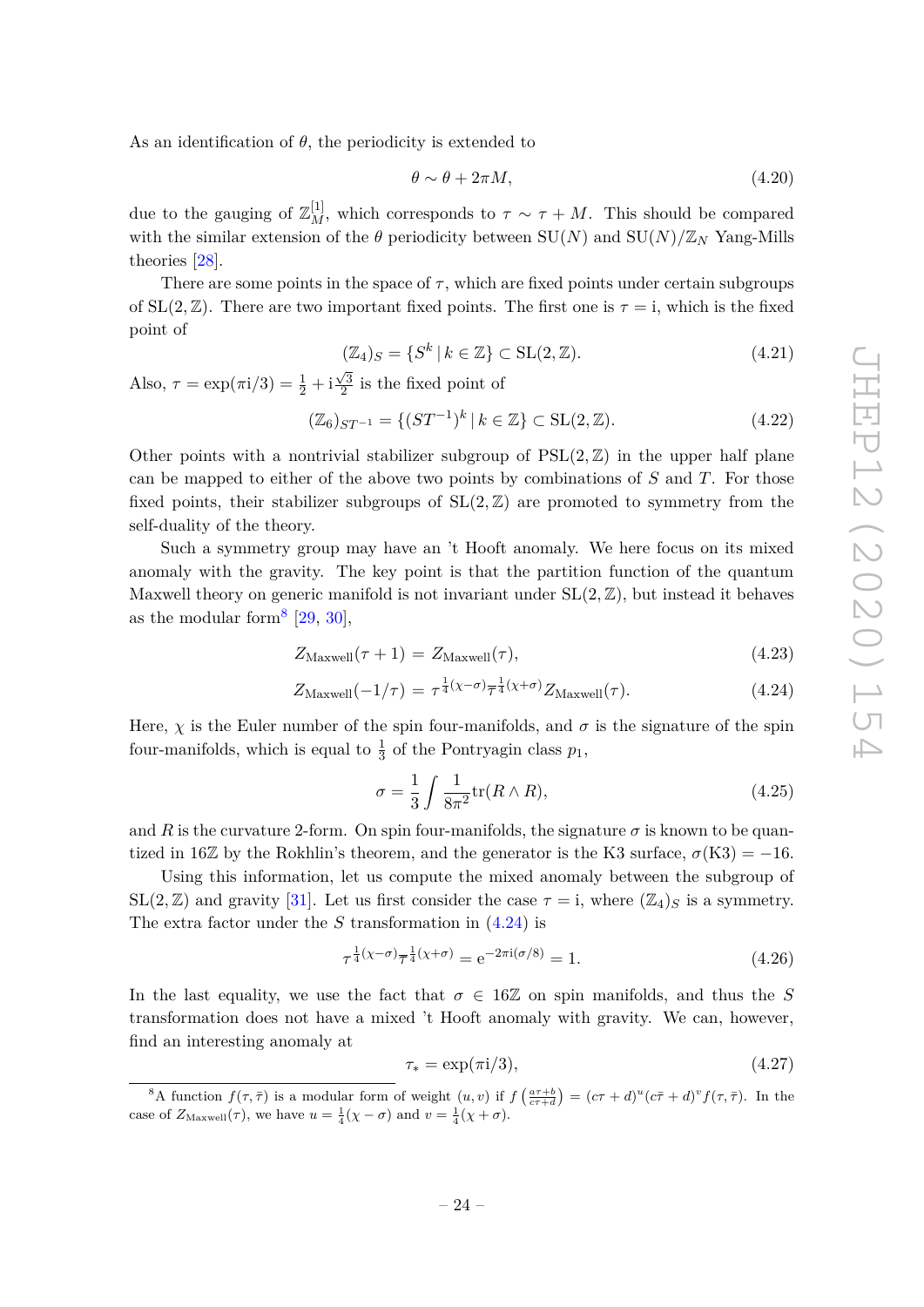where  $ST^{-1}$  generates the  $\mathbb{Z}_6$  symmetry.

$$
ST^{-1}: Z_{\text{Maxwell}}(\tau_*) \to (\tau_* - 1)^{-\frac{1}{4}(\chi - \sigma)} (\overline{\tau_*} - 1)^{-\frac{1}{4}(\chi + \sigma)} Z_{\text{Maxwell}}(\tau_*)
$$

$$
= \exp\left(2\pi i \frac{\sigma}{6}\right) Z_{\text{Maxwell}}(\tau_*). \tag{4.28}
$$

For the K3 surface, this anomalous phase is  $\exp(-2\pi i/3)$ , and thus  $(\mathbb{Z}_6)_{ST^{-1}}$  has an order-3 mixed anomaly with the signature density. This computation is explicitly done for the pure Maxwell theory, but the same anomaly should exist for the gauged Cardy-Rabinovici model as the anomaly does not change under the continuous  $SL(2, \mathbb{Z})$  preserving deformations. We note that the following assumption is made to justify this argument: the gauged Cardy-Rabinovici model enjoys the  $SL(2, \mathbb{Z})$  self duality and the Lorentz invariance at low-energies.

Recently, it has been proven that the mixed gravitational anomaly cannot be matched by the topologically ordered phase if the anomaly is detectable on the K3 surface [\[70,](#page-31-3) [71\]](#page-31-4). As a result, in order to match the anomaly, the system requires certain massless excitations, such as free photons in the Coulomb phase, or the vacuum break the symmetry,

<span id="page-25-1"></span>
$$
(\mathbb{Z}_6)_{ST^{-1}} \to (\mathbb{Z}_2)_{\mathsf{C}}.\tag{4.29}
$$

In the left panel of figure [2,](#page-8-0) there are three degenerate ground states at  $\tau = \tau_*$ , where condensations of the three charges  $(1,0)$ ,  $(0,1)$  and  $(-1,0)$  occur. connected by the  $ST^{-1}$ transformation. This implies the spontaneous symmetry breaking  $(4.29)$  of the  $\mathbb{Z}_3$  subgroup in  $(\mathbb{Z}_6)_{ST^{-1}}$  that matches the anomaly. Once we have the  $\mathbb{Z}_3$  breaking at  $\tau = \tau_*$ , we can find similar breaking of  $\mathbb{Z}_3$  at other points by applying  $SL(2,\mathbb{Z})$  transformations. For instance, the phase boundary of condensations of the charges  $(0, 1)$ ,  $(-1, 1)$  and  $(-1, 2)$  at  $\theta = \pi$  can be obtained by applying  $ST^{-2}$  to  $\tau = \tau_*$ . In the right panel of figure [2,](#page-8-0) the system at  $\tau_*$  is in the Coulomb phase, and the anomaly matching is again satisfied.

# <span id="page-25-0"></span>**5 Summary and discussion**

In this paper, we revisit the phase structure of the four-dimensional lattice  $U(1)$  gauge theory with the  $\theta$  angle, which was originally proposed by Cardy and Rabinovici [\[7,](#page-27-4) [8\]](#page-27-5). This Cardy-Rabinovici model has been expected to show various phase transitions depending on the coupling,  $g^2$ , and  $\theta$  based on heuristic free-energy arguments of possible condensations and also on its consistency with the  $SL(2, \mathbb{Z})$  self-duality of local dynamics [\[7,](#page-27-4) [8\]](#page-27-5). We show that this model has the mixed anomaly, or global inconsistency, between  $\mathbb{Z}_N^{[1]}$  and CP at  $\theta = \pi$  exactly in the same way with SU(*N*) YM theory. We confirm that the proposed phase diagram is consistent with the constraint by the anomaly matching condition.

In particular, we discuss properties of the oblique confinement phase around  $\theta = \pi$  in details. This phase is caused by the condensation of composite particles with the charge  $(n, m) = (-1, 2)$ . When *N* is even, the one-form symmetry is spontaneously broken as  $\mathbb{Z}_N^{[1]}\rightarrow \mathbb{Z}_{N/2}^{[1]}$  $\mathbb{R}^{11}_{N/2}$  and the low-energy physics is described by the  $\mathbb{Z}_2$  topological order. We show that this is indeed sufficient in order to match the mixed 't Hooft anomaly for  $\mathbb{Z}_N^{[1]}$  and CP at  $\theta = \pi$ , so the oblique confinement phase realizes one of the minimal scenarios to match the anomaly.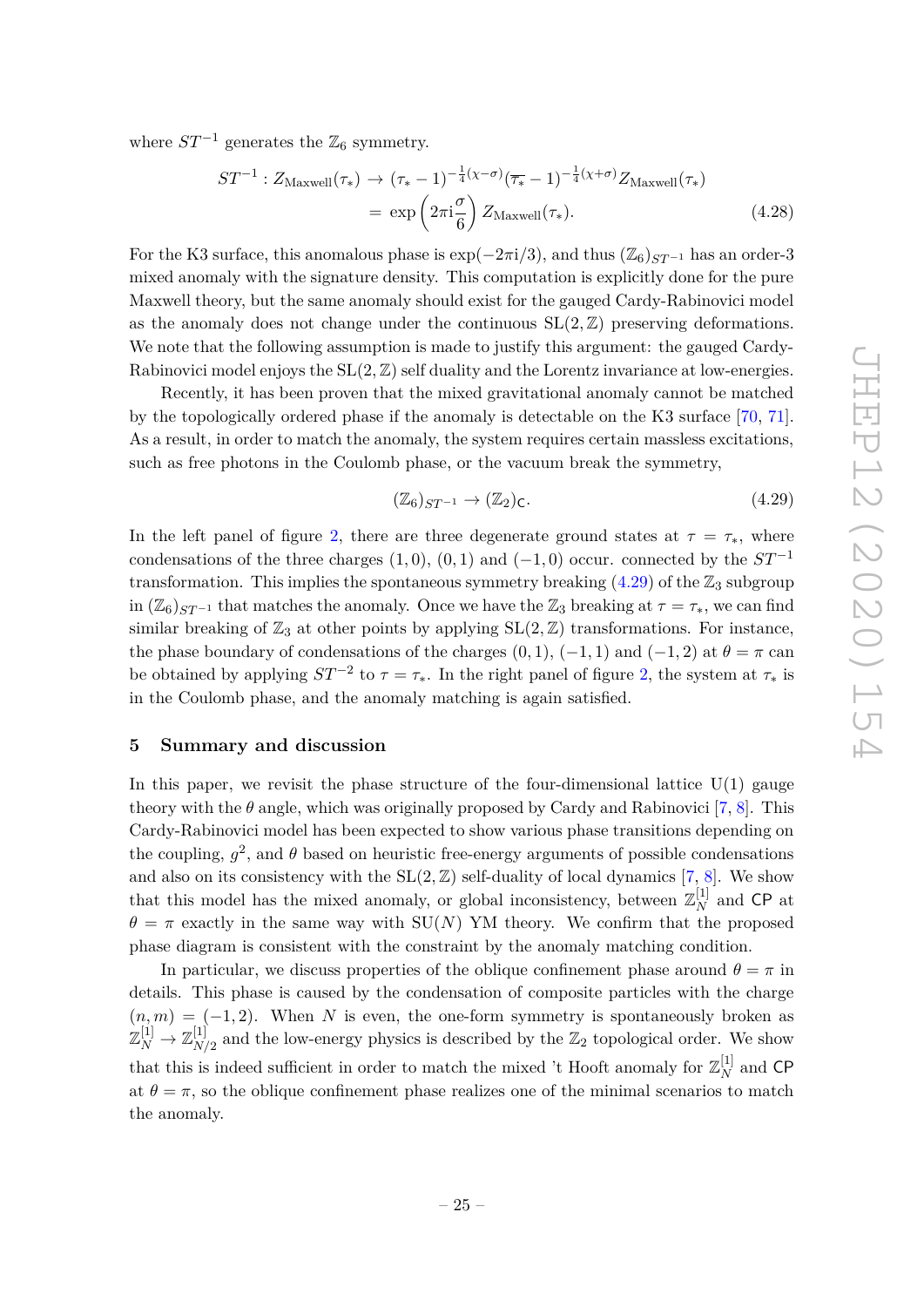For odd *N*, the genuine anomaly is not present at  $\theta = \pi$  and thus the trivially gapped phase is allowed to appear. The oblique confinement phase for odd *N* is indeed such a phase: it is gapped because of the condensation and there are no deconfined lines as none of the test particles can have a charge parallel to the charge  $(n, m) = (-1, 2)$ . However, the theory has the global inconsistency between  $\theta = 0$  and  $\theta = \pi$ , and thus the oblique confinement phase at  $\theta = \pi$  for odd *N* is a different SPT state from the usual confinement phase caused by the monopole condensation. These arguments justify the presence of phase transitions, which were conjectured by Cardy and Rabinovici.

What are the possible implications to the phase diagram of SU(*N*) YM theory? In the 't Hooft large-*N* limit, there is a convincing argument showing that the anomaly at  $\theta = \pi$ is matched by spontaneous breakdown of CP symmetry [\[21\]](#page-28-8), and it is supported by the holographic model [\[26\]](#page-28-12) and also by semiclassical computations of deformed or softly-broken supersymmetric YM theories [\[72](#page-31-5)[–77\]](#page-31-6). When *N* is not so large, however, the dynamics at  $\theta = \pi$  may be different. The presence of anomaly, or global inconsistency, ensures that there must be at least one quantum phase transition as we change  $\theta$  from 0 to  $2\pi$  [\[11,](#page-28-1) [13\]](#page-28-3). In ref. [\[11\]](#page-28-1), it has been discussed that the Coulomb phase may appear in a finite window including  $\theta = \pi$  for  $N = 2$  as one of possible exceptions from the large-*N* viewpoint. Indeed, this possibility can be realized in the Cardy-Rabinovici model as we can see in the right panel of figure [2.](#page-8-0) We should note, however, that the local dynamics of the YM theory is very different from that of the Cardy-Rabinovici model. In the Cardy-Rabinovici model, the Coulomb phase can appear if  $\frac{C}{N} < \frac{2}{\sqrt{N}}$  $\frac{1}{3}$  according to the free-energy discussion, so the Coulomb phase is preferred for larger *N* instead of smaller ones.

As another possibility motivated by the Cardy-Rabinovici model, there may be a finite window of the oblique confinement phase around  $\theta = \pi$  for pure SU(N) YM theories with small *N*. As the anomaly involves the one-form symmetry, the anomaly constraint exists even at finite temperatures as the four-dimensional anomaly induces a mixed anomaly between  $\mathbb{Z}_N^{[0]}$ ,  $\mathbb{Z}_N^{[1]}$ , and CP for an effective 3-dimensional theory. When compactifying the oblique confinement phase,  $\mathbb{Z}_2^{[0]}$  $\mathbb{Z}_2^{[0]}$  and  $\mathbb{Z}_2^{[1]}$  $_2^{[1]}$  are both spontaneously broken for  $N = 2$ . At sufficiently high temperatures, the deconfinement occurs, where  $\mathbb{Z}_2^{[0]}$  $2^{\binom{[0]}{2}}$  is spontaneously broken while  $\mathbb{Z}_2^{[1]}$  $\frac{1}{2}$  is unbroken. In this scenario, the deconfinement temperature must remain nonzero at any values of  $\theta$ , because the oblique confinement phase cannot be continuously connected to the high-temperature deconfinement phase. This statement is true also for  $N = 3$  if the oblique confinement is realized around  $\theta = \pi$  at low temperatures. For odd *N*, the oblique confinement phase does not break any symmetry, while the high-temperature deconfinement phase breaks  $\mathbb{Z}_3^{[0]}$ լսյ<br>3

In this paper, we have also discussed the  $\mathbb{Z}_M^{[1]}$ -gauged Cardy-Rabinovici model with the charge  $N = M^2$ . In the original Cardy-Rabinovici model, the  $SL(2, \mathbb{Z})$  self-duality found in ref. [\[8\]](#page-27-5) is limited to the local aspect of the theory, mainly because the electromagnetic charge lattice is not invariant under  $SL(2, \mathbb{Z})$ . In the gauged model, the  $SL(2, \mathbb{Z})$  self-duality is true also for the global aspect of the theory, and we can discuss its anomaly to constrain the phase diagram. The gapped phases are always  $\mathbb{Z}_M$  topological orders, and the theory also enjoys the  $SL(2, \mathbb{Z})$ -gravity mixed anomaly. Especially at  $\tau = \exp(2\pi i/3)$ , the  $(\mathbb{Z}_6)_{ST^{-1}}$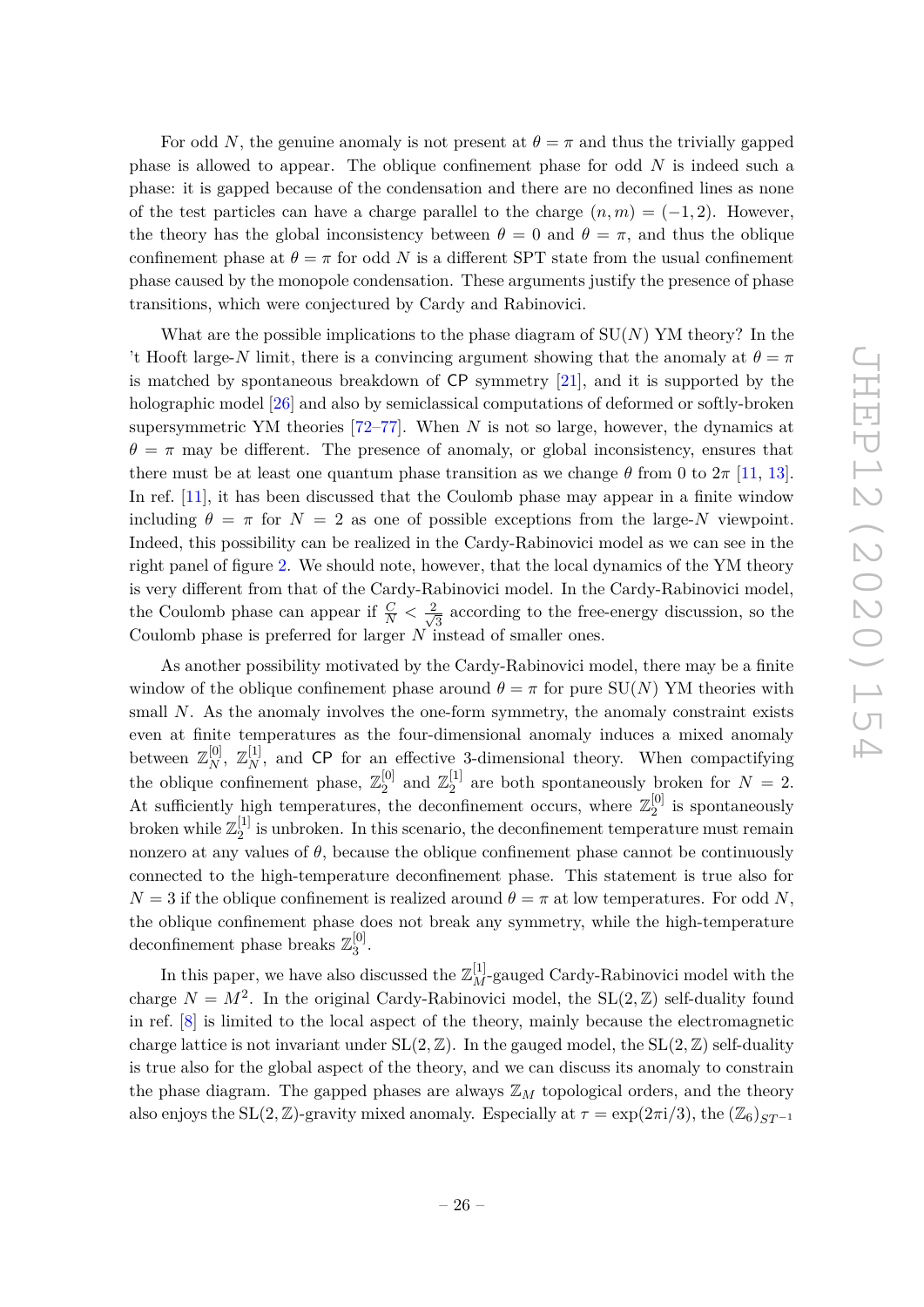subgroup of  $SL(2, \mathbb{Z})$  becomes a symmetry of the theory, and it has the mixed anomaly with the signature density. As a consequence of the anomaly matching, the spontaneous breaking  $(\mathbb{Z}_6)_{ST^{-1}} \to (\mathbb{Z}_2)_{C}$  is required. It would be interesting if one can find a pure anomaly of the duality in our model which has been studied well for the Maxwell theory in refs. [\[78,](#page-31-7) [79\]](#page-31-8). It has been known that various four-dimensional theories with  $SL(2, \mathbb{Z})$  duality can be constructed out of the two-torus compactification of 6-dimensional (2*,* 0) theories. We also point out that the finite-temperature setup of double-trace deformed YM theory enjoys an emergent Kramers-Wannier duality [\[80\]](#page-31-9), which is a low-dimensional analogue of duality under the *S*-transformation. It is quite amusing if certain deformation of such theories can show the rich structure of the phase diagram because of the gravitational-anomaly constraints as studied in this paper.

# **Acknowledgments**

The authors thank Ken Shiozaki, Mithat Ünsal for useful conversations. The authors also thank the YITP-RIKEN iTHEMS workshop "Potential Toolkit to Attack Nonperturbative Aspects of QFT — Resurgence and related topics —" (YITP-T-20-03) for providing opportunities of useful discussions in completion of this work. The work of Y. T. was partially supported by JSPS KAKENHI Grant-in-Aid for Research Activity Start-up, 20K22350.

**Open Access.** This article is distributed under the terms of the Creative Commons Attribution License [\(CC-BY 4.0\)](https://creativecommons.org/licenses/by/4.0/), which permits any use, distribution and reproduction in any medium, provided the original author(s) and source are credited.

# **References**

- <span id="page-27-0"></span>[1] Y. Nambu, *Strings, monopoles and gauge fields*, *[Phys. Rev. D](https://doi.org/10.1103/PhysRevD.10.4262)* **10** (1974) 4262 [IN[SPIRE](https://inspirehep.net/search?p=find+J%20%22Phys.Rev.%2CD10%2C4262%22)].
- [2] S. Mandelstam, *Vortices and quark confinement in nonabelian gauge theories*, *[Phys. Rep.](http://dx.doi.org/10.1016/0370-1573(76)90043-0)* **23** [\(1976\) 245.](http://dx.doi.org/10.1016/0370-1573(76)90043-0)
- [3] G. 't Hooft, *On the phase transition towards permanent quark confinement*, *[Nucl. Phys. B](https://doi.org/10.1016/0550-3213(78)90153-0)* **138** [\(1978\) 1](https://doi.org/10.1016/0550-3213(78)90153-0) [IN[SPIRE](https://inspirehep.net/search?p=find+J%20%22Nucl.Phys.%2CB138%2C1%22)].
- <span id="page-27-1"></span>[4] A.M. Polyakov, *Compact gauge fields and the infrared catastrophe*, *[Phys. Lett. B](https://doi.org/10.1016/0370-2693(75)90162-8)* **59** (1975) [82](https://doi.org/10.1016/0370-2693(75)90162-8) [IN[SPIRE](https://inspirehep.net/search?p=find+J%20%22Phys.Lett.%2CB59%2C82%22)].
- <span id="page-27-2"></span>[5] G. 't Hooft, *Topology of the gauge condition and new confinement phases in nonabelian gauge theories*, *[Nucl. Phys. B](https://doi.org/10.1016/0550-3213(81)90442-9)* **190** (1981) 455 [IN[SPIRE](https://inspirehep.net/search?p=find+J%20%22Nucl.Phys.%2CB190%2C455%22)].
- <span id="page-27-3"></span>[6] E. Witten, *Dyons of charge e θ/*2*π*, *[Phys. Lett. B](https://doi.org/10.1016/0370-2693(79)90838-4)* **86** (1979) 283 [IN[SPIRE](https://inspirehep.net/search?p=find+J%20%22Phys.Lett.%2CB86%2C283%22)].
- <span id="page-27-4"></span>[7] J.L. Cardy and E. Rabinovici, *Phase structure of Z*(*p*) *models in the presence of a theta parameter*, *[Nucl. Phys. B](https://doi.org/10.1016/0550-3213(82)90463-1)* **205** (1982) 1 [IN[SPIRE](https://inspirehep.net/search?p=find+J%20%22Nucl.Phys.%2CB205%2C1%22)].
- <span id="page-27-5"></span>[8] J.L. Cardy, *Duality and the theta parameter in abelian lattice models*, *[Nucl. Phys. B](https://doi.org/10.1016/0550-3213(82)90464-3)* **205** [\(1982\) 17](https://doi.org/10.1016/0550-3213(82)90464-3) [IN[SPIRE](https://inspirehep.net/search?p=find+J%20%22Nucl.Phys.%2CB205%2C17%22)].
- <span id="page-27-6"></span>[9] T. Sulejmanpasic and C. Gattringer, *Abelian gauge theories on the lattice: θ-terms and compact gauge theory with(out) monopoles*, *Nucl. Phys. B* **943** [\(2019\) 114616](https://doi.org/10.1016/j.nuclphysb.2019.114616) [[arXiv:1901.02637](https://arxiv.org/abs/1901.02637)] [IN[SPIRE](https://inspirehep.net/search?p=find+EPRINT%2BarXiv%3A1901.02637)].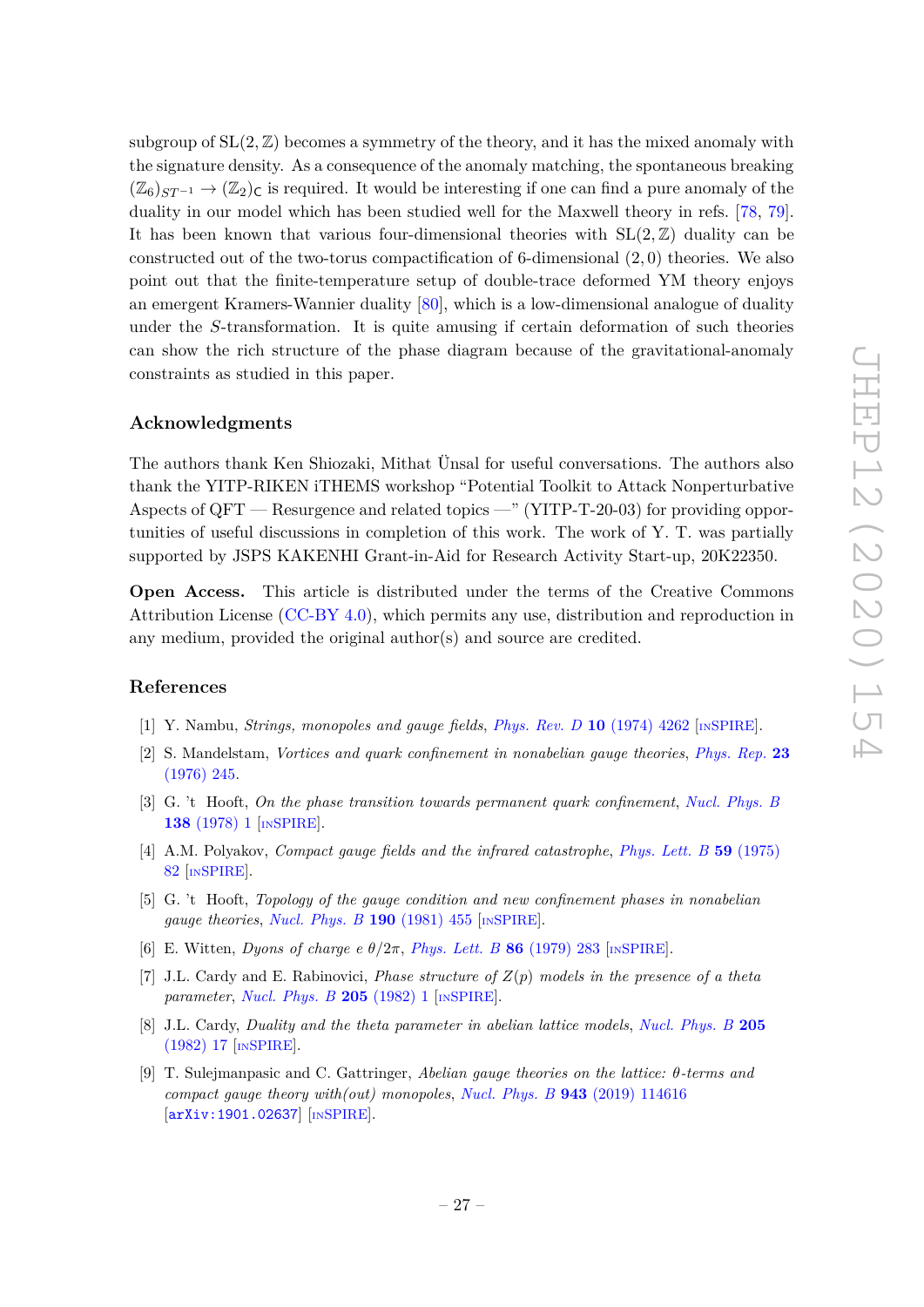- <span id="page-28-0"></span>[10] C. Gattringer, D. Göschl and T. Sulejmanpasic, *Dual simulation of the* 2*d* U(1) *gauge Higgs model at topological angle*  $\theta = \pi$ *: critical endpoint behavior, [Nucl. Phys. B](https://doi.org/10.1016/j.nuclphysb.2018.08.017)* 935 (2018) 344 [[arXiv:1807.07793](https://arxiv.org/abs/1807.07793)] [IN[SPIRE](https://inspirehep.net/search?p=find+EPRINT%2BarXiv%3A1807.07793)].
- <span id="page-28-1"></span>[11] D. Gaiotto, A. Kapustin, Z. Komargodski and N. Seiberg, *Theta, time reversal, and temperature*, *JHEP* **05** [\(2017\) 091](https://doi.org/10.1007/JHEP05(2017)091) [[arXiv:1703.00501](https://arxiv.org/abs/1703.00501)] [IN[SPIRE](https://inspirehep.net/search?p=find+EPRINT%2BarXiv%3A1703.00501)].
- <span id="page-28-2"></span>[12] D. Gaiotto, A. Kapustin, N. Seiberg and B. Willett, *Generalized global symmetries*, *[JHEP](https://doi.org/10.1007/JHEP02(2015)172)* **02** [\(2015\) 172](https://doi.org/10.1007/JHEP02(2015)172) [[arXiv:1412.5148](https://arxiv.org/abs/1412.5148)] [IN[SPIRE](https://inspirehep.net/search?p=find+EPRINT%2BarXiv%3A1412.5148)].
- <span id="page-28-3"></span>[13] Y. Tanizaki and Y. Kikuchi, *Vacuum structure of bifundamental gauge theories at finite topological angles*, *JHEP* **06** [\(2017\) 102](https://doi.org/10.1007/JHEP06(2017)102) [[arXiv:1705.01949](https://arxiv.org/abs/1705.01949)] [IN[SPIRE](https://inspirehep.net/search?p=find+EPRINT%2BarXiv%3A1705.01949)].
- <span id="page-28-9"></span>[14] Y. Kikuchi and Y. Tanizaki, *Global inconsistency, 't Hooft anomaly, and level crossing in quantum mechanics*, *PTEP* **2017** [\(2017\) 113B05](https://doi.org/10.1093/ptep/ptx148) [[arXiv:1708.01962](https://arxiv.org/abs/1708.01962)] [IN[SPIRE](https://inspirehep.net/search?p=find+EPRINT%2BarXiv%3A1708.01962)].
- [15] Y. Tanizaki and T. Sulejmanpasic, *Anomaly and global inconsistency matching: θ-angles,*  $SU(3)/U(1)^2$  *nonlinear*  $\sigma$ -model,  $SU(3)$  *chains and its generalizations*, *[Phys. Rev. B](https://doi.org/10.1103/PhysRevB.98.115126)* 98 [\(2018\) 115126](https://doi.org/10.1103/PhysRevB.98.115126) [[arXiv:1805.11423](https://arxiv.org/abs/1805.11423)] [IN[SPIRE](https://inspirehep.net/search?p=find+EPRINT%2BarXiv%3A1805.11423)].
- <span id="page-28-10"></span>[16] Z. Komargodski, A. Sharon, R. Thorngren and X. Zhou, *Comments on Abelian higgs models and persistent order*, *[SciPost Phys.](https://doi.org/10.21468/SciPostPhys.6.1.003)* **6** (2019) 003 [[arXiv:1705.04786](https://arxiv.org/abs/1705.04786)] [IN[SPIRE](https://inspirehep.net/search?p=find+EPRINT%2BarXiv%3A1705.04786)].
- <span id="page-28-11"></span>[17] A. Karasik and Z. Komargodski, *The bi-fundamental gauge theory in* 3 + 1 *dimensions: the vacuum structure and a cascade*, *JHEP* **05** [\(2019\) 144](https://doi.org/10.1007/JHEP05(2019)144) [[arXiv:1904.09551](https://arxiv.org/abs/1904.09551)] [IN[SPIRE](https://inspirehep.net/search?p=find+EPRINT%2BarXiv%3A1904.09551)].
- [18] C. Córdova, D.S. Freed, H.T. Lam and N. Seiberg, *Anomalies in the space of coupling constants and their dynamical applications I*, *[SciPost Phys.](https://doi.org/10.21468/SciPostPhys.8.1.001)* **8** (2020) 001 [[arXiv:1905.09315](https://arxiv.org/abs/1905.09315)] [IN[SPIRE](https://inspirehep.net/search?p=find+EPRINT%2BarXiv%3A1905.09315)].
- <span id="page-28-4"></span>[19] C. Córdova, D.S. Freed, H.T. Lam and N. Seiberg, *Anomalies in the space of coupling constants and their dynamical applications II*, *[SciPost Phys.](https://doi.org/10.21468/SciPostPhys.8.1.002)* **8** (2020) 002 [[arXiv:1905.13361](https://arxiv.org/abs/1905.13361)] [IN[SPIRE](https://inspirehep.net/search?p=find+EPRINT%2BarXiv%3A1905.13361)].
- <span id="page-28-5"></span>[20] R.F. Dashen, *Some features of chiral symmetry breaking*, *[Phys. Rev. D](https://doi.org/10.1103/PhysRevD.3.1879)* **3** (1971) 1879 [IN[SPIRE](https://inspirehep.net/search?p=find+J%20%22Phys.Rev.%2CD3%2C1879%22)].
- <span id="page-28-8"></span>[21] E. Witten, *Large N chiral dynamics*, *[Annals Phys.](https://doi.org/10.1016/0003-4916(80)90325-5)* **128** (1980) 363 [IN[SPIRE](https://inspirehep.net/search?p=find+J%20%22Annals%20Phys.%2C128%2C363%22)].
- [22] P. Di Vecchia and G. Veneziano, *Chiral dynamics in the large N limit*, *[Nucl. Phys. B](https://doi.org/10.1016/0550-3213(80)90370-3)* **171** [\(1980\) 253](https://doi.org/10.1016/0550-3213(80)90370-3) [IN[SPIRE](https://inspirehep.net/search?p=find+J%20%22Nucl.Phys.%2CB171%2C253%22)].
- [23] N. Ohta, *Vacuum structure and chiral charge quantization in the large N limit*, *[Prog. Theor.](https://doi.org/10.1143/PTP.66.1408) Phys.* **66** [\(1981\) 1408](https://doi.org/10.1143/PTP.66.1408) [*Erratum ibid.* **67** (1982) 993] [IN[SPIRE](https://inspirehep.net/search?p=find+J%20%22Prog.Theor.Phys.%2C66%2C1408%22)].
- [24] M. Creutz, *Quark masses and chiral symmetry*, *[Phys. Rev. D](https://doi.org/10.1103/PhysRevD.52.2951)* **52** (1995) 2951 [[hep-th/9505112](https://arxiv.org/abs/hep-th/9505112)] [IN[SPIRE](https://inspirehep.net/search?p=find+EPRINT%2Bhep-th%2F9505112)].
- [25] A.V. Smilga, *QCD at theta similar to pi*, *Phys. Rev. D* **59** [\(1999\) 114021](https://doi.org/10.1103/PhysRevD.59.114021) [[hep-ph/9805214](https://arxiv.org/abs/hep-ph/9805214)] [IN[SPIRE](https://inspirehep.net/search?p=find+EPRINT%2Bhep-ph%2F9805214)].
- <span id="page-28-12"></span>[26] E. Witten, *Theta dependence in the large N limit of four-dimensional gauge theories*, *[Phys.](https://doi.org/10.1103/PhysRevLett.81.2862) Rev. Lett.* **81** [\(1998\) 2862](https://doi.org/10.1103/PhysRevLett.81.2862) [[hep-th/9807109](https://arxiv.org/abs/hep-th/9807109)] [IN[SPIRE](https://inspirehep.net/search?p=find+EPRINT%2Bhep-th%2F9807109)].
- <span id="page-28-6"></span>[27] P. Di Vecchia, G. Rossi, G. Veneziano and S. Yankielowicz, *Spontaneous CP breaking in QCD and the axion potential: an effective Lagrangian approach*, *JHEP* **12** [\(2017\) 104](https://doi.org/10.1007/JHEP12(2017)104) [[arXiv:1709.00731](https://arxiv.org/abs/1709.00731)] [IN[SPIRE](https://inspirehep.net/search?p=find+EPRINT%2BarXiv%3A1709.00731)].
- <span id="page-28-7"></span>[28] O. Aharony, N. Seiberg and Y. Tachikawa, *Reading between the lines of four-dimensional gauge theories*, *JHEP* **08** [\(2013\) 115](https://doi.org/10.1007/JHEP08(2013)115) [[arXiv:1305.0318](https://arxiv.org/abs/1305.0318)] [IN[SPIRE](https://inspirehep.net/search?p=find+EPRINT%2BarXiv%3A1305.0318)].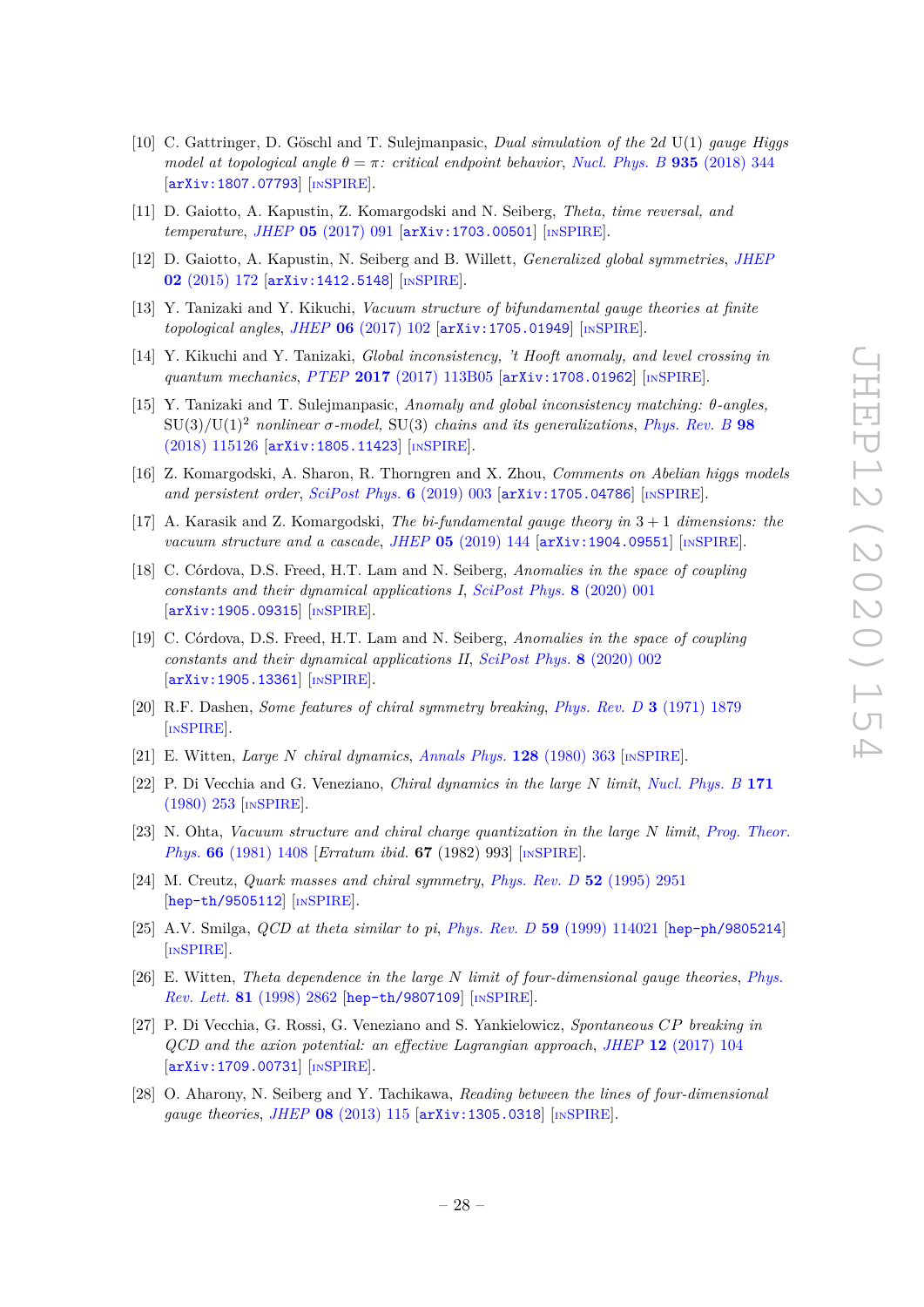- <span id="page-29-0"></span>[29] E. Witten, *On S duality in Abelian gauge theory*, *[Selecta Math.](https://doi.org/10.1007/BF01671570)* **1** (1995) 383 [[hep-th/9505186](https://arxiv.org/abs/hep-th/9505186)] [IN[SPIRE](https://inspirehep.net/search?p=find+EPRINT%2Bhep-th%2F9505186)].
- <span id="page-29-1"></span>[30] E.P. Verlinde, *Global aspects of electric-magnetic duality*, *[Nucl. Phys. B](https://doi.org/10.1016/0550-3213(95)00431-Q)* **455** (1995) 211 [[hep-th/9506011](https://arxiv.org/abs/hep-th/9506011)] [IN[SPIRE](https://inspirehep.net/search?p=find+EPRINT%2Bhep-th%2F9506011)].
- <span id="page-29-2"></span>[31] N. Seiberg, Y. Tachikawa and K. Yonekura, *Anomalies of duality groups and extended conformal manifolds*, [PTEP\(2018\)073B04](https://doi.org/10.1093/ptep/pty069) [[arXiv:1803.07366](https://arxiv.org/abs/1803.07366)] [IN[SPIRE](https://inspirehep.net/search?p=find+EPRINT%2BarXiv%3A1803.07366)].
- <span id="page-29-3"></span>[32] J. Villain, *Theory of one- and two-dimensional magnets with an easy magnetization plane. ii. the planar, classical, two-dimensional magnet*, *[J. Phys. France](http://dx.doi.org/10.1051/jphys:01975003606058100)* **36** (1975) 581.
- <span id="page-29-4"></span>[33] P.A.M. Dirac, *Quantized singularities in the electromagnetic field*, *[Proc. Roy. Soc. London A](http://dx.doi.org/10.1098/rspa.1931.0130)* **133** [\(1931\) 60.](http://dx.doi.org/10.1098/rspa.1931.0130)
- [34] J.S. Schwinger, *Magnetic charge and quantum field theory*, *Phys. Rev.* **144** [\(1966\) 1087](https://doi.org/10.1103/PhysRev.144.1087) [IN[SPIRE](https://inspirehep.net/search?p=find+J%20%22Phys.Rev.%2C144%2C1087%22)].
- <span id="page-29-5"></span>[35] D. Zwanziger, *Quantum field theory of particles with both electric and magnetic charges*, *Phys. Rev.* **176** [\(1968\) 1489](https://doi.org/10.1103/PhysRev.176.1489) [IN[SPIRE](https://inspirehep.net/search?p=find+J%20%22Phys.Rev.%2C176%2C1489%22)].
- <span id="page-29-6"></span>[36] T. Banks, R. Myerson and J.B. Kogut, *Phase transitions in Abelian lattice gauge theories*, *[Nucl. Phys. B](https://doi.org/10.1016/0550-3213(77)90129-8)* **129** (1977) 493 [IN[SPIRE](https://inspirehep.net/search?p=find+J%20%22Nucl.Phys.%2CB129%2C493%22)].
- <span id="page-29-7"></span>[37] R. Savit, *Topological excitations in* U(1) *invariant theories*, *[Phys. Rev. Lett.](https://doi.org/10.1103/PhysRevLett.39.55)* **39** (1977) 55 [IN[SPIRE](https://inspirehep.net/search?p=find+J%20%22Phys.Rev.Lett.%2C39%2C55%22)].
- <span id="page-29-8"></span>[38] M. Creutz, L. Jacobs and C. Rebbi, *Experiments with a gauge invariant Ising system*, *[Phys.](https://doi.org/10.1103/PhysRevLett.42.1390) Rev. Lett.* **42** [\(1979\) 1390](https://doi.org/10.1103/PhysRevLett.42.1390) [IN[SPIRE](https://inspirehep.net/search?p=find+J%20%22Phys.Rev.Lett.%2C42%2C1390%22)].
- <span id="page-29-9"></span>[39] M. Creutz, L. Jacobs and C. Rebbi, *Monte Carlo study of Abelian lattice gauge theories*, [IN[SPIRE](https://inspirehep.net/search?p=find+J%20%22Phys.Rev.%2CD20%2C1915%22)].
- <span id="page-29-10"></span>[40] S. Elitzur, R.B. Pearson and J. Shigemitsu, *The phase structure of discrete abelian spin and gauge systems*, *[Phys. Rev. D](https://doi.org/10.1103/PhysRevD.19.3698)* **19** (1979) 3698 [IN[SPIRE](https://inspirehep.net/search?p=find+J%20%22Phys.Rev.%2CD19%2C3698%22)].
- <span id="page-29-11"></span>[41] D. Horn, M. WEinstein and S. Yankielowicz, *Hamiltonian approach to Z*(*N*) *lattice gauge theories*, *[Phys. Rev. D](https://doi.org/10.1103/PhysRevD.19.3715)* **19** (1979) 3715 [IN[SPIRE](https://inspirehep.net/search?p=find+J%20%22Phys.Rev.%2CD19%2C3715%22)].
- <span id="page-29-12"></span>[42] E.H. Fradkin and S.H. Shenker, *Phase diagrams of lattice gauge theories with Higgs fields*, *[Phys. Rev. D](https://doi.org/10.1103/PhysRevD.19.3682)* **19** (1979) 3682 [IN[SPIRE](https://inspirehep.net/search?p=find+J%20%22Phys.Rev.%2CD19%2C3682%22)].
- <span id="page-29-13"></span>[43] T. Banks and E. Rabinovici, *Finite temperature behavior of the lattice Abelian Higgs model*, *[Nucl. Phys. B](https://doi.org/10.1016/0550-3213(79)90064-6)* **160** (1979) 349 [IN[SPIRE](https://inspirehep.net/search?p=find+J%20%22Nucl.Phys.%2CB160%2C349%22)].
- <span id="page-29-14"></span>[44] A. Kapustin, *Wilson-'t Hooft operators in four-dimensional gauge theories and S-duality*, *Phys. Rev. D* **74** [\(2006\) 025005](https://doi.org/10.1103/PhysRevD.74.025005) [[hep-th/0501015](https://arxiv.org/abs/hep-th/0501015)] [IN[SPIRE](https://inspirehep.net/search?p=find+EPRINT%2Bhep-th%2F0501015)].
- <span id="page-29-15"></span>[45] M.J. Strassler, *Field theory without Feynman diagrams: One loop effective actions*, *[Nucl.](https://doi.org/10.1016/0550-3213(92)90098-V) Phys. B* **385** [\(1992\) 145](https://doi.org/10.1016/0550-3213(92)90098-V) [[hep-ph/9205205](https://arxiv.org/abs/hep-ph/9205205)] [IN[SPIRE](https://inspirehep.net/search?p=find+EPRINT%2Bhep-ph%2F9205205)].
- <span id="page-29-16"></span>[46] Z. Komargodski, T. Sulejmanpasic and M. Ünsal, *Walls, anomalies, and deconfinement in quantum antiferromagnets*, *Phys. Rev. B* **97** [\(2018\) 054418](https://doi.org/10.1103/PhysRevB.97.054418) [[arXiv:1706.05731](https://arxiv.org/abs/1706.05731)] [IN[SPIRE](https://inspirehep.net/search?p=find+EPRINT%2BarXiv%3A1706.05731)].
- [47] H. Shimizu and K. Yonekura, *Anomaly constraints on deconfinement and chiral phase transition, Phys. Rev. D* 97 [\(2018\) 105011](https://doi.org/10.1103/PhysRevD.97.105011) [[arXiv:1706.06104](https://arxiv.org/abs/1706.06104)] [IN[SPIRE](https://inspirehep.net/search?p=find+EPRINT%2BarXiv%3A1706.06104)].
- [48] D. Gaiotto, Z. Komargodski and N. Seiberg, *Time-reversal breaking in QCD*4*, walls, and dualities in* 2 + 1 *dimensions*, *JHEP* **01** [\(2018\) 110](https://doi.org/10.1007/JHEP01(2018)110) [[arXiv:1708.06806](https://arxiv.org/abs/1708.06806)] [IN[SPIRE](https://inspirehep.net/search?p=find+EPRINT%2BarXiv%3A1708.06806)].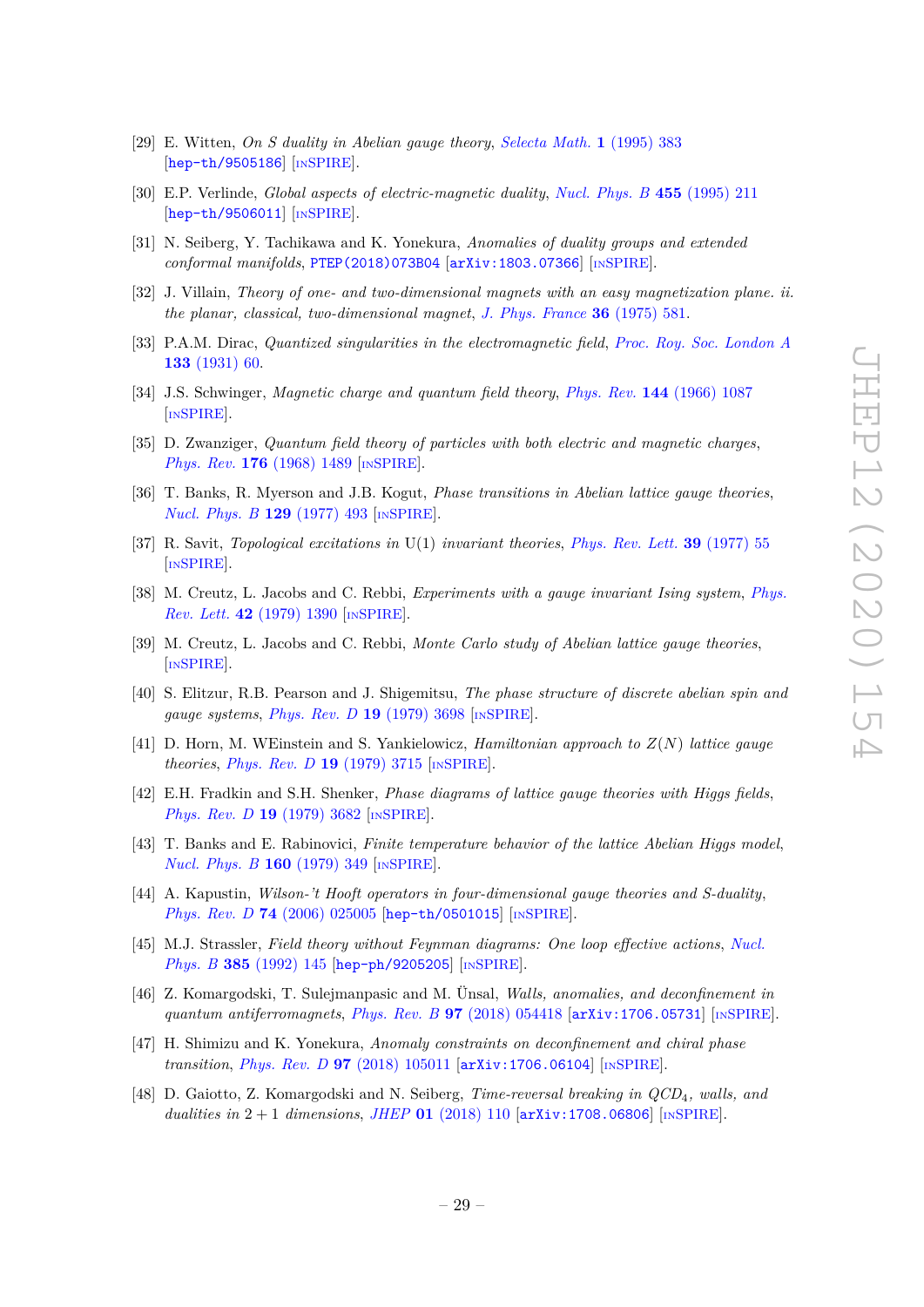- [49] Y. Tanizaki, T. Misumi and N. Sakai, *Circle compactification and 't Hooft anomaly*, *[JHEP](https://doi.org/10.1007/JHEP12(2017)056)* **12** [\(2017\) 056](https://doi.org/10.1007/JHEP12(2017)056) [[arXiv:1710.08923](https://arxiv.org/abs/1710.08923)] [IN[SPIRE](https://inspirehep.net/search?p=find+EPRINT%2BarXiv%3A1710.08923)].
- [50] Y. Tanizaki, Y. Kikuchi, T. Misumi and N. Sakai, *Anomaly matching for the phase diagram of massless* Z*<sup>N</sup> -QCD*, *Phys. Rev. D* **97** [\(2018\) 054012](https://doi.org/10.1103/PhysRevD.97.054012) [[arXiv:1711.10487](https://arxiv.org/abs/1711.10487)] [IN[SPIRE](https://inspirehep.net/search?p=find+EPRINT%2BarXiv%3A1711.10487)].
- [51] M. Yamazaki, *Relating 't Hooft anomalies of* 4*d pure Yang-Mills and* 2*d* CP*N*−<sup>1</sup> *model*, *JHEP* **10** [\(2018\) 172](https://doi.org/10.1007/JHEP10(2018)172) [[arXiv:1711.04360](https://arxiv.org/abs/1711.04360)] [IN[SPIRE](https://inspirehep.net/search?p=find+EPRINT%2BarXiv%3A1711.04360)].
- [52] M. Guo, P. Putrov and J. Wang, *Time reversal,* SU(*N*) *Yang-Mills and cobordisms: Interacting topological superconductors/insulators and quantum spin liquids in 3+1D*, *[Annals](https://doi.org/10.1016/j.aop.2018.04.025) Phys.* **394** [\(2018\) 244](https://doi.org/10.1016/j.aop.2018.04.025) [[arXiv:1711.11587](https://arxiv.org/abs/1711.11587)] [IN[SPIRE](https://inspirehep.net/search?p=find+EPRINT%2BarXiv%3A1711.11587)].
- [53] K. Aitken, A. Cherman and M. Ünsal, *Dihedral symmetry in* SU(*N*) *Yang-Mills theory*, *Phys. Rev. D* **100** [\(2019\) 085004](https://doi.org/10.1103/PhysRevD.100.085004) [[arXiv:1804.05845](https://arxiv.org/abs/1804.05845)] [IN[SPIRE](https://inspirehep.net/search?p=find+EPRINT%2BarXiv%3A1804.05845)].
- [54] Y. Tanizaki, *Anomaly constraint on massless QCD and the role of Skyrmions in chiral symmetry breaking*, *JHEP* **08** [\(2018\) 171](https://doi.org/10.1007/JHEP08(2018)171) [[arXiv:1807.07666](https://arxiv.org/abs/1807.07666)] [IN[SPIRE](https://inspirehep.net/search?p=find+EPRINT%2BarXiv%3A1807.07666)].
- [55] K. Yonekura, *Anomaly matching in QCD thermal phase transition*, *JHEP* **05** [\(2019\) 062](https://doi.org/10.1007/JHEP05(2019)062) [[arXiv:1901.08188](https://arxiv.org/abs/1901.08188)] [IN[SPIRE](https://inspirehep.net/search?p=find+EPRINT%2BarXiv%3A1901.08188)].
- [56] E. Poppitz and T.A. Ryttov, *Possible new phase for adjoint QCD*, *[Phys. Rev. D](https://doi.org/10.1103/PhysRevD.100.091901)* **100** (2019) [091901](https://doi.org/10.1103/PhysRevD.100.091901) [[arXiv:1904.11640](https://arxiv.org/abs/1904.11640)] [IN[SPIRE](https://inspirehep.net/search?p=find+EPRINT%2BarXiv%3A1904.11640)].
- [57] C. Córdova and T.T. Dumitrescu, *Candidate phases for* SU(2) *adjoint QCD*<sup>4</sup> *with two flavors from*  $\mathcal{N} = 2$  *supersymmetric Yang-Mills theory*,  $\ar{xiv:1806.09592}$  [IN[SPIRE](https://inspirehep.net/search?p=find+EPRINT%2BarXiv%3A1806.09592)].
- [58] T. Misumi, Y. Tanizaki and M. Ünsal, *Fractional θ angle, 't Hooft anomaly, and quantum instantons in charge-q multi-flavor Schwinger model*, *JHEP* **07** [\(2019\) 018](https://doi.org/10.1007/JHEP07(2019)018) [[arXiv:1905.05781](https://arxiv.org/abs/1905.05781)] [IN[SPIRE](https://inspirehep.net/search?p=find+EPRINT%2BarXiv%3A1905.05781)].
- [59] M.M. Anber and E. Poppitz, *On the Baryon-Color-Flavor (BCF) anomaly in vector-like theories*, *JHEP* **11** [\(2019\) 063](https://doi.org/10.1007/JHEP11(2019)063) [[arXiv:1909.09027](https://arxiv.org/abs/1909.09027)] [IN[SPIRE](https://inspirehep.net/search?p=find+EPRINT%2BarXiv%3A1909.09027)].
- [60] M.M. Anber and E. Poppitz, *Generalized 't Hooft anomalies on non-spin manifolds*, *[JHEP](https://doi.org/10.1007/JHEP04(2020)097)* **04** [\(2020\) 097](https://doi.org/10.1007/JHEP04(2020)097) [[arXiv:2002.02037](https://arxiv.org/abs/2002.02037)] [IN[SPIRE](https://inspirehep.net/search?p=find+EPRINT%2BarXiv%3A2002.02037)].
- [61] T. Sulejmanpasic, Y. Tanizaki and M. Ünsal, *Universality between vector-like and chiral quiver gauge theories: Anomalies and domain walls*, *JHEP* **06** [\(2020\) 173](https://doi.org/10.1007/JHEP06(2020)173) [[arXiv:2004.10328](https://arxiv.org/abs/2004.10328)] [IN[SPIRE](https://inspirehep.net/search?p=find+EPRINT%2BarXiv%3A2004.10328)].
- <span id="page-30-0"></span>[62] T. Furusawa, Y. Tanizaki and E. Itou, *Finite-density massless two-color QCD at the isospin Roberge-Weiss point and the 't Hooft anomaly*, *[Phys. Rev. Res.](https://doi.org/10.1103/PhysRevResearch.2.033253)* **2** (2020) 033253 [[arXiv:2005.13822](https://arxiv.org/abs/2005.13822)] [IN[SPIRE](https://inspirehep.net/search?p=find+EPRINT%2BarXiv%3A2005.13822)].
- <span id="page-30-1"></span>[63] B.S. Acharya and C. Vafa, *On domain walls of N* = 1 *supersymmetric Yang-Mills in four-dimensions*, [hep-th/0103011](https://arxiv.org/abs/hep-th/0103011) [IN[SPIRE](https://inspirehep.net/search?p=find+EPRINT%2Bhep-th%2F0103011)].
- [64] M.M. Anber, E. Poppitz and T. Sulejmanpasic, *Strings from domain walls in supersymmetric Yang-Mills theory and adjoint QCD*, *Phys. Rev. D* **92** [\(2015\) 021701](https://doi.org/10.1103/PhysRevD.92.021701) [[arXiv:1501.06773](https://arxiv.org/abs/1501.06773)] [IN[SPIRE](https://inspirehep.net/search?p=find+EPRINT%2BarXiv%3A1501.06773)].
- [65] T. Sulejmanpasic, H. Shao, A. Sandvik and M. Ünsal, *Confinement in the bulk, deconfinement on the wall: infrared equivalence between compactified QCD and quantum magnets*, *[Phys. Rev. Lett.](https://doi.org/10.1103/PhysRevLett.119.091601)* **119** (2017) 091601 [[arXiv:1608.09011](https://arxiv.org/abs/1608.09011)] [IN[SPIRE](https://inspirehep.net/search?p=find+EPRINT%2BarXiv%3A1608.09011)].
- <span id="page-30-2"></span>[66] A.A. Cox, E. Poppitz and S.S.Y. Wong, *Domain walls and deconfinement: a semiclassical picture of discrete anomaly inflow*, *JHEP* **12** [\(2019\) 011](https://doi.org/10.1007/JHEP12(2019)011) [[arXiv:1909.10979](https://arxiv.org/abs/1909.10979)] [IN[SPIRE](https://inspirehep.net/search?p=find+EPRINT%2BarXiv%3A1909.10979)].